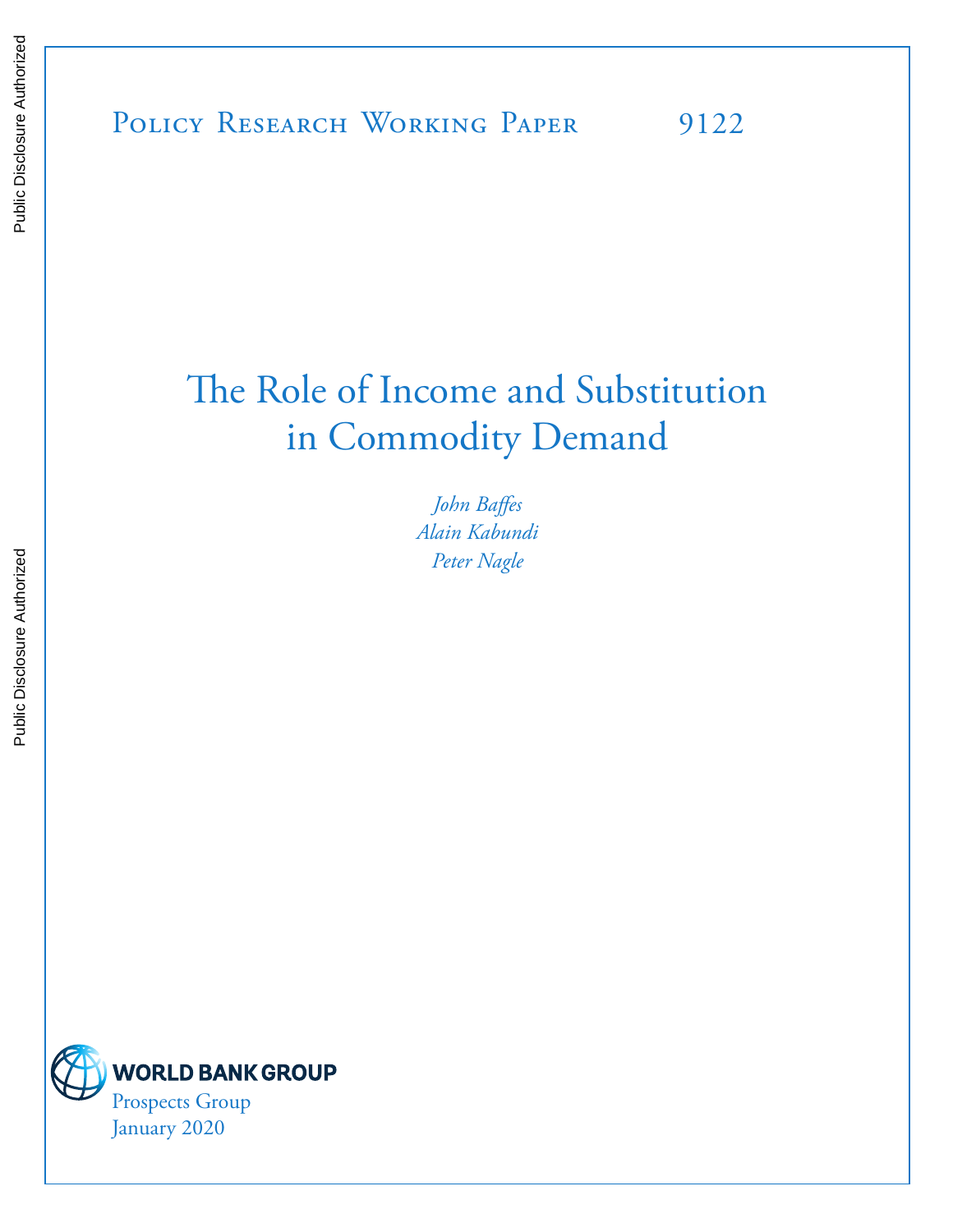### **Abstract**

This paper presents estimates of time-varying income elasticities of demand for energy and metal commodities. The analysis finds that the elasticities are close to unity, evaluated at world median per capita income levels. Furthermore, the estimates confirm that as income rises, demand growth for industrial commodities slows and eventually plateaus. Indeed, estimates for aggregate metals and energy differ by

an order of magnitude throughout the income spectrum: from a low of 0.2 for advanced economies to nearly 2 for low-income countries. The analysis, which accounts for substitutability by estimating group aggregates as well as individual commodities with cross-price effects, is based on a panel autoregressive distributed lag model covering 1965–2018, for up to 63 countries.

*The Policy Research Working Paper Series disseminates the findings of work in progress to encourage the exchange of ideas about development*  issues. An objective of the series is to get the findings out quickly, even if the presentations are less than fully polished. The papers carry the *names of the authors and should be cited accordingly. The findings, interpretations, and conclusions expressed in this paper are entirely those of the authors. They do not necessarily represent the views of the International Bank for Reconstruction and Development/World Bank and its affiliated organizations, or those of the Executive Directors of the World Bank or the governments they represent.*

This paper is a product of the Prospects Group. It is part of a larger effort by the World Bank to provide open access to its research and make a contribution to development policy discussions around the world. Policy Research Working Papers are also posted on the Web at http://www.worldbank.org/prwp. The authors may be contacted at jbaffes@worldbank.org.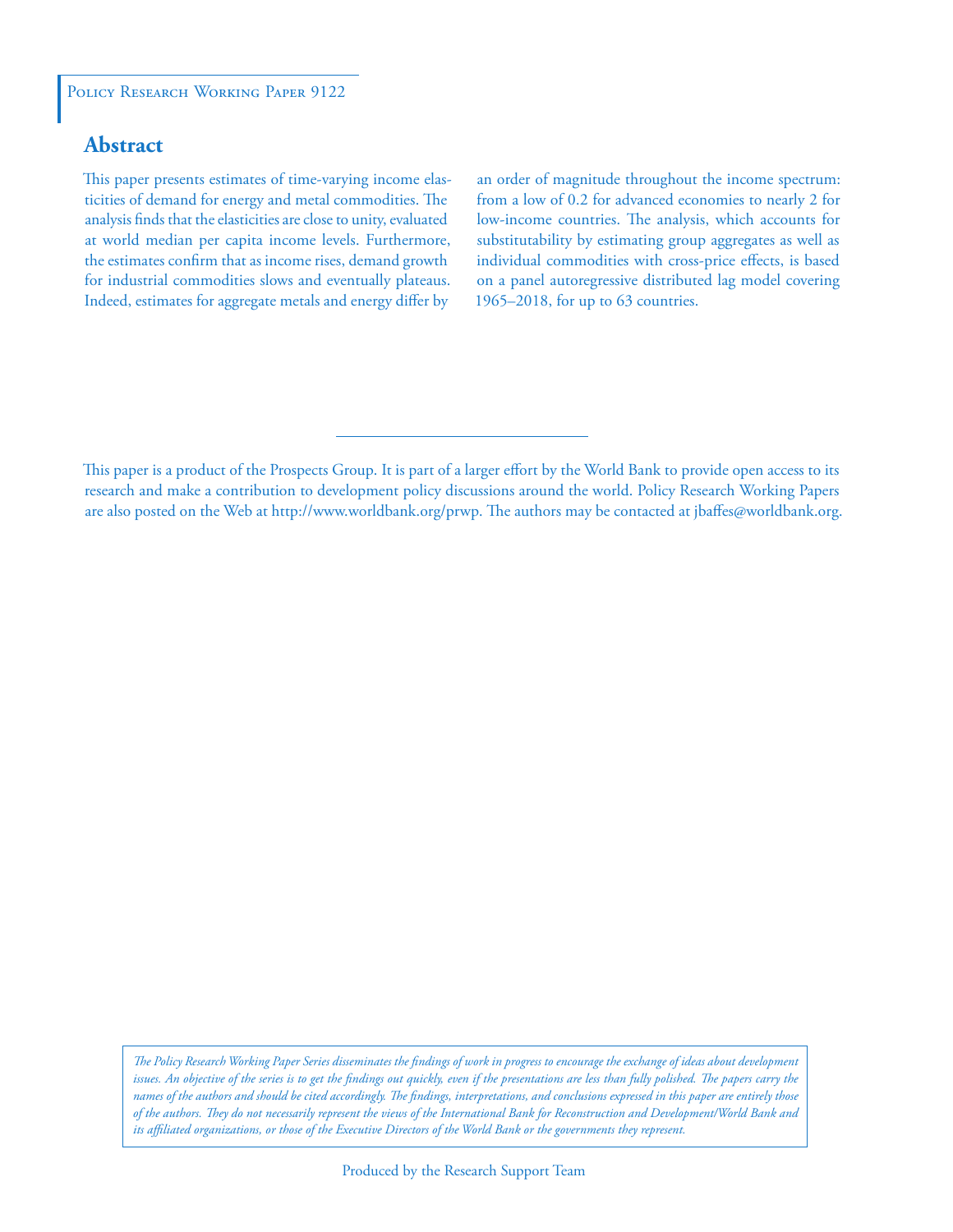# **The Role of Income and Substitution in Commodity Demand**

### **John Baffes**  jbaffes@worldbank.org

### **Alain Kabundi**  akabundi@worldbank.org

**Peter Nagle**  pnagle@worldbank.org

### **JEL CLASSIFICATTION: E31, O31, Q02, Q13, Q18**

**KEY WORDS:** Commodity consumption, commodity intensity, energy demand, metal demand, substitutability

We thank Ayhan Kose, Franziska Ohnsorge, Shane Streifel, Martin Stuermer, John Tilton, and Rachael Weaving as well as participants of the Third Commodity Markets Winter Workshop of the Center of Commodity Markets Research (Hannover, February 2019), the Commodity and En‐ ergy Market Association Annual Meeting (Pittsburgh, June 2019), and a seminar at Tongji Uni‐ versity (Shanghai, July 2019) for comments and suggestions. Jinxin Wu provided excellent re‐ search assistance. The views expressed here are those of the authors. The project was partly financed by the World Bank's Research Support Budget and by the Japanese Ministry of Finance.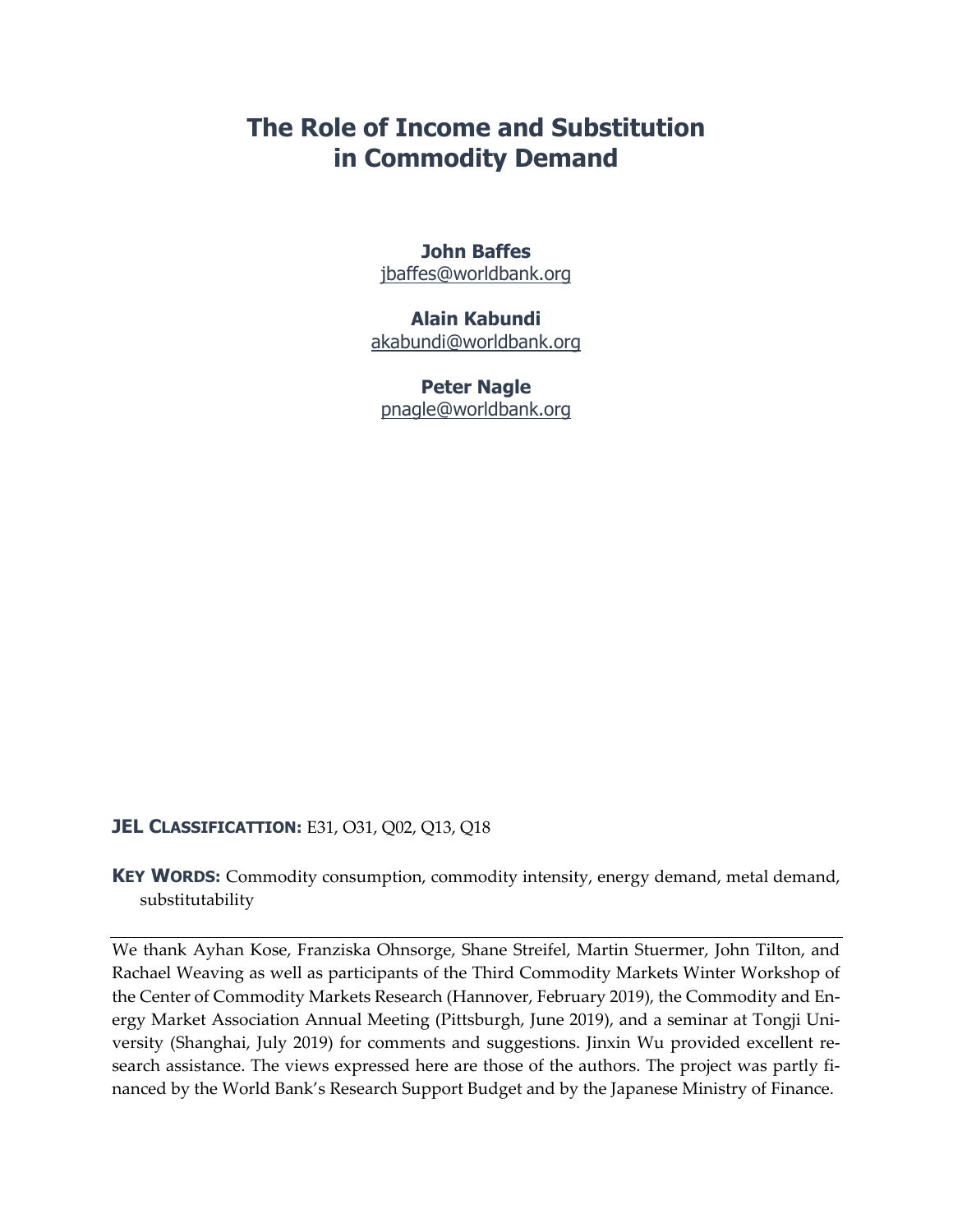# **1. Introduction**

Demand for industrial commodities surged over the past two decades, notably as a result of strong growth in emerging markets and developing economies (EMDEs). The surge in demand was most pronounced in metals, which grew more than 150 percent during this period. This increase was driven by China, whose share of world metals demand reached 50 percent in 2015, up from 10 percent two decades earlier. Commensurate increases took place in coal consumption, driven by both China and India (World Bank 2018).

The overall increase in demand was associated with a price boom; between 2000 and their 2011 peak, real prices of metals nearly doubled while those of energy rose almost 150 percent. Although prices of most commodities have since come down in real terms (as of 2020), they have remained much higher than their average in 1985‐2000, a period of relatively low and stable prices (Figure 1).

The commodity demand boom provoked discussions of whether global commod‐ ity markets had entered a period of scarcity: whether global metal reserves would be ad‐ equate to meet the infrastructure needs of fast‐growing EMDEs; and whether global en‐ ergy and food supplies could keep up with population and income growth. References to "peak oil" (the time when the maximum extraction rate of crude oil is attained) reached record highs along with the peak in oil prices (IMF 2011; Lutz et al. 2012; Kerschner et al. 2013). Discussions intensified about whether metal prices had entered a super‐cycle like those experienced during the industrial revolution and the westward expansion of the United States. (Radetzki 2006; Cuddington and Jerrett 2008; Erten and Ocampo 2013). In addition, food security concerns prompted the agriculture ministers of the G20 to launch an inter‐agency platform to ensure appropriate policy measures (AMIS 2011).

However, the post‐2011 commodity price declines, and especially the 2014 oil price collapse, ushered in a sharp reversal of views. Scarcity concerns were replaced by worries about the challenges posed by low commodity prices for commodity exporting countries, and about suitable policies for addressing them (Baffes et al. 2015; Christensen 2016). In a similar vein, discussions of the "peak oil" hypothesis were pushed aside by discussions of "peak demand" (Dale and Fattouh 2018).

The sharp reversal in views reflects three key principles that shape the evolution of commodity consumption. First, the relationship between consumption and income is non-linear in the sense that, as income increases, commodity consumption initially rises at an accelerated pace, but after a certain level growth slows and begins to plateau. Sec‐ ond, consumption surges, which are often associated with price booms, induce substitution among commodities in the short term, if substitute products are readily available,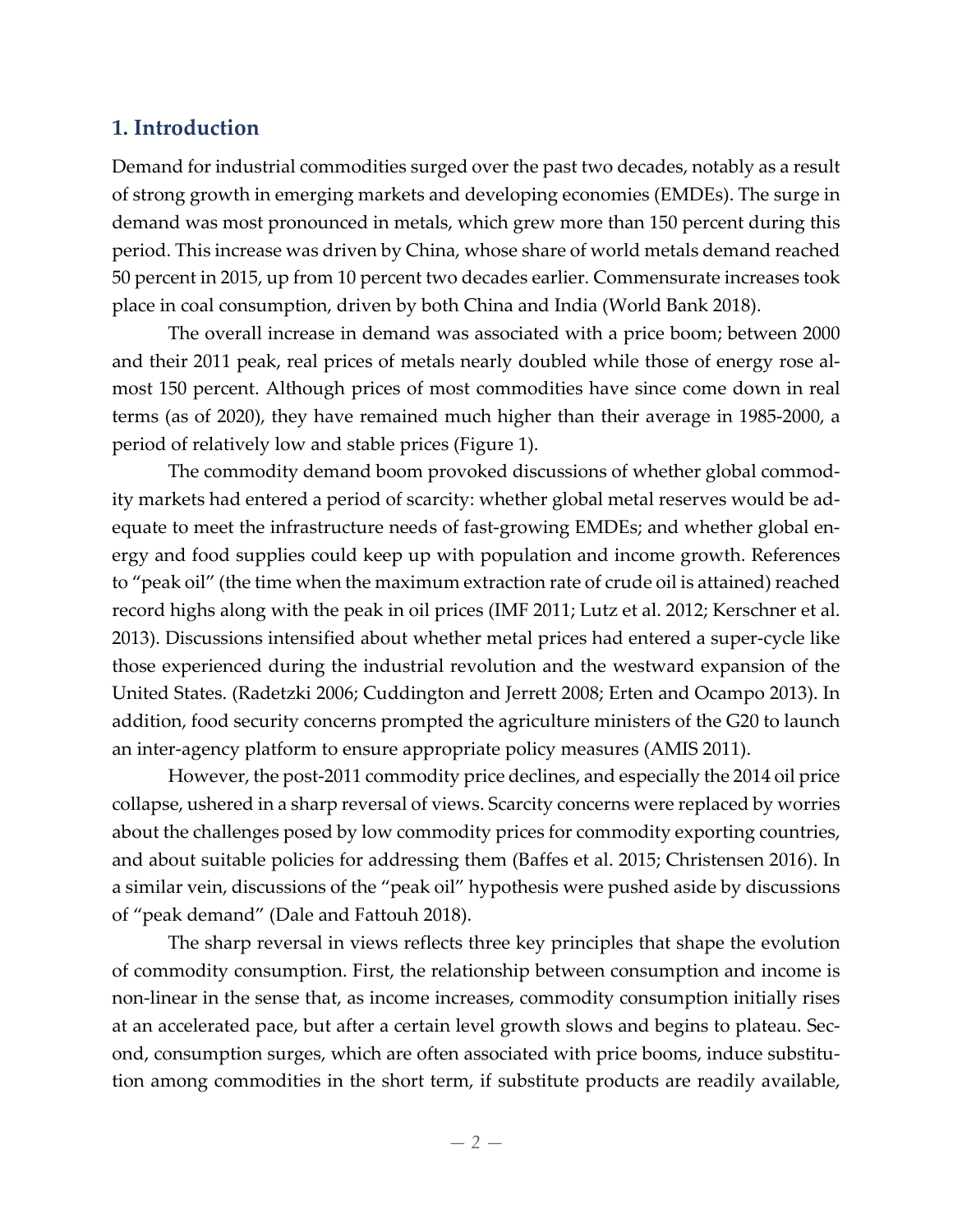and in the long term, as new products become available through innovation. Third, a period of higher prices with demand outstripping supply leads to induced innovation in the production of commodities. These three trends were observed throughout the events of the past twenty years. The dramatic changes in commodity demand were driven by China, which experienced rapid growth at the start of the 1990s, but has slowed more recently, and also saw a shift from being a lower-income country to a middle-income country over this period (World Bank 2018). As such, its income per capita growth, and income elasticity of demand, both slowed, from a high level. The period of strong commodity demand (which was also associated with high prices) induced innovation and substitution in the use and production of commodities—the most notable example of in‐ novation being the development of the U.S. shale oil industry.

The objective of this paper is to shed light on the first two principles by estimating income elasticities of energy and metal commodities at the individual and aggregate level and incorporating cross‐price effects to test for substitution between commodities. Our approach, which takes into consideration both non-linearities as well as short- and longterm substitution effects, extends the literature of commodity demand in four ways.**<sup>1</sup>**

First, it utilizes a comprehensive data set and applies a common framework to three energy and six metal commodities for up to 63 countries over more than half a century (1965‐2017). The broad and long data coverage, which encompasses the two post‐ WWII price cycles (1970s and 2000s), enables us to obtain a consistent picture across the full spectrum of industrial commodities. This is especially pertinent in the context of EMDEs, for which the literature is not as rich as that of high‐income countries, even though EMDEs account for two‐thirds of world metals demand and nearly half of world energy demand (Focacci 2005; Canas et al. 2003; Roberts 1996; Rogich 1996; Radetzki and Tilton 1990).

Second, the demand equations provide estimates of income elasticities of demand that vary by income level. We find that while income elasticities of demand for energy and metal are close to one at median income levels, they are substantially higher at low income levels (close to 2) but drop rapidly (approaching 0.2) at high income levels. These results complement the existing literature which typically provides single estimates for the income elasticity of demand for commodities.

Third, the paper accounts for substitutability among commodities—in the short term by including cross-price effects and in the long-term by estimating commodity

 $\overline{a}$ 

**<sup>1</sup>** This paper builds on earlier work which estimated income elasticities of demand for three energy (coal, natural gas, and oil) and three metal (aluminum, copper, and zinc) commodities (Baffes et al. 2018).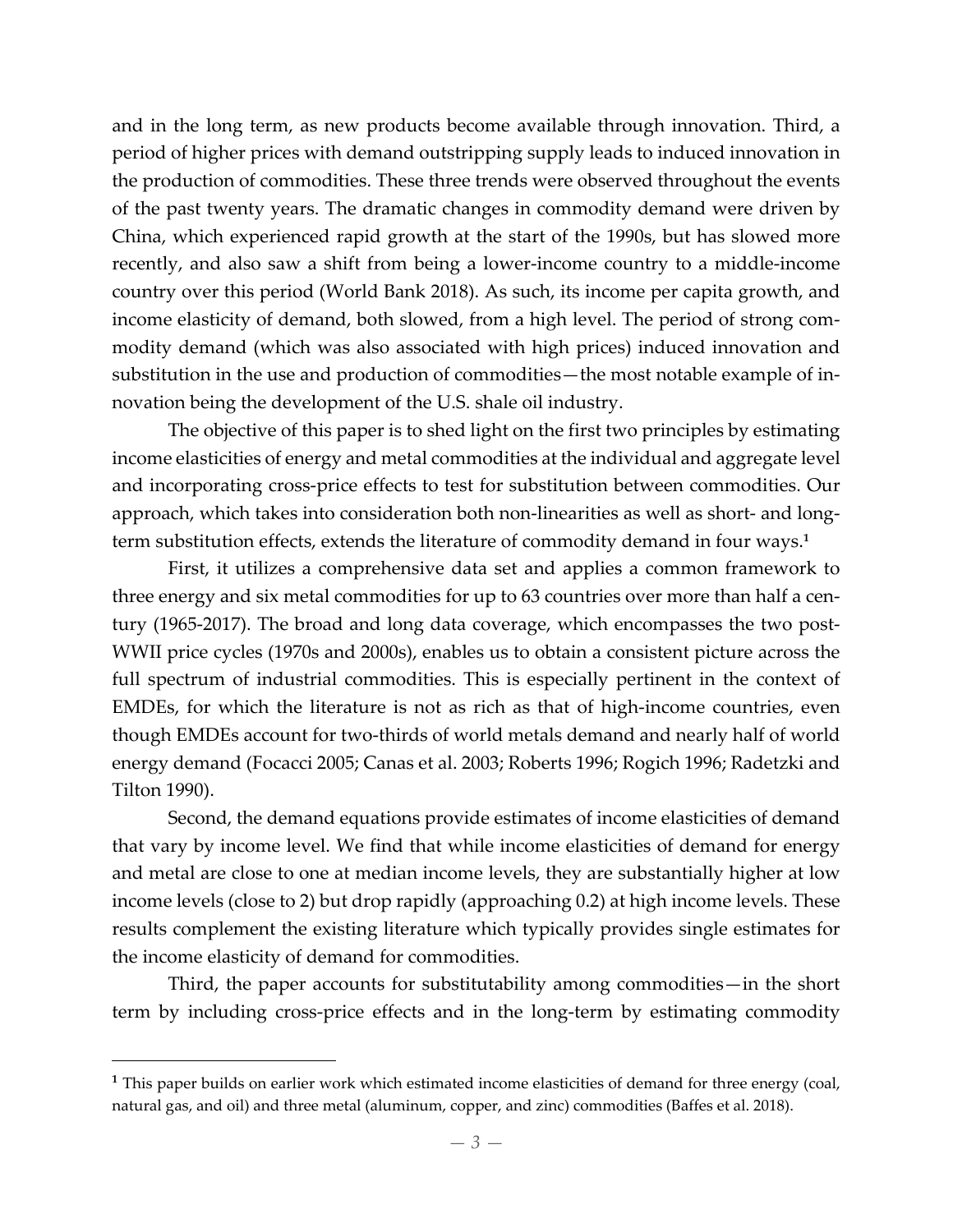aggregates.**<sup>2</sup>** Substitutability among commodities is an area of research that has not re‐ ceived adequate attention from a modeling perspective.

Fourth, the model includes control variables designed to capture the countries' growth orientation (represented by the ratio of investment to GDP), rate of urbanization, and population density, hence yielding a deeper understanding of how these factors in‐ teract with commodity consumption as well as providing consistent and unbiased estimates of income elasticities.

The rest of the paper proceeds as follows. The next section sets the stage by reviewing the underpinnings of the relationship between economic development and com‐ modity consumption. Section 3 describes the model, estimation procedure, and data. Section 4 discusses results based on aggregate and commodity‐specific demand equations, including various extensions and robustness checks. The last section concludes with policy implications and directions for further research. Appendices discuss examples of substitution episodes among commodities and provide a detailed data description, compre‐ hensive parameter estimates, and various robustness checks.

### **2. The income‐commodity consumption relationship**

<u>.</u>

The way in which commodity consumption responds to income is, perhaps, one of the earliest empirically-verified relationships in economic analysis. In the mid-nineteenth century, Engel (1857) observed that poor families spend a larger proportion of their in‐ come on food than wealthier families; this observation was later coined Engel's Law. Al‐ most a century later, Kindleberger (1943) argued that, as a direct consequence of Engel's Law, the terms of trade (ToT) faced by developing countries (typically commodity-exporting) relative to industrialized economies (mostly commodity‐importing) would be subjected to downward pressures. Hence, commodity-dependent countries should reduce their reliance on their resource base and, instead, embrace industrialization policies in order to mimic the growth paths of industrialized economies. Prebisch (1950) and Singer (1950) confirmed Kindleberger's conjecture, which later became the Prebisch– Singer hypothesis. Engel's Law, Kindleberger's views, and the Prebisch‐Singer hypothe‐ sis set the stage for the post‐WWII development agenda, which promoted industrializa‐ tion policies, particularly in Latin America but also in some Sub‐Saharan African coun‐ tries (Baer 1982).

**<sup>2</sup>** The distinction between short‐ and long‐term substitutability used in this paper is different than the dis‐ tinction between short- and long-term adjustment used in the model. The former captures whether substitutability is price‐ or innovation‐driven. The latter captures the time it takes for shocks to be dissipated.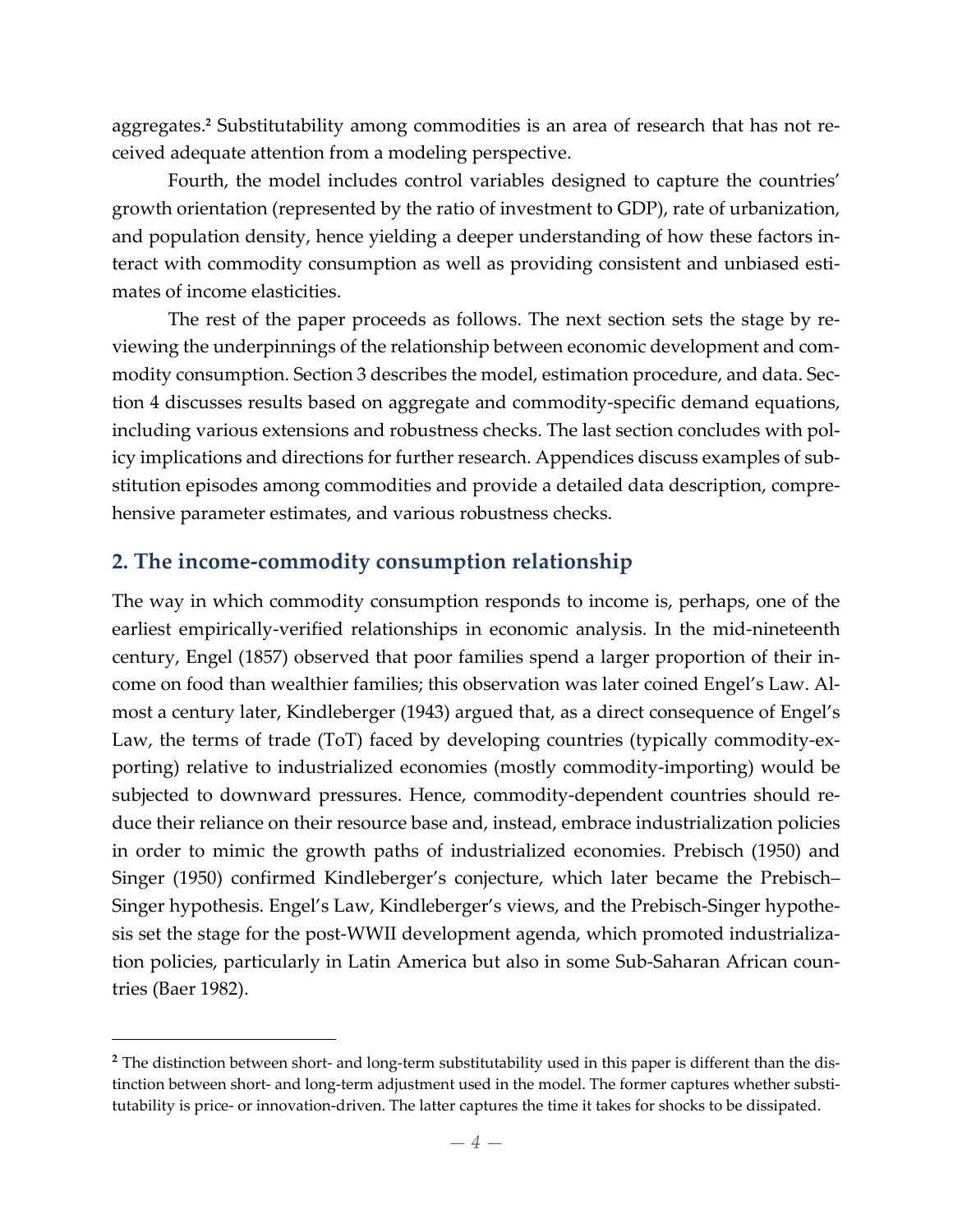These views on economic development contained implicit assumptions that the relationship between commodity consumption and income was stable over time and in‐ variant across commodities and countries. But these assumptions came to be questioned on several grounds. First, most commodity prices have experienced long boom and bust periods (in addition to short‐term cycles). For example, since the collapse of the Bretton Woods fixed-exchange-rate regime in the early 1970s, commodity prices have experienced two large and broad-based boom-bust episodes: a supply- and geopoliticallydriven episode during 1972‐85, and a demand‐driven episode during 2000–14 (Cooper and Lawrence 1975; Radetzki 2006; Baffes and Haniotis 2010). Such cyclicality renders the declining ToT hypothesis somewhat invalid, at least from a longer‐term perspective.

Second, consumption patterns with respect to income have differed across commodities (Evans and Lewis 2005; Fernandez 2018a). Over the past 55 years, energy inten‐ sity (i.e., energy consumption relative to GDP) at the global level has declined smoothly, while metal intensity has both been more volatile than energy, and it reversed its downward trend and began to rise in the early 1990s (Figure 2). Consumption paths have also differed across individual commodities (see figures in Appendix B).

Third, both theoretical perspectives and empirical observations have increasingly shown that, as economies grow, per capita demand for commodities rises rapidly initially (even at an accelerating pace) but then slows and plateaus, and may eventually decline. This occurs as the economy becomes increasingly dominated by the less-commodity intensive service sector at the expense of the more commodity-intensive agricultural and manufacturing sectors (Clark 1940; Kuznets 1972; Malenbaum 1978; Larson et al. 1986). In addition, resource requirements lessen as economies develop and infrastructure needs are fulfilled, and as technological developments lead to efficiency gains. The idea that the commodity consumption–income relationship is non‐linear throughout the development process has led to a strand of literature that comes under various names: The material or environmental Kuznets curve (an extension to the Kuznets curve which links economic growth and inequality); *S*‐shaped curve; inverted *U*‐shaped curve; dematerialization hy‐ pothesis; intensity of material use hypothesis; and plateauing hypothesis (Herman, Ar‐ dekani, and Ausubel 1990; Tilton 1990; Cleveland and Ruth 1998; Radetzki et al. 2008).

The empirical literature on the commodity consumption‐income relationship is rich. At a primary commodity level, for example, Lahoni and Tilton (1993), Stuermer (2017), and Fernandez (2018b) among others, examined base metals; Jaunky (2012) looked at aluminum; while Guzman et al. (2005) and Bailliu et al. (2019) studied copper. For en‐ ergy, several papers look at demand for energy (Burke and Csereklyei 2016; Csereklyei and Stern 2015; Dahl and Roman 2004; Jakob, Haller, and Marschinski 2012), while others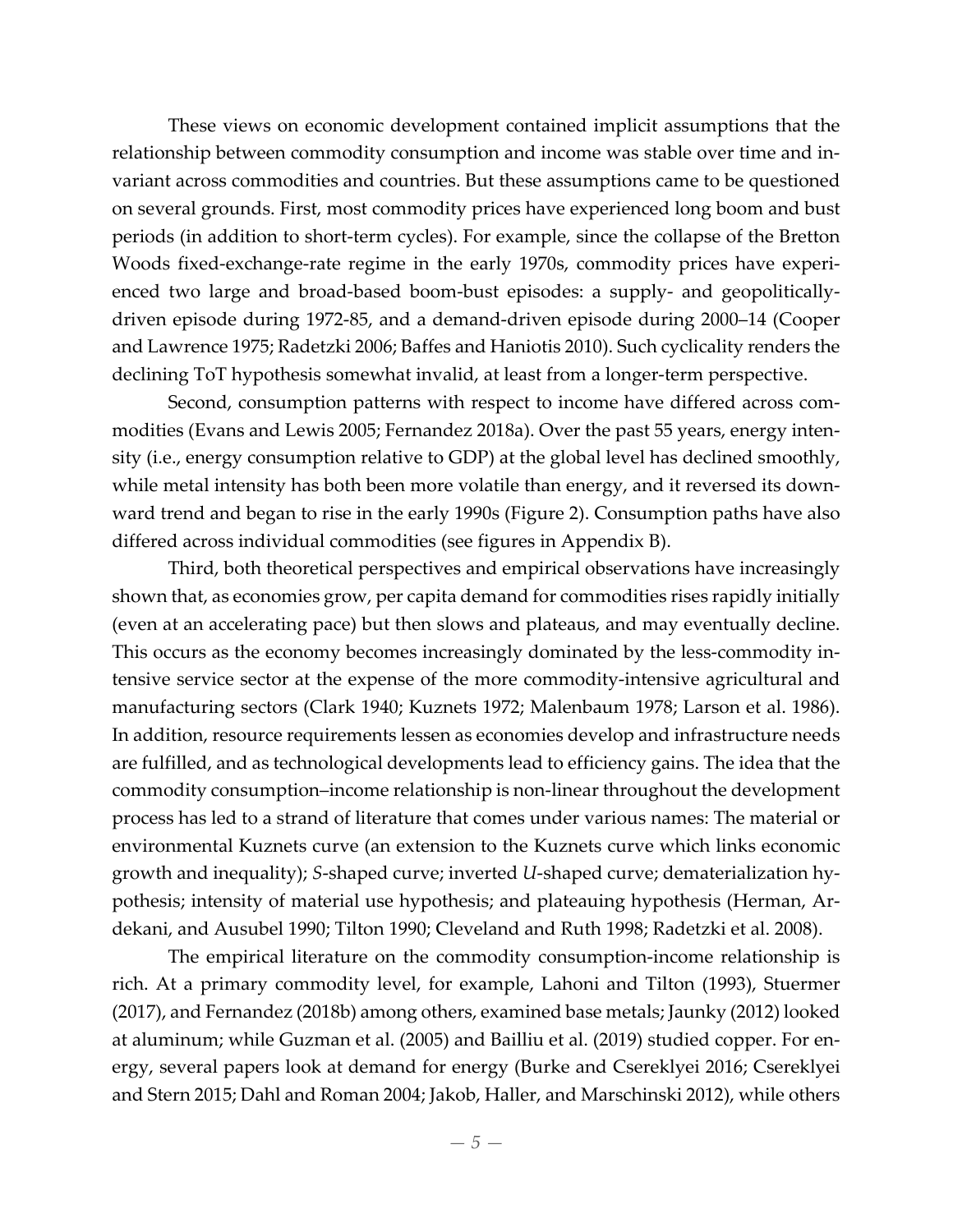look at individual energy commodities, including oil (Hamilton 2009; Gately and Hun‐ tington 2002), natural gas (Krichene 2002; Erdogdu 2010), and coal (Shealy and Dorian 2010; Chan and Lee 1996).**<sup>3</sup>** Demand forfinal products has also been studied extensively see Kamerschen and Porter (2004) for electricity; Dahl (2012), Gately and Streifel (1997), and Drollas (1984) for gasoline and diesel, and Crompton (2015) and Wårrel (2014) for steel. Various authors have summarized the literature, including Cleveland and Ruth (1998) who looked at 42 empirical studies on dematerialization and the intensity of use hypothesis and Huntington, Barrios, and Arora (2017) who provided a review of 48 stud‐ ies of energy demand elasticities for large EMDEs. Both these reviews highlight the large variation of results across studies. Crowson (2017) attributed such variation to structural changes in trading relationships and technological change, as well as inaccurate data and inconsistent methodologies.

The present analysis is novel in that it estimates aggregate demand equations (en‐ ergy and metal), in addition to individual commodity equations, thereby addressing the complex nature of substitutability among commodities. The complexity arises from the fact that substitution can occur from a change in relative prices in the short term (if alternative materials are available) or with some lag (when the development of new material entails significant costs). More importantly, it can also occur in the longer term in response to new technologies and innovation not necessarily in response to price changes (Tilton and Guzmán 2016). Long term substitution is often irreversible and could entail substitution across commodity groups—so‐called functional substitution (Wellmer 2012; Renner and Wellmer 2019). Furthermore, the factors leading to substitution (regardless of source) are often accompanied or triggered by policies such as taxes, subsidies, trade restrictions, ore environmental regulations that can permanently alter the consumption paths of individual commodities.

# **3. Model, estimation, and data**

# *3.1. Econometric model*

 $\overline{a}$ 

Two broad frameworks offer suitable features for analyzing the commodity consumption–income relationship (Charfeddine and Barkat 2020): The vector autoregressive (VAR) approach, which yields impulse responses and variance decompositions (Kilian 2009; Kilian and Murphy 2014; Baumeister and Peersman 2013; Baumeister and Hamilton 2019), and the autoregressive distributed lag (ARDL) framework, which combines long‐

**<sup>3</sup>** The energy consumption–income relationship has been examined from a causality perspective as well (Apergis and Payne 2009; Costantini and Martini 2010).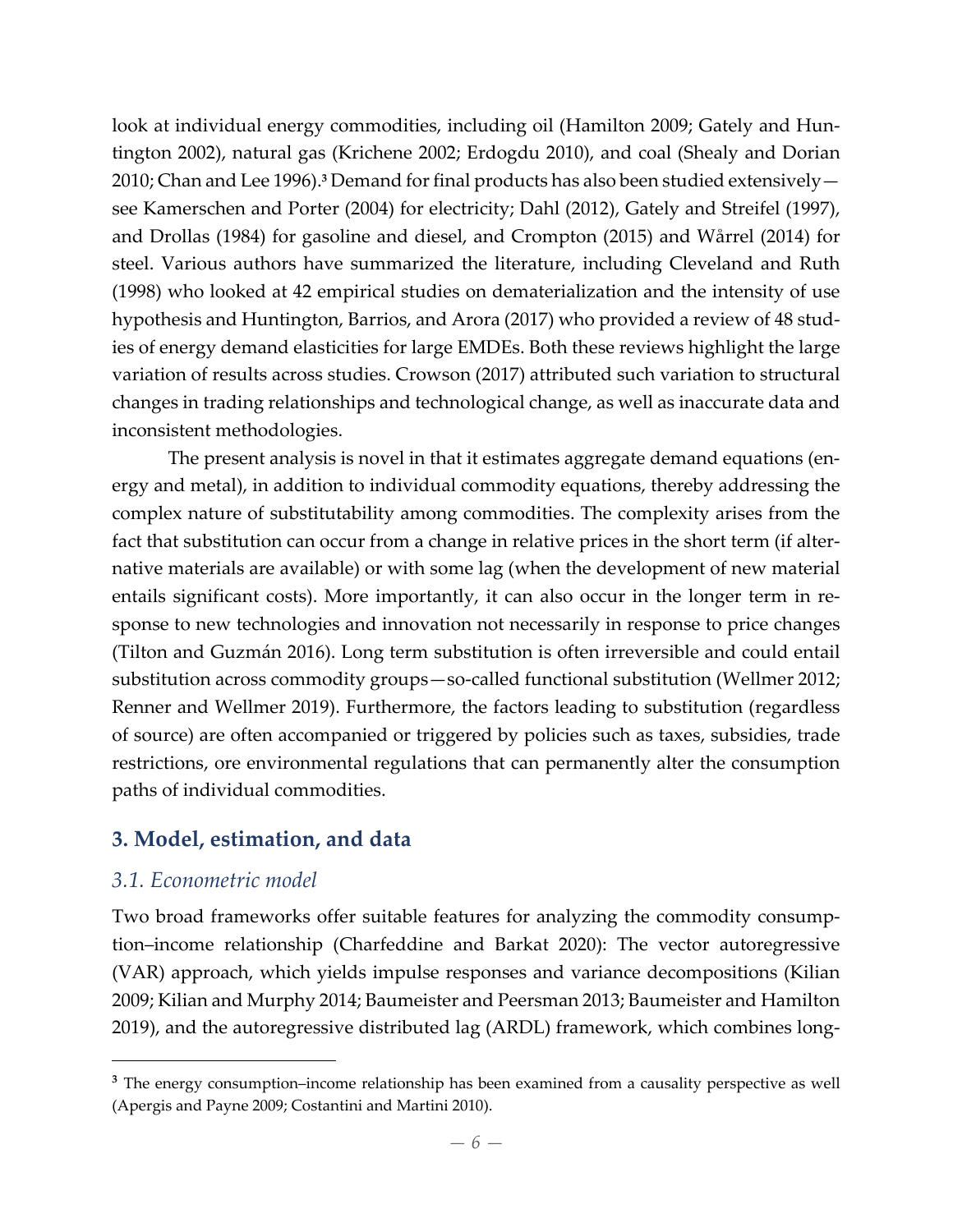run dynamics with short-run movements and gives point estimates of elasticities (Pesaran and Smith 1995; Pesaran 1997; Fernandez 2018a). While VAR models, typically uti‐ lizing data at quarterly (or higher) frequency, account for endogeneity, they are seldom used in a panel-data framework with large cross-sectional dimensions. The ARDL approach is more appropriate for the data set used in this paper, where both the cross-sectional and the time dimension are moderate to large (with the latter being larger than the former) and the available data frequency is annual.

We begin with a standard demand equation:**<sup>4</sup>**

$$
c_t = \mu + \theta_1 y_t + \theta_2 y_t^2 + \theta_3 p_t + \varphi' X_t + \varepsilon_t, \tag{1}
$$

where  $c_t$  denotes per capita commodity consumption at year t;  $y_t$  is real per capita income,  $p_t$  is the real price of the commodity; and  $X_t$  is a  $h \times 1$  vector of control variables, such as fixed effects, cross-price impacts, and various country-specific characteristics;  $\varepsilon_t$ is the stochastic error term;  $\mu$ ,  $\theta_1$ ,  $\theta_2$ ,  $\theta_3$  denote parameters and  $\varphi'$  a vector, all to be estimated. This approach is common in the literature (Adeyemi and Hunt 2007; Baffes *et al.* 2018; Crompton 2015; Burke and Csereklyei 2016; Stuermer 2017). The quadratic income term,  $y_t^2$ , which captures the nonlinearities discussed earlier, allows the calculation of income elasticities that vary across income levels. Most variables are expressed in logarithmic terms. For notational simplicity, we do not use country and commodity sub‐ scripts.

Because consumption is likely to depend on both current and lagged income, prices, and control variables, (1) is extended as follows:

$$
c_{t} = \sum_{i=1}^{p} \beta_{i} c_{t-i} + \sum_{j=0}^{q} \gamma_{j} y_{t-j} + \sum_{k=0}^{q} \delta_{k} y_{t-k}^{2} + \sum_{l=0}^{r} \zeta_{l} p_{t-l} + \sum_{m=0}^{s} \pi_{m}^{\prime} X_{t-m} + \varepsilon_{t}.
$$
\n(2)

Relationship (2) is an ARDL (*p*, *q*, *r, s*) model where *p*, *q*, *r,* and *s* denote the lag lengths. Its parameters—  $\beta_i$ ,  $\gamma_j$ ,  $\delta_k$ , and  $\zeta_l$ —are related to (1) as follows:  $\theta_1=\sum_{j=0}^q\gamma_j/(1-\sum_{i=1}^p\beta_i);$  $\theta_2 = \sum_{k=0}^{q} \delta_k / (1 - \sum_{i=1}^{p} \beta_i)$ ; and  $\theta_3 = \sum_{l=0}^{r} \zeta_l / (1 - \sum_{i=1}^{p} \beta_i)$ .

To account for non-stationarity, (1) and (2) are combined in the following errorcorrection representation:

 $\overline{a}$ 

**<sup>4</sup>** Early research on commodity demand was based on duality theory (Halvorsen 1977; Pindyck 1979). How‐ ever, Deaton and Muellbauer (1980) who also analyzed consumer behavior in the context of duality, questioned the plausibility of Engel's model due to heterogeneity concerns and introduced a generalized Engel curve. They credited Sydenstricker and King (1921) and Prais and Houthakker (1955) for recognizing het‐ erogeneity of demand across commodities and households.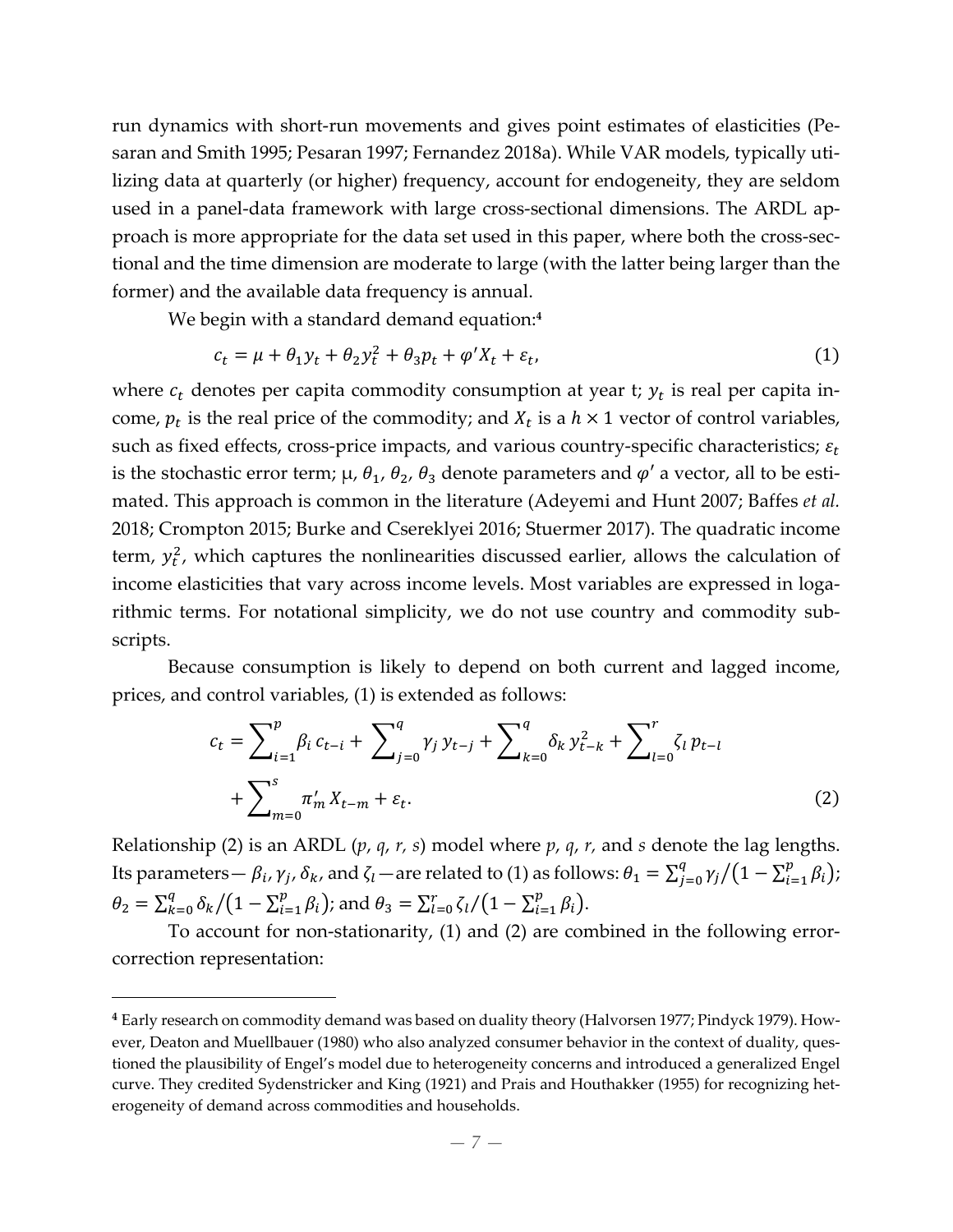$$
\Delta c_t = \rho (c_{t-1} - \theta_1 y_t - \theta_2 y_t^2 - \theta_3 p_t - \varphi' X_t) + \alpha + \sum_{i=1}^{p-1} \beta_i^* \Delta c_{t-i}
$$

$$
+ \sum_{j=0}^{q-1} \gamma_j^* \Delta y_{t-j} + \sum_{k=0}^{q-1} \delta_k^* \Delta y_{k-1}^2 + \sum_{l=0}^{r-1} \zeta_l^* \Delta p_{t-l} + \sum_{m=0}^{s-1} \pi_m^{*'} \Delta X_{t-m} + \epsilon_t. \quad (3)
$$

The parameters  $\beta^*$ ,  $\gamma^*$ ,  $\delta^*$ , and  $\zeta^*$  in (3) capture short-term relationships and are related to (2) as:  $\beta^* = -\sum_{n=k+1}^p \beta_n$ ,  $\gamma^* = -\sum_{n=k+1}^q \gamma_n$ , and  $\delta^* = -\sum_{n=l+1}^q \delta_n$ ,  $\zeta^* = -\sum_{n=m+1}^r \zeta_n$ . Lastly,  $\rho = \sum_{n=i+1}^{p} \lambda_n - 1$  denotes the speed of adjustment towards the long run equilibrium.

Income elasticities of demand can be derived by differentiating (1) with respect to income as follows:

$$
\eta_t = \frac{\partial c_t}{\partial y_t} = \theta_1 + 2\theta_2 y_t,\tag{4}
$$

where  $\eta_t$  denotes the long-run income elasticity for the given commodity. A key characteristic of  $\eta_t$  is that it varies with income, thereby establishing when consumption of a commodity plateaus as income rises.

#### *3.2. Estimation*

The model is estimated by a pool mean group (PMG) estimation procedure (Pesaran, Shin, and Smith 1999). The PMG ARDL procedure assumes homogeneity across all long‐ run estimators but allows for differences across countries in the short term—an appro‐ priate assumption because commodity demand tends to be more similar across countries over the longer term than in the short term, where it may be heterogeneous. The Hausman test is used to assess the performance of the long-run homogeneity assumption. Lastly, following Pesaran and Shin (1999), the Bayesian information criterion (BIC) is used to determine the lag structure.

#### *3.3. Data*

The model is applied to three energy commodities (coal, natural gas, and oil) and six metals (aluminum, copper, lead, nickel, tin, and zinc), both individually and as group aggregates. For the energy group aggregate, coal, oil and natural gas were summed ac‐ cording to their energy content, while for metals, the six base metals were aggregated according to their weight. An alternative weighting method based on value was also tested for metals and is included in the robustness checks.

Annual data for 1965–2017 for up to 63 countries (depending on the commodity) were used. The number of countries, which varies depending on data availability, ranges from 57 (coal) to 63 (oil) for energy and from 36 (nickel) to 55 (zinc) for metals. The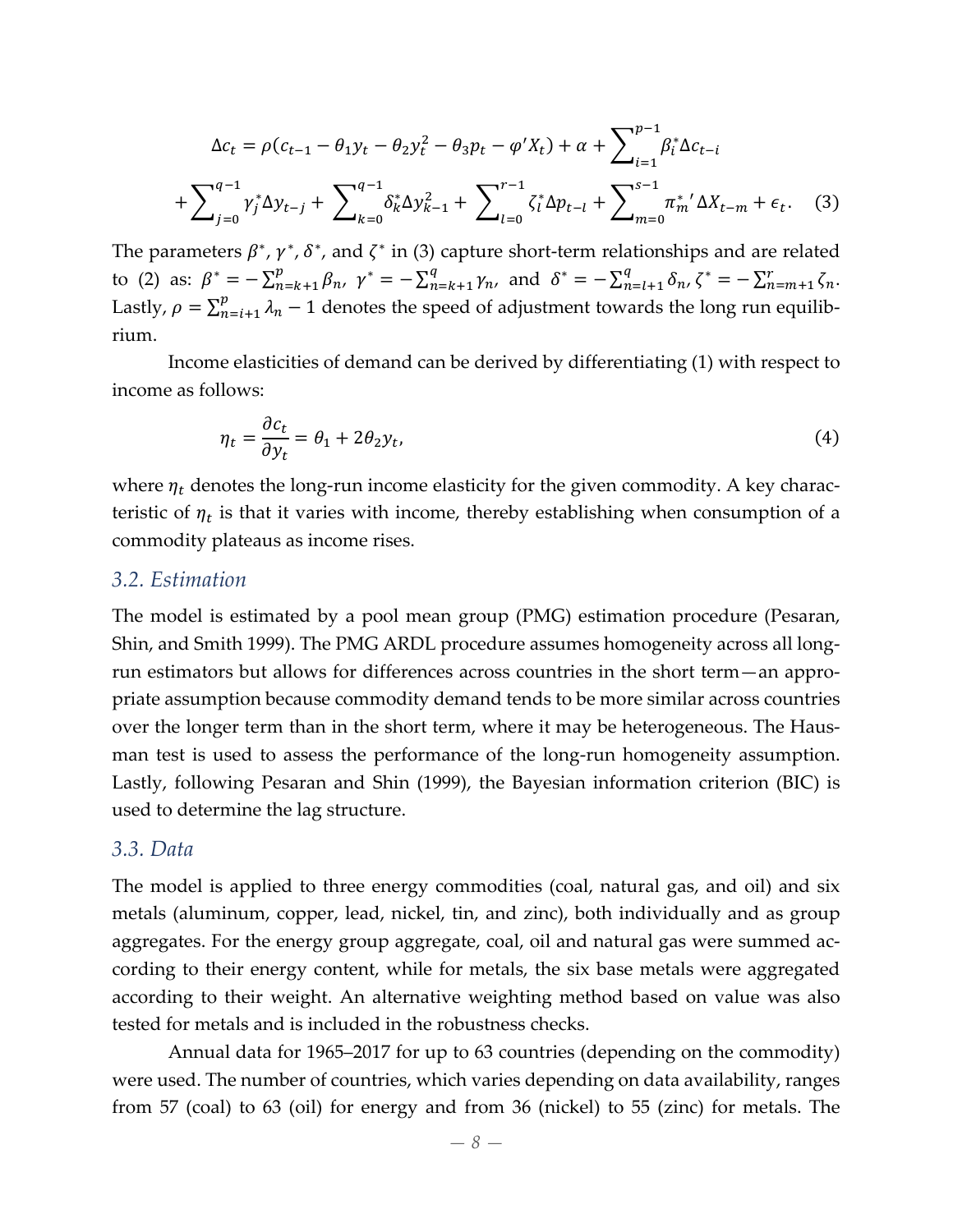number of observations per demand equation fluctuates between 1,555 and 3,235. Data on per capita income were obtained from the World Bank's World Development Indica‐ tors (WDI); data on population were taken from the United Nations; data on commodity consumption were taken from the BP Statistical Review (energy) and the World Bureau of Metal Statistics (metals); world commodity prices were taken from the World Bank's Commodity Price Data and converted into real terms by using country‐specific GDP de‐ flators. Exchange rates were taken from both the WDI and the St. Louis Federal Reserve Bank's database. Appendix B gives a detailed description of data, sources, and summary statistics.

# **4. Results**

This section presents results from the ARDL model, which include long‐run parameter estimates, adjustment coefficients, Hausman test statistics, and log‐likelihood values (short-run parameter estimates are not reported). The BIC suggests an optimal lag of one in all specifications; hence the use of ARDL  $(1,1,1,1)$ . In most cases the Hausman test suggests that the pool mean group specification is a more suitable choice than the mean group approach, as the *p*-values exceed the 5 percent level in nearly all model specifications.

Results for commodity‐specific demand equations are reported in Table 1. Of the nine equations, only four (oil, aluminum, copper, and zinc) yielded parameter estimates for the two income and price variables that were both significantly different from zero at the 1 percent level as well as consistent with *a priori* expectations—positive  $y_t$  and negative  $y_t^2$  and  $p_t$ . Income elasticities, which were calculated at the median income of our sample according to (4), differ considerably among the four commodities, from a low of 0.3 for zinc to a high of 0.8 for aluminum. Indeed, the estimates exhibited a high degree of heterogeneity across commodities, a finding that is consistent with the literature as noted earlier. In order to examine the source of heterogeneity and also account for shortand log-term substitutability, the next two sections discuss results from two extensions of the model: Aggregate demand equations and the inclusion of cross‐price effects in the commodity‐specific equations.

# *4.1 Aggregate demand equations*

The three energy and six metal commodities were combined into two group aggregates. Thus, the demand equation for each country features energy (instead of, say, oil) and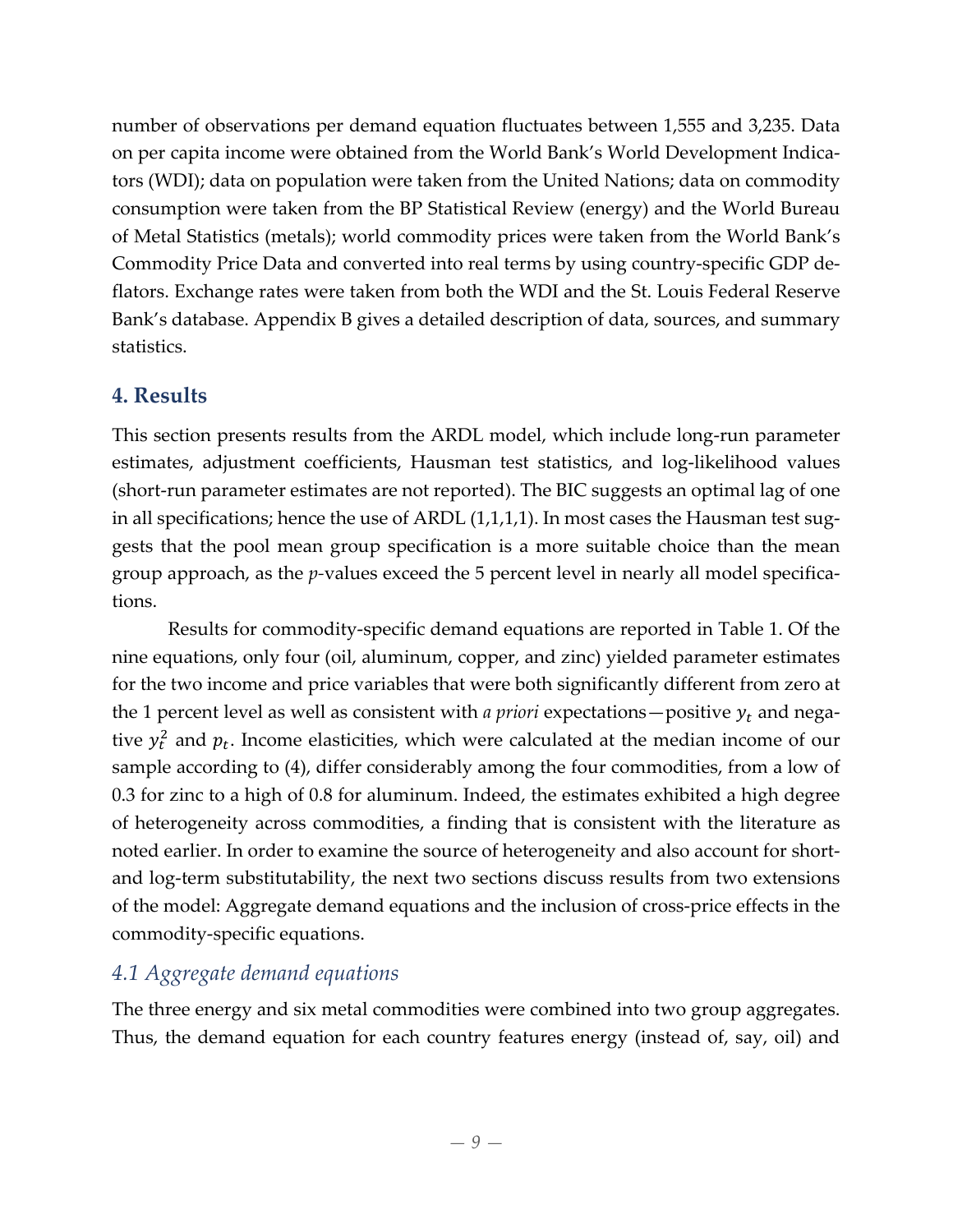metals (instead of, say, copper).**<sup>5</sup>** Results forthe aggregate demand equations are reported in the first columns of Tables 2 (energy) and 3 (metals). In both equations, all four param‐ eter estimates have the expected sign, and are different from zero at the 1 percent level of significance. Moreover, all four parameter estimates for the metals aggregate are greater than those for energy, implying that metal consumption exhibits a stronger response to income and price changes and it also adjusts to long-run equilibrium much faster than energy. This is consistent with the higher variability of metal intensity, compared to that of energy (Figure 2). Indeed, consumption volatility of aggregate metals is nearly three times as high compared to energy (5.21 versus 2.09 as reported in Table B2, Appendix B).

As noted earlier, the parameter estimates on the income variables enable us to cal‐ culate implied income elasticities of demand that vary by income level. Figure 3 presents income elasticity estimates for both entire per capita income spectrum while Figure 4 give the 1997 and 2017 point estimates for three EMDEs (India, China, and Turkey) and three advanced economies (Korea, U.S., and Japan).

Income elasticities are high at low income levels but decline rapidly as income rises. For metals, they reach unity at about \$9,000 per capita, and are 0.2 at the current level of U.S. income per capita. For energy, elasticity begins declining at a lower income level compared to metals, reaching unity at \$3,800 per capita, but it declines less rapidly, and like metals, it reaches 0.2 at the current level of U.S. income per capita. At China's current per capita income level, the elasticity of metals demand is 1.1, while for energy demand it is 0.8. This indicates that China's energy demand is closer to the plateau stage, but that its demand for metals is still rising faster than growth in GDP per capita. These results help explain the diverging trends we have seen in metals and energy demand over the past two decades: at China's level of development over the past 20 years, the estimated income elasticity of demand for metals has ranged from 1.9 to 1.1, while for energy it has ranged from 1.3 to 0.8.

The subsequent five columns of Tables 2 and 3 report estimates by including five control variables. These variables, which were considered sequentially (for better interpretation and to avoid collinearity issues) represent the country's growth orientation and distribution of population. The former is captured by the country's investment‐to‐GDP ratio and the latter by the rate of urbanization and population density. We also run two additional specifications, by including a time trend and by splitting the real domestic

 $\overline{a}$ 

**<sup>5</sup>** By combining individual commodities, we can avoid much of the issue of substitutability within com‐ modity group, although substitution still occurs between commodity groups (e.g. when oil is used for plas‐ tic packaging in place of aluminum). Section A2 of Appendix A elaborates on various sustainability episodes, both within and across commodity groups.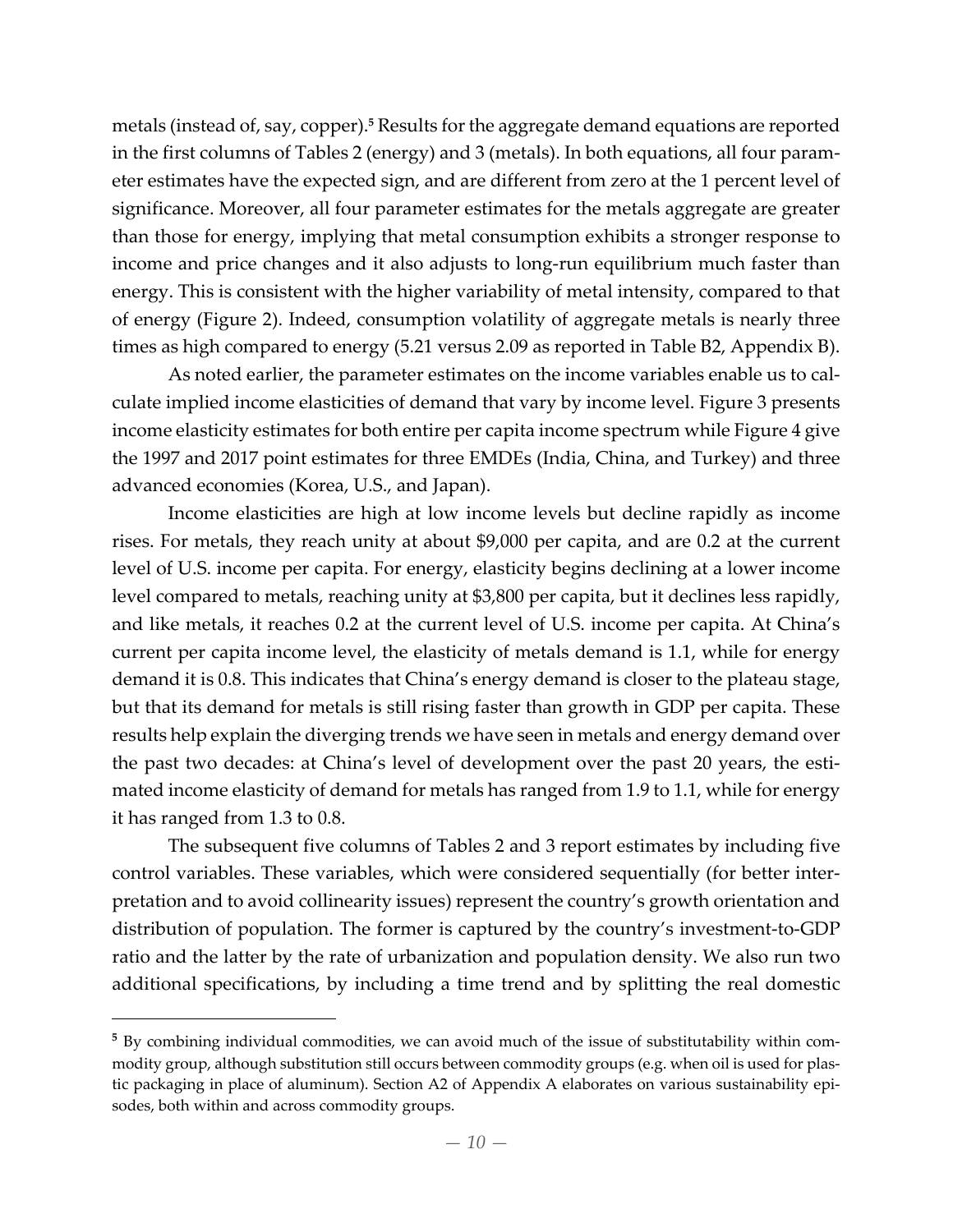price into a nominal dollar‐based price and a real exchange rate. A time trend is often used as a proxy of technological change; the price decomposition permits us to distin‐ guish the influence of the world price from that of the exchange rate.

A number of important results emerge from this extension of the model. First, re‐ gardless of which control variable is included in the demand equation, all four parameter estimates retain their sign and significance (1 percent level). Second, the coefficient on the time trend is not significantly different from zero in metals but is significantly different from zero in energy. Its inclusion noticeably affects the coefficient on the income variables, and therefore the implied income elasticities (see below). Third, in both equations, the coefficients on urbanization and population density are highly significant with alter‐ nate signs (positive and negative, respectively), implying that, while urbanization is a commodity-intensive process, countries with higher population density use fewer commodities per capita than their sparsely populated counterparts. Fourth, the coefficient on investment share was positive and significant for energy, but insignificant and negative for metals (it was significant at the 5 percent level). Finally, when the domestic real price is split into its nominal world counterpart (dollar‐based) and the real exchange rate, we find that for both the energy and metals groups the world price matters much more than the exchange rate.

As with the baseline model, we estimated the income‐varying elasticities of de‐ mand for energy and metals for each of the specifications (see left hand side panel of Figure 5 for energy and Figure 6 for metals). The estimated elasticities do not change substantially when the control variables are added, with high elasticities at low income levels and low elasticities at high income levels, consistent with the robustness of the model specification.

An important exception is the result from including the time trend in the energy model. Here we find that the coefficient on  $y_t^2$  becomes much smaller, in turn leading to a smaller decline in elasticity as income rises; even at the top quartile of income, the elasticity remains at unity, indicating no plateauing. This suggests that the plateauing in en‐ ergy use observed in the data may reflect consumption‐saving efficiency improvements.

The aggregate demand equations were also subjected to a number of robustness checks. Detailed parameter estimates are reported in Appendix C (Table C1 for energy and Table C2 for metals). For comparison, the first column of each table reports the results from the base model as well. The corresponding elasticities are shown in the right hand side panels of Figures 5 and 6.

The first robustness check involved splitting the sample into two periods of equal length, 1965‐97 and 1998‐2017. The break allowed us to have one boom‐bust price episode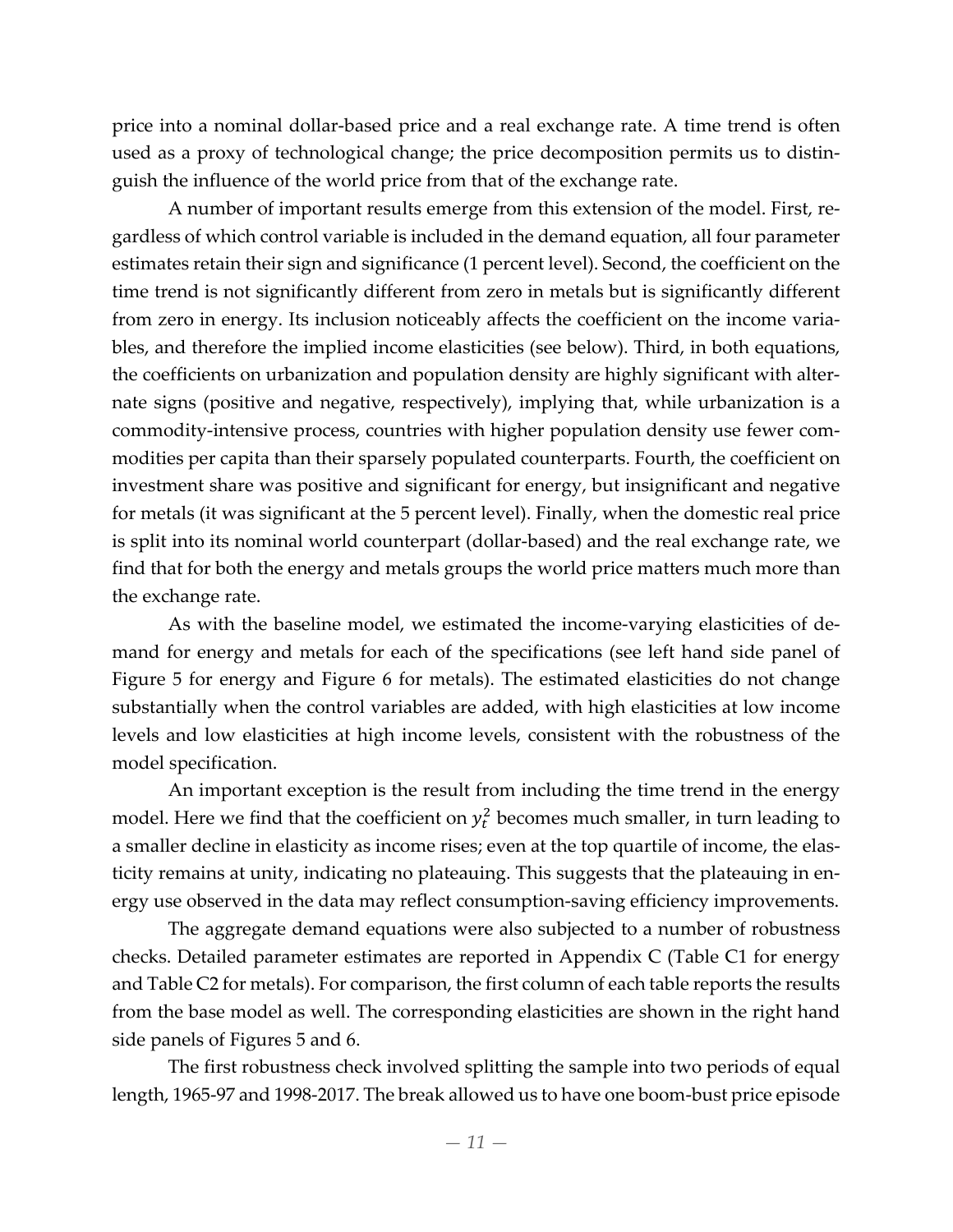in each sub-sample, the second of which coincides with China's dominance in commodity demand. The results using the split remain unchanged from a qualitative perspective, as all parameter estimates for both aggregates retain their signs and levels of significance. More importantly, the elasticity estimates (evaluated at sample median per capita income) are lower in the second sub‐period—0.8 versus 0.5 in energy and 1.1 versus 0.9 for metals. This finding is consistent with the fact that the per capita income and commodity consumption increased in most countries from the first to the second subperiod.

As a second robustness check, we excluded large countries (China and the U.S., the world's largest commodity consumers) and groups of countries (the G7, and low‐ income countries). The results, reported in the fourth and fifth columns of Tables C1 and C2, are nearly identical (including the magnitude of the parameter estimates) to those of the base specification. As expected, the country composition adjustments did not have a material impact on the values of the elasticity estimates depicted in Figures 5 and 6.

The third robustness check involved sample adjustments to address data concerns, including coverage, reliability, and weighting techniques. In the case of energy, we replaced the aggregate (sum of coal, natural gas, and oil) with total energy, which includes renewables and nuclear power. The results are little different, which is unsurprising given the relatively small share of these latter components in total energy demand (around 15 percent in 2017). In the case of metals, several authors, including Crowson (2017), have raised valid concerns about the way in which data are used. As a rough con‐ trol, we excluded countries with potentially questionable consumption statistics, by dropping observations with a commodity demand growth rate that either exceeded 50 percent or was below 50 percent in three or more years or was zero in three or more consecutive years. Applying this rule reduced the number of countries to 29 (from 43 in the base specification). This adjustment did not change the results for either energy or metals.<sup>6</sup> Lastly, we replaced the volumetric aggregation of metals by a value-based aggregation. Following Considine (1987) and Humphreys (1987), we weighted the six base metals according to their average prices over the entire sample period (1965‐2017). This substantially reduced the dominance of aluminum in the sample. But, as before, the re‐ sults did not differ noticeably from those in the baseline.**<sup>7</sup>**

<u>.</u>

**<sup>6</sup>** We also applied the adjusted sample for metals to the individual equations (Table C3); the results were similar to the ones of the base specification.

**<sup>7</sup>** We also replaced the BIC by the Akaike Information Criterion (AIC) for the choice of optimal lag. As in the case of other robustness checks, the results were very similar to the base specification.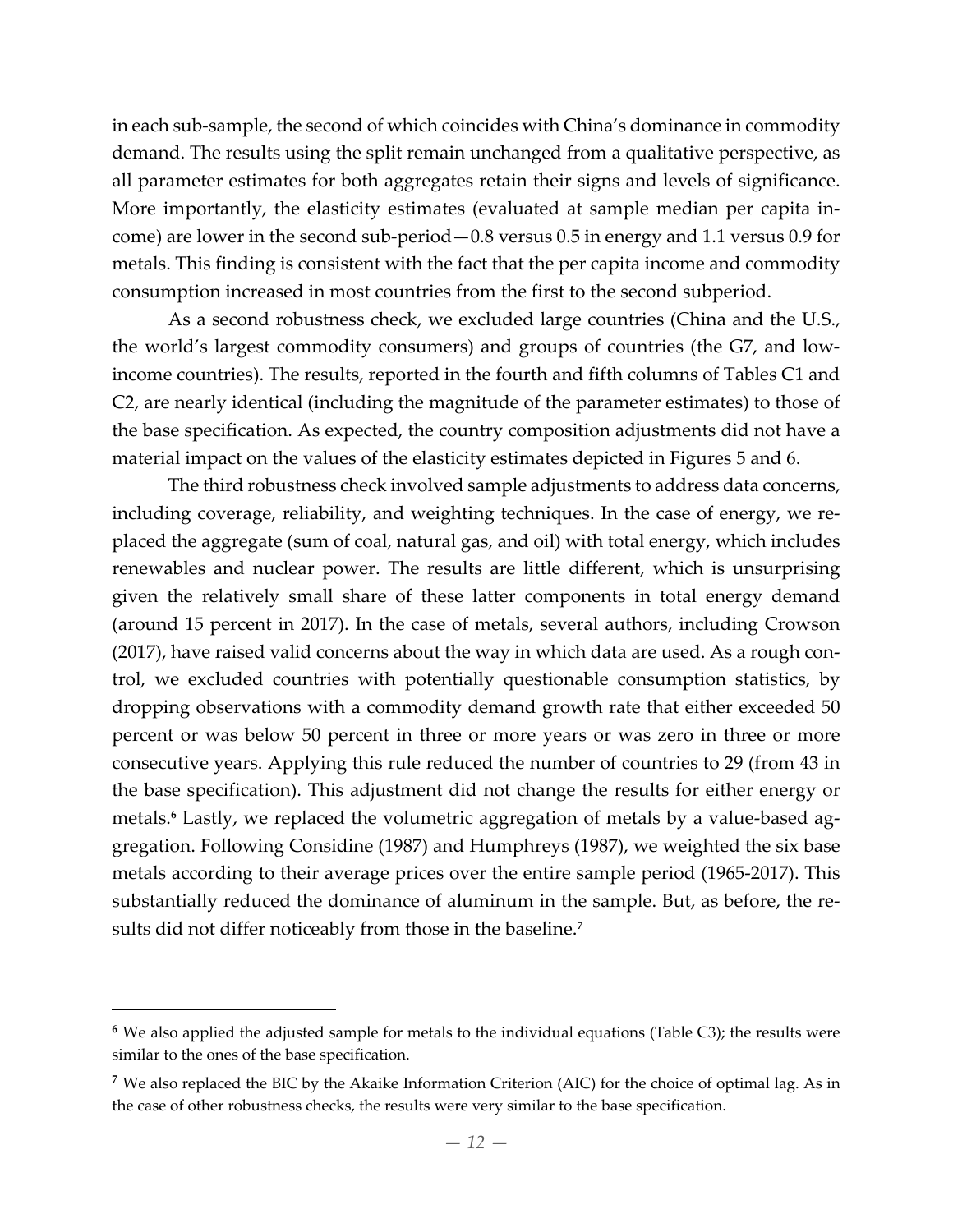To summarize, two key results emerge from the robustness checks. First, the esti‐ mated elasticities from splitting the sample are consistent with the plateauing hypothesis —in a rough sense, this change in elasticity can be viewed as an approximate measure of the speed at which plateauing materializes. Second, adjusting the sample and country composition did not have a discernable impact on the value of the elasticity estimates, implying that the nature of the data may not be a reason behind the heterogeneity of the results found in the literature (the next section elaborates further on this).

# *4.2 Cross‐price effects*

The second extension of the base model accounted for cross-price effects in the commodity‐specific equations. As in the case of the control variables for aggregate equations, to avoid collinearity issues and make the results easier to interpret, prices of other commod‐ ities were considered sequentially. A negative sign on the price of another commodity is consistent with substitutability, while a positive sign is consistent with complementarity. Detailed results are reported in Appendix D (Tables D1‐D3 for energy and Tables D4‐D9 for metals).

The inclusion of cross-price effects improves the performance of the models on several occasions. In the case of coal, for example, not only are the parameter estimates of oil and natural gas prices highly significant, but the parameter estimates of income (linear and quadratic) and own‐price elasticity become highly significant. It is worth em‐ phasizing that the magnitudes of the oil and natural gas price parameter estimates are similar (0.46 and 0.52) to one another—not a surprising outcome since in most countries natural gas pricing has typically been based on oil prices (though this is gradually chang‐ ing).

In the natural gas equation, the effect of including the price of coal is not significantly different from zero, leaving the results largely unchanged. When the price of oil is included, it gives a negative parameter estimate while the own‐price elasticity becomes positive, with both estimates having roughly similar magnitudes. As noted above, this is likely due to natural gas pricing being based on the oil price in most countries. To confirm this, we replaced the price of natural gas by the price of oil in the natural gas model, and the results were remarkably similar (‐0.16 versus ‐0.14). Lastly, in the oil equation, both natural gas and coal prices have the expected sign (positive) and they are significantly different from zero at the 1 percent level, consistent with a strong degree of substitutability between oil and coal or natural gas—notably coal whose price elasticity is four times as high as that of natural gas (‐0.63 versus ‐0.15).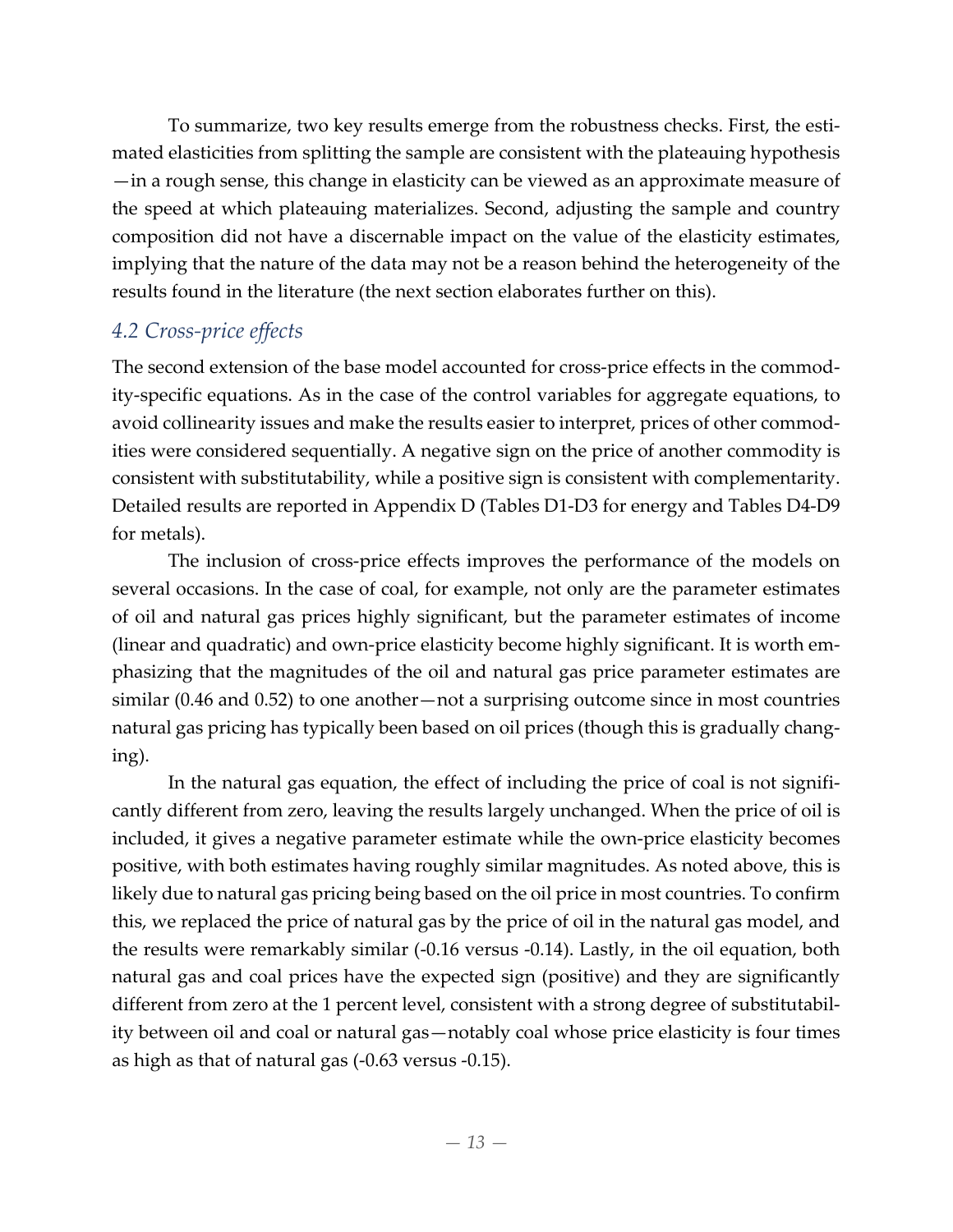The strong substitutability that we find between oil and coal is unsurprising given the trend toward replacement of oil by coal for electricity generation in the early years of the sample. While in recent years natural gas has increasingly been replacing coal in elec‐ tricity generation, the duration of this development is much shorter (and applicable to a smaller number of countries), and so we may have too few observations for this trend to be reflected in our results.

In the case of aluminum, by far the most important metal by volume of consumption, only zinc shows a (marginal) cross‐price effect. The sign, however, is negative, which potentially implies that aluminum and zinc may be complements.<sup>8</sup> For copper demand, the price of aluminum is highly significant, with a negative sign and the same magnitude as the own‐price effect, implying a high degree of substitutability between aluminum and copper.**<sup>9</sup>** There is some degree of substitutability between copper and nickel (as well as potentially complementarity with tin, consistent with their joint use in alloys). Lead shows no signs of substitutability or complementarity with any other metal. In the case of nickel, when lead or tin are included in the demand equation, their respec‐ tive prices are negative and highly significant, but the own price become insignificant, a result similar to that for natural gas. Tin turns out to be a close substitute with aluminum, as expected (see discussion in Appendix A). Interestingly, the tin model improves con‐ siderably when it includes the price of aluminum (as was the case with coal). Tin appears to be substitutable with nickel as well (and potentially a complement with copper and lead). Lastly, zinc appears to be a complement with copper.

To summarize, the performance of most commodity‐specific demand equations improves when cross-price effects are taken into consideration. Specifically, three results emerge from the cross-price analysis. First, there is a high degree of substitutability for several commodity pairs, including oil–coal, aluminum–copper, and aluminum–tin. These commodities are also the most important ones in terms of volume of consumption. Second, there is complementarity between a few of the metals, consistent with patterns

 $\overline{a}$ 

**<sup>8</sup>** The methodology used here is not designed to explicitly test for complementarity, which is why we are cautious in over‐interpreting this result. A more formal examination of complementarity would require a different approach such as estimating demand functions in the context of flexible functional forms (Deaton and Muellbauer 1980; Chambers 1988).

**<sup>9</sup>** The asymmetry between aluminum and copper (aluminum influences copper but not vice versa) is likely due to the greater volume of aluminum consumption, and its greater number of uses. Aluminum can replace copper in industries such as electricity, but copper is less able to replace aluminum in many uses e.g. in construction.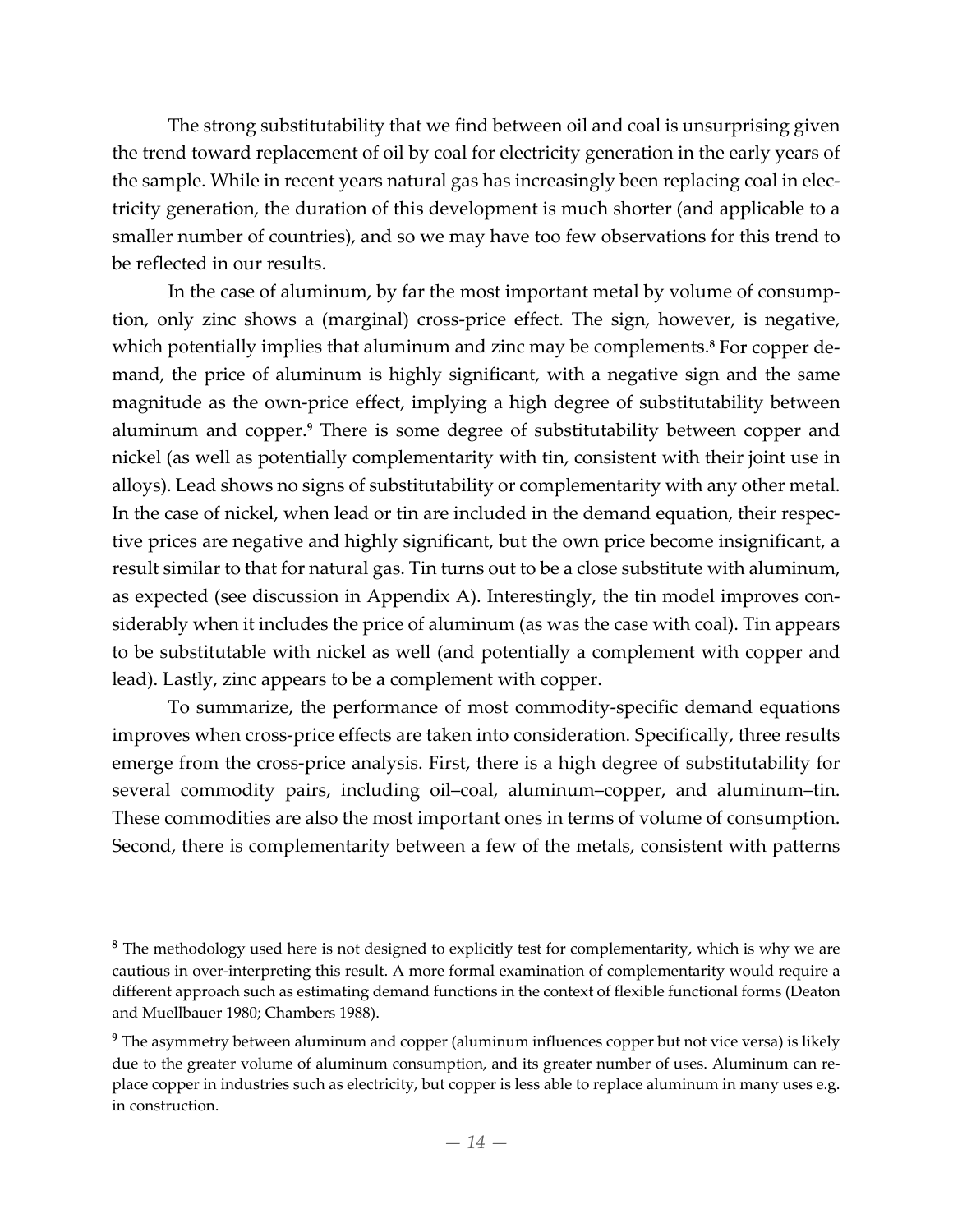of use for some metals, such as in alloys. Third, in several cases, especially coal and tin, the results of the model improve considerably when cross‐prices are included.

As a final extension and check, the control variables were included in the com‐ modity-specific demand equations. A key result emerging from this extension is that unlike those from the aggregate equations, the results for individual commodities are sensitive to the inclusion of control variables. Detailed parameter estimates are reported in Appendix E (Tables E1‐E9). Even in the cases of oil and copper (two of the four equations that performed well in the base specification), the inclusion of population density or trend in the former, and the inclusion of urbanization in the latter, weakens the performance of the model. This implies that estimating the demand functions for group aggregates may capture substitutabilities and complementarities that are not accounted for by simply in‐ cluding cross prices.

### **5. Conclusions**

This paper has examined the relationship between commodity demand and per capita income level for energy and metal commodities both at the aggregate and commodity‐ specific levels. Three energy commodities (oil, coal, and natural gas) and six metals (aluminum, copper, lead, nickel, tin, and zinc) were featured in the analysis. These commodities account for more than 85 percent of global energy consumption and for nearly all base metal use as measured by volume. The analysis was based on an autoregressive distributed lag model utilizing annual data for 1965‐2018 for up to 63 countries.

Several findings emerged. First, the estimation of demand equations for individual commodities gave highly heterogeneous results, consistent with most of the literature; only four of the nine commodities showed significant results consistent with theory (i.e. that demand increases as income rises and prices decline) and *a priori* expectations (i.e. that demand increases at a decelerating pace). Second, the group aggregates gave results that are consistent with theory and *a priori* expectations, i.e., income elasticities are in‐ versely proportional to income levels. Elasticities for both energy and metals were close to unitary at the median income level, but close to 2 for low‐income countries and as little as 0.2 for advanced economies. Third, the inclusion of cross‐price effects confirmed sub‐ stitutability for several commodities (and, for some metals, complementarity), which is consistent with the superior performance of the aggregate estimates compared to the in‐ dividual ones. Fourth, the size of the elasticities at current median income levels (based on the sample) is close to unity for both commodity groups and around 0.2 for advanced economies, implying the plateau stage is reached at a very slow pace.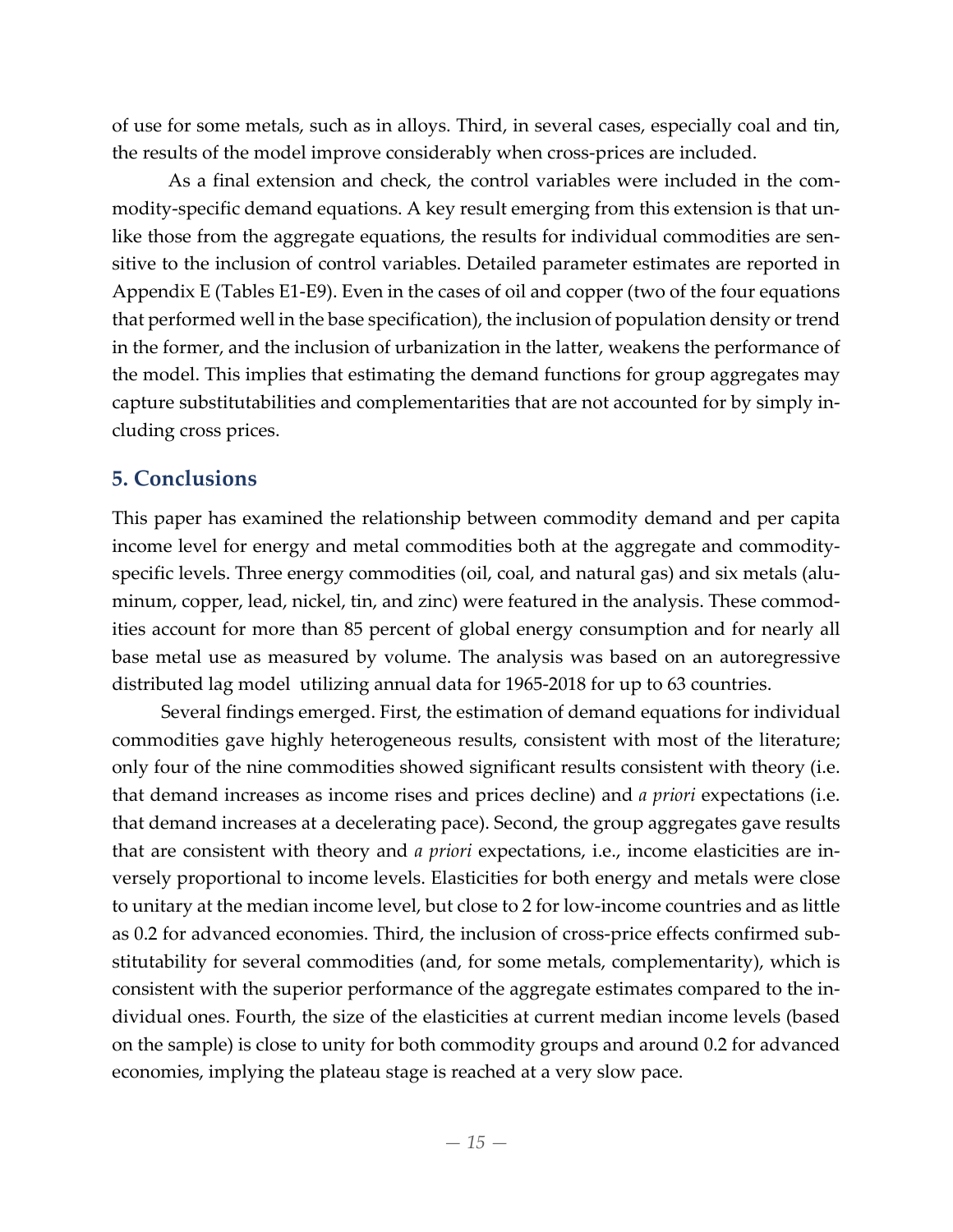Two of the paper's findings are relevant from a policy perspective. First, inter‐com‐ modity substitution—a result of technological developments and innovation—suggests that scarcity in one resource that results in higher prices either boosts new investment in the exploration and production of that resource, or it encourages the use of substitutes. In other words, scarcity stimulates technological advancements that lead to "new" substitution of commodities, as postulated by the induced innovation hypothesis (Hicks 1932).

Second, given expected trends in population and income growth, commodity consumption is likely to continue to grow for several decades before it plateaus. For example, the world's population is expected to reach 9.8 billion by 2050 (from its current level of 7.6 billion), according to United Nations projections. Almost all of the population growth will take place in EMDEs, especially in low-income regions such as Sub-Saharan Africa, which currently have very low levels of commodity consumption. Furthermore, income growth is projected to continue, especially in EMDSs, albeit at a slower pace compared to the past two decades. On the other hand, as China continues to develop, its elasticity for metals will soon fall below one, suggesting a slowdown in growth in its demand for com‐ modities—a major change in the pattern of global demand overthe past 20 years. As such, commodity demand is likely to continue to grow, but potentially at a slower pace than seen over the past 20 years.

If history is any guide, the expected growth in demand is likely to be met by com‐ mensurate production increases as technology advancements will induce innovation and substitution (Schwerhoff and Stuermer 2019). Such increase of production and consump‐ tion of commodities however, gives rise to an important policy question. Can resources be produced and consumed in an environmentally sustainable manner in view of their environmental externalities, both at the local and global level? Local externalities are typically easier to address since they frequently require policy actions by a single policy‐ maker (such as a national government), although they can still prove controversial and be politically difficult to implement. For example, China has implemented a range of policies to improve air pollution in cities, including restrictions on metal smelting (as dis‐ cussed in the metals section of this report). Similarly, many countries implement recy‐ cling policies to reduce the amount of waste going to landfills. For regional or global ex‐ ternalities, however, such as increased CO<sub>2</sub>, ocean plastic waste, or water pollution, regional or global policy actions are required. Because externalities extend beyond country boundaries, a key policy concern should be how to guarantee that the production and consumption of commodities is environmentally sustainable, rather than ensuring com‐ modity production meets growing demand.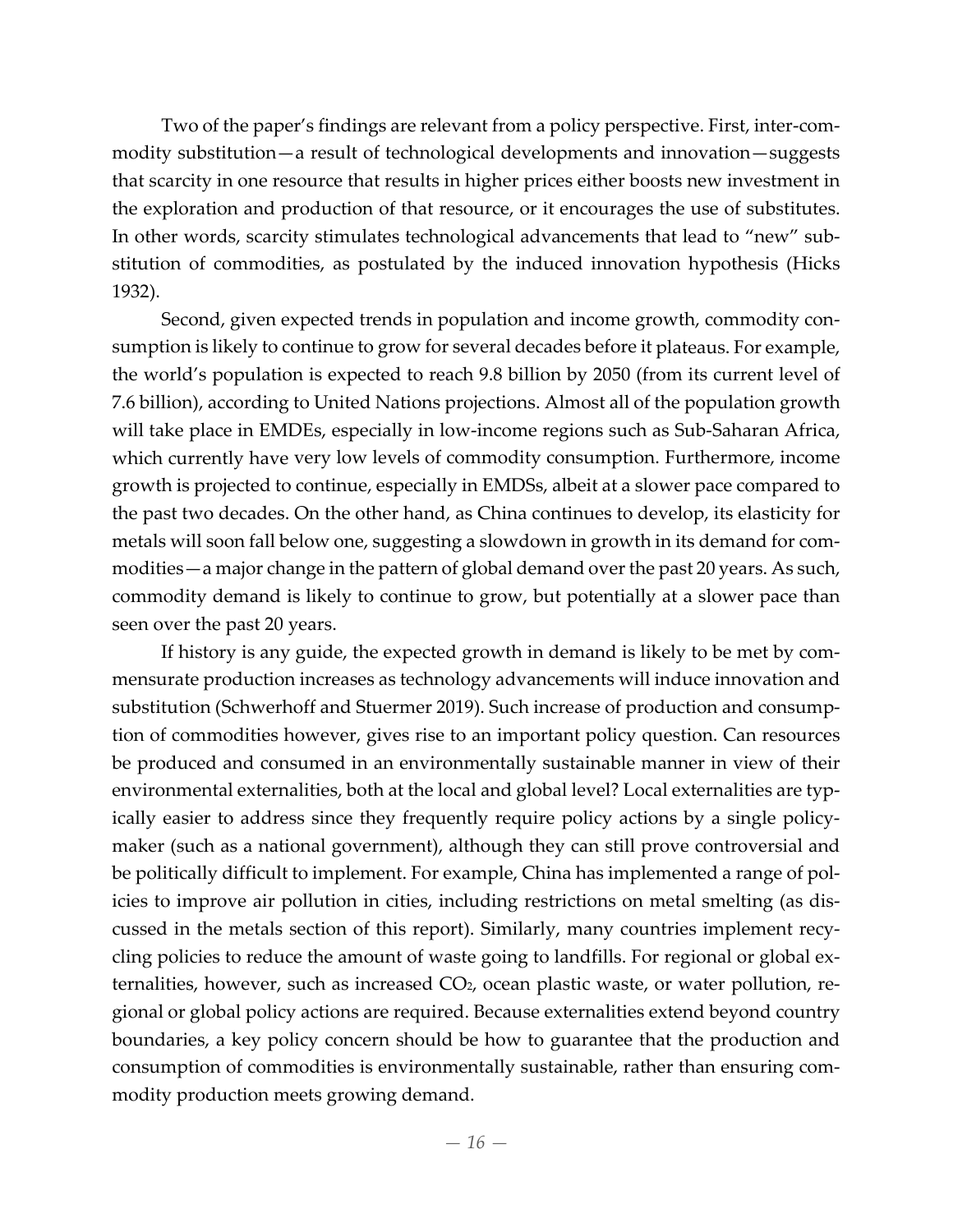There are a number of ways in which this research could be extended. First, expanding coverage by including agricultural (especially food) commodities or other in‐ dustrial commodities (such as cement and sand) would test whether Engel's Law indeed applies to all types of commodities, albeit at different turning points. Second, seeking a deeper understanding of how much of China's commodity consumption has been associated with its domestic economy, and how much with export‐driven demand. That line of enquiry could contribute to a third extension, which would consider whether other EMDEs (either individually, such as India, whose population is similar to China's, or as a group, such as Sub‐Saharan Africa, which is expected to experience the highest popu‐ lation and urbanization growth during the next three decades) might mimic China's consumption patterns in future. Lastly, estimating an aggregate commodity demand that includes the aggregates considered here and (potentially) agriculture, could shed more light on the nature of substitution across commodity groups.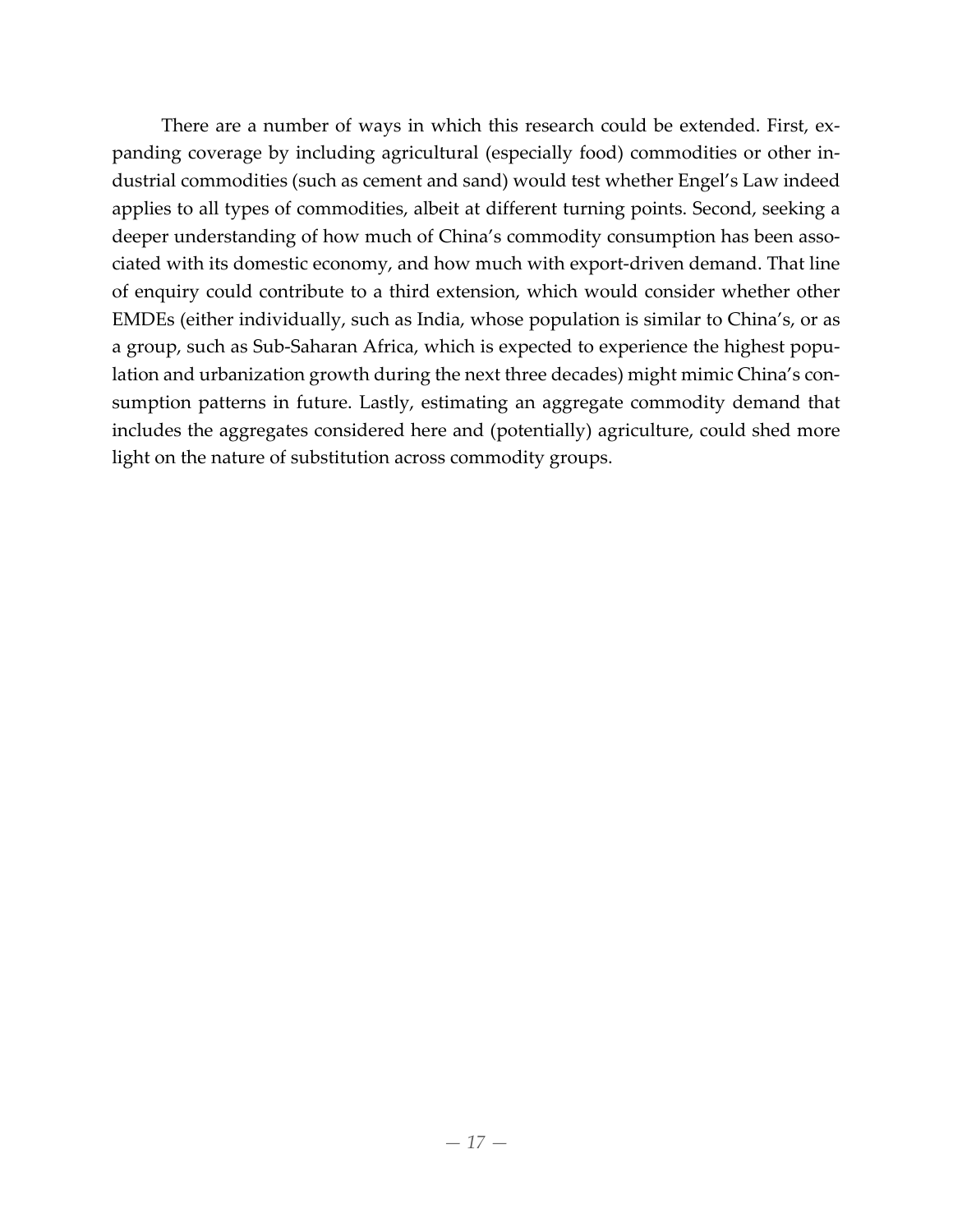|                     | <b>ENERGY</b> ------------------ |                      |                      |                      |                      |                      |                      |                      |                      |
|---------------------|----------------------------------|----------------------|----------------------|----------------------|----------------------|----------------------|----------------------|----------------------|----------------------|
|                     | Coal                             | N. Gas               | Oil                  | Aluminum             | Copper               | Lead                 | Nickel               | Tin                  | Zinc                 |
| Parameter estimates |                                  |                      |                      |                      |                      |                      |                      |                      |                      |
| $y_t$               | $-0.87$<br>(0.64)                | $1.49*$<br>(0.80)    | $1.81***$<br>(0.37)  | 3.98***<br>(0.39)    | $3.67***$<br>(0.67)  | $1.40*$<br>(0.76)    | $1.88*$<br>(1.03)    | 0.72<br>(0.79)       | $2.89***$<br>(0.24)  |
| $y_t^2$             | $0.08**$<br>(0.03)               | $-0.04$<br>(0.04)    | $-0.07***$<br>(0.02) | $-0.17***$<br>(0.02) | $-0.18***$<br>(0.03) | $-0.07*$<br>(0.04)   | $-0.07$<br>(0.05)    | $-0.04$<br>(0.04)    | $-0.14***$<br>(0.01) |
| $p_t$               | 0.01<br>(0.06)                   | $-0.20***$<br>(0.02) | $-0.41***$<br>(0.03) | $-0.21***$<br>(0.03) | $-0.27***$<br>(0.04) | $-0.07*$<br>(0.03)   | $-0.11***$<br>(0.04) | 0.00<br>(0.02)       | $-0.22***$<br>(0.03) |
| $\rho$              | $-0.09***$<br>(0.02)             | $-0.16***$<br>(0.02) | $-0.07***$<br>(0.01) | $-0.26***$<br>(0.03) | $-0.13***$<br>(0.02) | $-0.18***$<br>(0.02) | $-0.30***$<br>(0.03) | $-0.21***$<br>(0.03) | $-0.25***$<br>(0.03) |
| Key statistics      |                                  |                      |                      |                      |                      |                      |                      |                      |                      |
| Hausman test        | 4.81                             | 3.21                 | 4.15                 | 2.40                 | 1.25                 | 2.12                 | 2.28                 | 2.21                 | 10.35                |
| $p$ -value          | 0.19                             | 0.36                 | 0.25                 | 0.49                 | 0.74                 | 0.55                 | 0.52                 | 0.55                 | 0.02                 |
| Log-likelihood      | 1,930                            | 1,917                | 5,195                | 964                  | 472                  | 516                  | $-140$               | $-204$               | 844                  |
| Observations        | 2,898                            | 2,779                | 3,235                | 2,525                | 2,300                | 2,355                | 1,555                | 2,165                | 2,637                |
| Countries           | 57                               | 60                   | 63                   | 52                   | 49                   | 52                   | 36                   | 49                   | 55                   |

**Table 1: Parameter estimates for individual commodities**

**Notes**: The dependent variable is the logarithm of consumption of the respective commodity. Three (\*\*\*), two (\*\*), and one (\*) asterisks denote significance of parameter estimates at 1, 5, and 10 percen<sup>t</sup> level, respectively. Standard errors in parentheses. "―" indicates that the corresponding variable was not included in the model.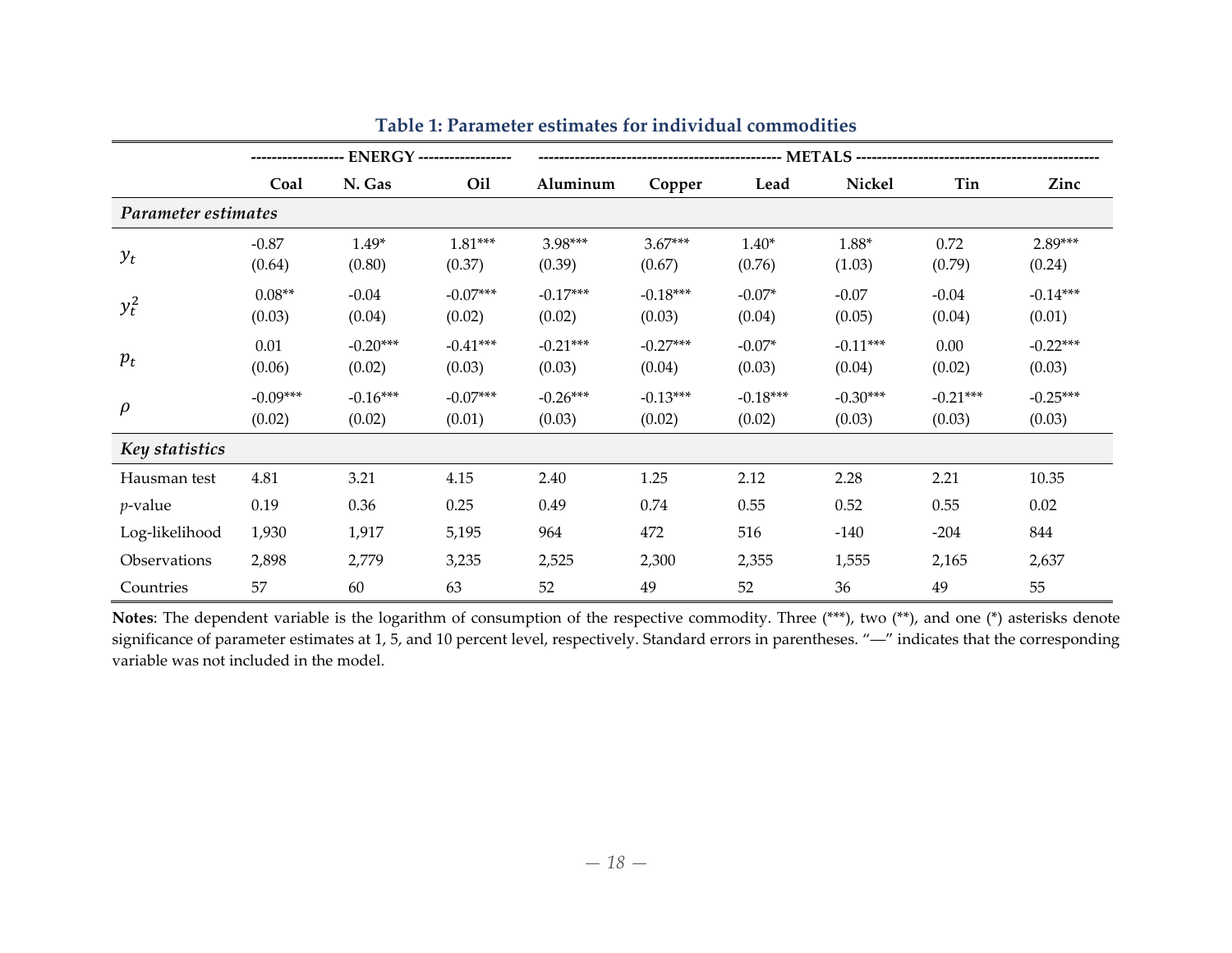|                     | <b>Base</b>          | $[1]$                | $[2]$                | $[3]$                | $[4]$                | [5]                  |  |
|---------------------|----------------------|----------------------|----------------------|----------------------|----------------------|----------------------|--|
| Parameter estimates |                      |                      |                      |                      |                      |                      |  |
| $y_t$               | $3.47***$<br>(0.23)  | 2.84***<br>(0.22)    | $3.83***$<br>(0.18)  | 3.96***<br>(0.27)    | 2.84***<br>(0.20)    | $3.50***$<br>(0.21)  |  |
| $y_t^2$             | $-0.15***$<br>(0.02) | $-0.12***$<br>(0.02) | $-0.17***$<br>(0.01) | $-0.16***$<br>(0.01) | $-0.09***$<br>(0.01) | $-0.14***$<br>(0.01) |  |
| $p_t$               | $-0.17***$<br>(0.02) | $-0.16***$<br>(0.01) | $-0.15***$<br>(0.01) | $-0.10***$<br>(0.01) | $-0.12***$<br>(0.01) |                      |  |
| Inv. share          |                      | $0.19***$<br>(0.04)  |                      |                      |                      |                      |  |
| Urbanization        |                      |                      | $0.32***$<br>(0.01)  |                      |                      |                      |  |
| Pop. density        |                      |                      |                      | $-0.28***$<br>(0.07) |                      |                      |  |
| <b>Trend</b>        |                      |                      |                      |                      | $-0.01***$<br>(0.00) |                      |  |
| Nom. price          |                      |                      |                      |                      |                      | $-0.15***$<br>(0.01) |  |
| <b>RER</b>          |                      |                      |                      |                      |                      | $-0.06***$<br>(0.01) |  |
| $\rho$              | $-0.08***$<br>(0.01) | $-0.09***$<br>(0.01) | $-0.11***$<br>(0.01) | $-0.12***$<br>(0.01) | $-0.10***$<br>(0.01) | $-0.09***$<br>(0.01) |  |
| Key statistics      |                      |                      |                      |                      |                      |                      |  |
| Hausman test        | 13.44                | 20.10                | 14.76                | 11.45                | 20.04                | 43.83                |  |
| $p$ -value          | 0.00                 | 0.00                 | $0.01\,$             | 0.02                 | 0.00                 | 0.00                 |  |
| Log-likelihood      | 6,086                | 6,043                | 6,087                | 5,798                | 6,105                | 6,093                |  |
| Observations        | 3,235                | 3,170                | 3,183                | 2,940                | 3,235                | 3,235                |  |
| Countries           | 63                   | 63                   | 62                   | 63                   | 63                   | 63                   |  |

**Table 2: Parameter estimates for aggregate energy**

**Notes**: The dependent variable is the logarithm of aggregate energy consumption. Three (\*\*\*), two (\*\*), and one (\*) asterisks denote significance of parameter estimates at 1, 5, and 10 percent level, respectively. Stand‐ ard errors in parentheses. "―" indicates that the corresponding variable was not included in the model.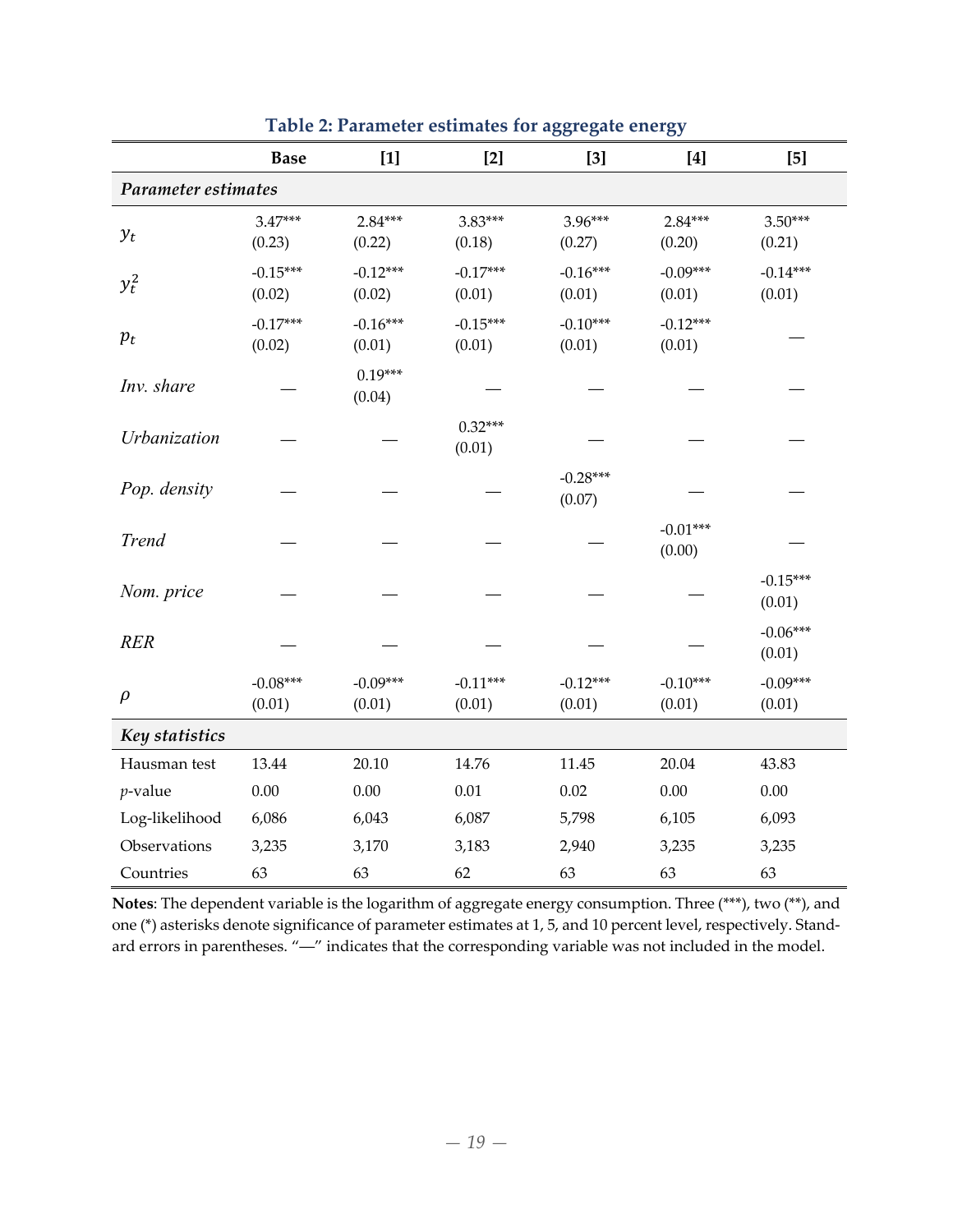|                     | <b>Base</b>          | $[1]$                | $[2]$                | $[3]$                | $[4]$                | $[5]$                |  |
|---------------------|----------------------|----------------------|----------------------|----------------------|----------------------|----------------------|--|
| Parameter estimates |                      |                      |                      |                      |                      |                      |  |
| $y_t$               | $5.01***$<br>(0.30)  | $5.24***$<br>(0.29)  | 4.78***<br>(0.33)    | $2.45***$<br>(0.57)  | 4.96***<br>(0.32)    | 4.42***<br>(0.32)    |  |
| $y_t^2$             | $-0.22***$<br>(0.02) | $-0.24***$<br>(0.02) | $-0.22***$<br>(0.02) | $-0.09***$<br>(0.03) | $-0.22***$<br>(0.02) | $-0.18***$<br>(0.02) |  |
| $p_t$               | $-0.26***$<br>(0.03) | $-0.28***$<br>(0.03) | $-0.25***$<br>(0.04) | $-0.12***$<br>(0.03) | $-0.27***$<br>(0.03) |                      |  |
| Inv. share          |                      | $-0.14**$<br>(0.07)  |                      |                      |                      |                      |  |
| Urbanization        |                      |                      | $0.39**$<br>(0.18)   |                      |                      |                      |  |
| Pop. density        |                      |                      |                      | $-0.24**$<br>(0.14)  |                      |                      |  |
| <b>Trend</b>        |                      |                      |                      |                      | 0.00<br>(0.00)       |                      |  |
| Nom. price          |                      |                      |                      |                      |                      | $-0.18***$<br>(0.04) |  |
| <b>RER</b>          |                      |                      |                      |                      |                      | $0.01**$<br>(0.00)   |  |
| $\rho$              | $-0.19***$<br>(0.02) | $-0.20***$<br>(0.02) | $-0.21***$<br>(0.02) | $-0.29***$<br>(0.02) | $-0.19***$<br>(0.02) | $-0.19***$<br>(0.02) |  |
| Key statistics      |                      |                      |                      |                      |                      |                      |  |
| Hausman test        | 2.26                 | 6.98                 | 5.06                 | 0.88                 | 7.07                 | 4.96                 |  |
| $p$ -value          | 0.52                 | $0.14\,$             | 0.28                 | 0.93                 | 0.13                 | 0.29                 |  |
| Log-likelihood      | 1,853                | 1,880                | 1,835                | 1,857                | 1,853                | 1,887                |  |
| Observations        | 2,165                | 2,137                | 2,113                | 2,001                | 2,165                | 2,165                |  |
| Countries           | 43                   | 43                   | 42                   | 43                   | 43                   | 43                   |  |

**Table 3: Parameter estimates for aggregate metals**

**Notes**: The dependent variable is the logarithm of aggregate metal consumption. Three (\*\*\*), two (\*\*), and one (\*) asterisks denote significance of parameter estimates at 1, 5, and 10 percent level, respectively. Stand‐ ard errors in parentheses. "―" indicates that the corresponding variable was not included in the model.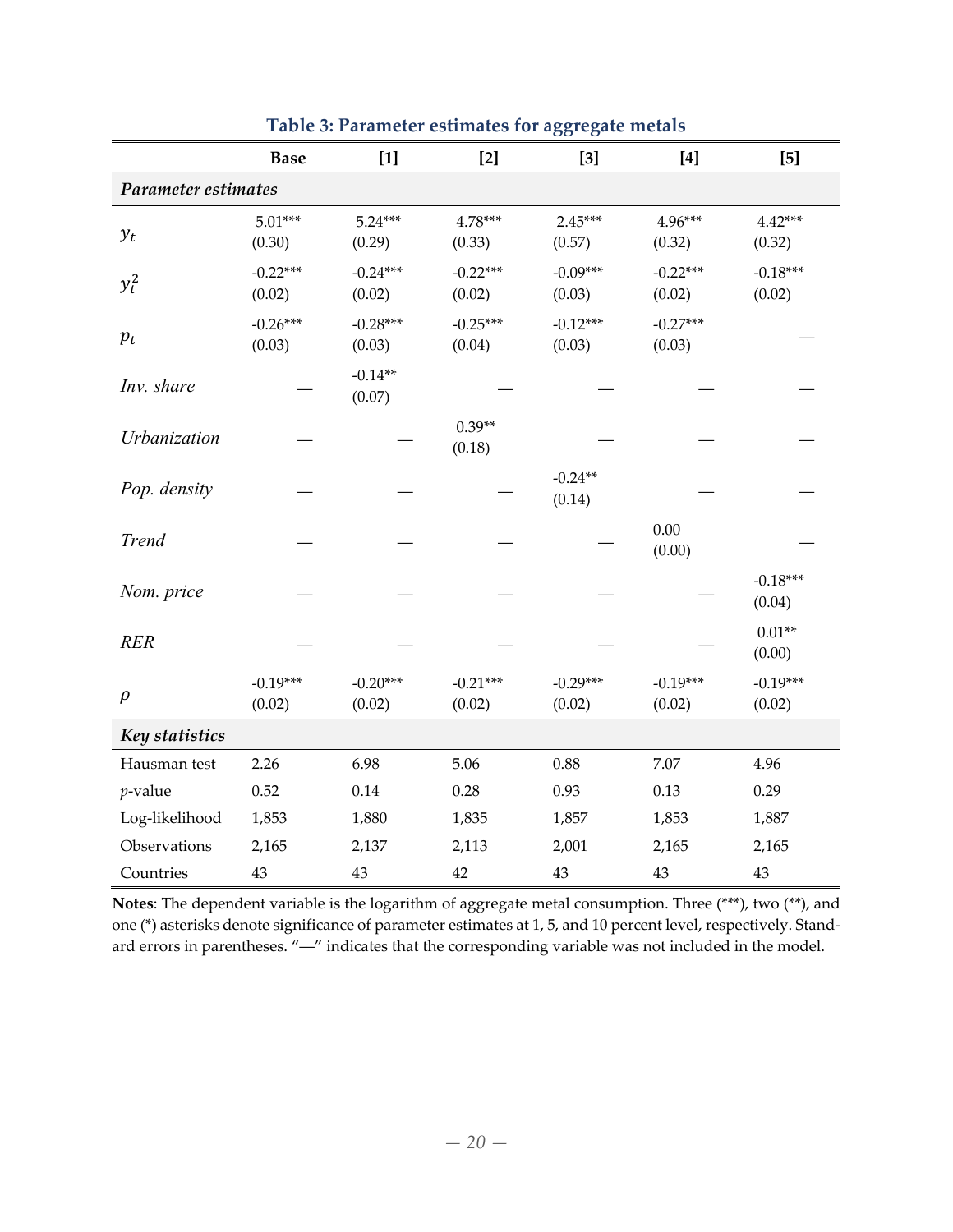

### **Figure 1: Commodity price indices**

### **Figure 2: Commodity consumption per unit of GDP**



**Source**: BP Statistical Review, World Bureau of Metal Statistics, and World Bank.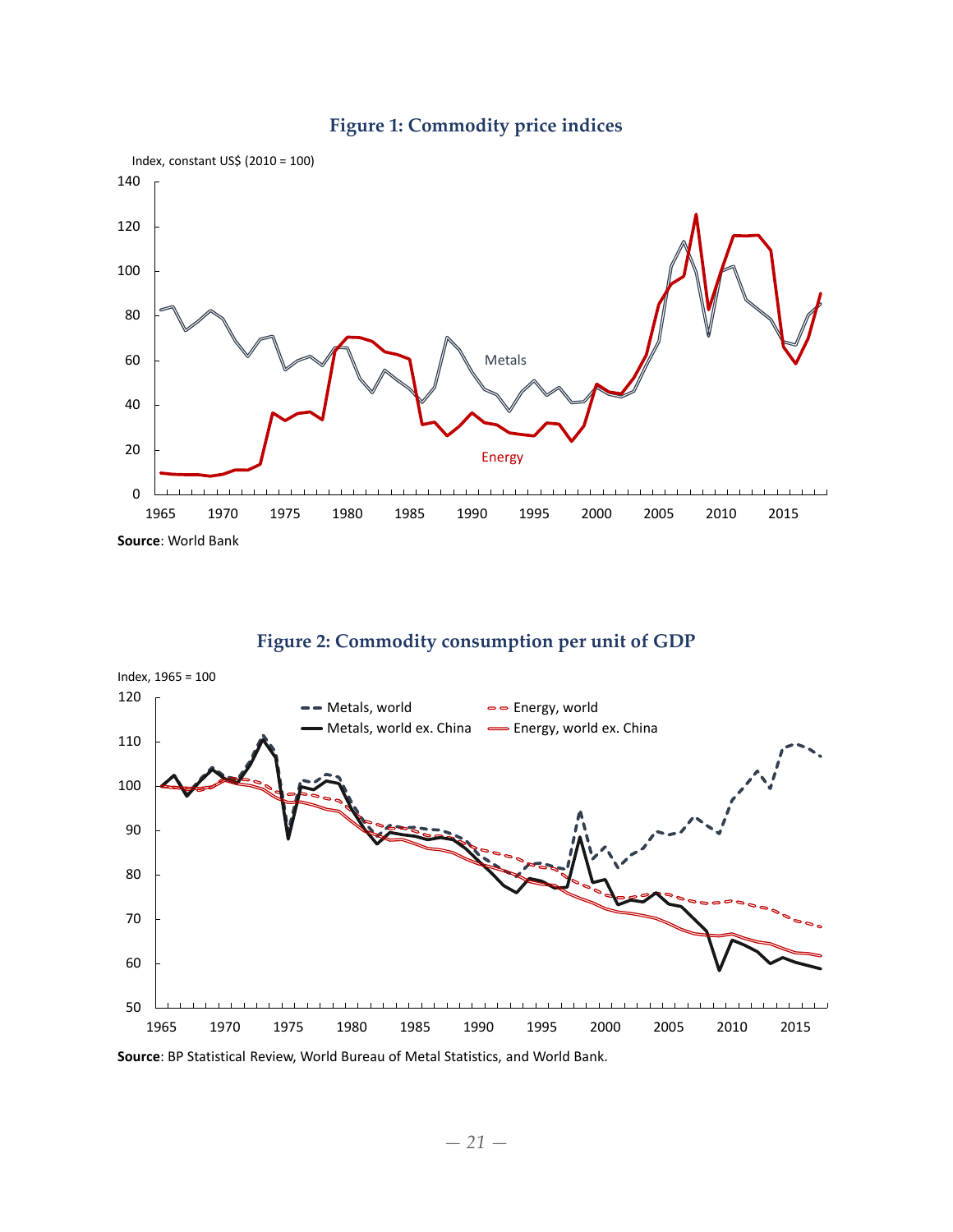

**Figure 3: Income elasticity estimates at various income levels**

**Source**: Authors' calculations based on model's parameter estimates.

**Notes**: The vertical lines denote the level of per capita income of the respective countries and years. Diamonds mark elasticities at \$ 9,900 per capita income (sample median).



**Figure 4: Income elasticity estimates for various countries for 1997 and 2017**

**Source**: Authors' calculations based on model's parameter estimates. **Notes**: The upper and lower ends of the bars denote elasticity estimates for 1997 and 2017, respectively.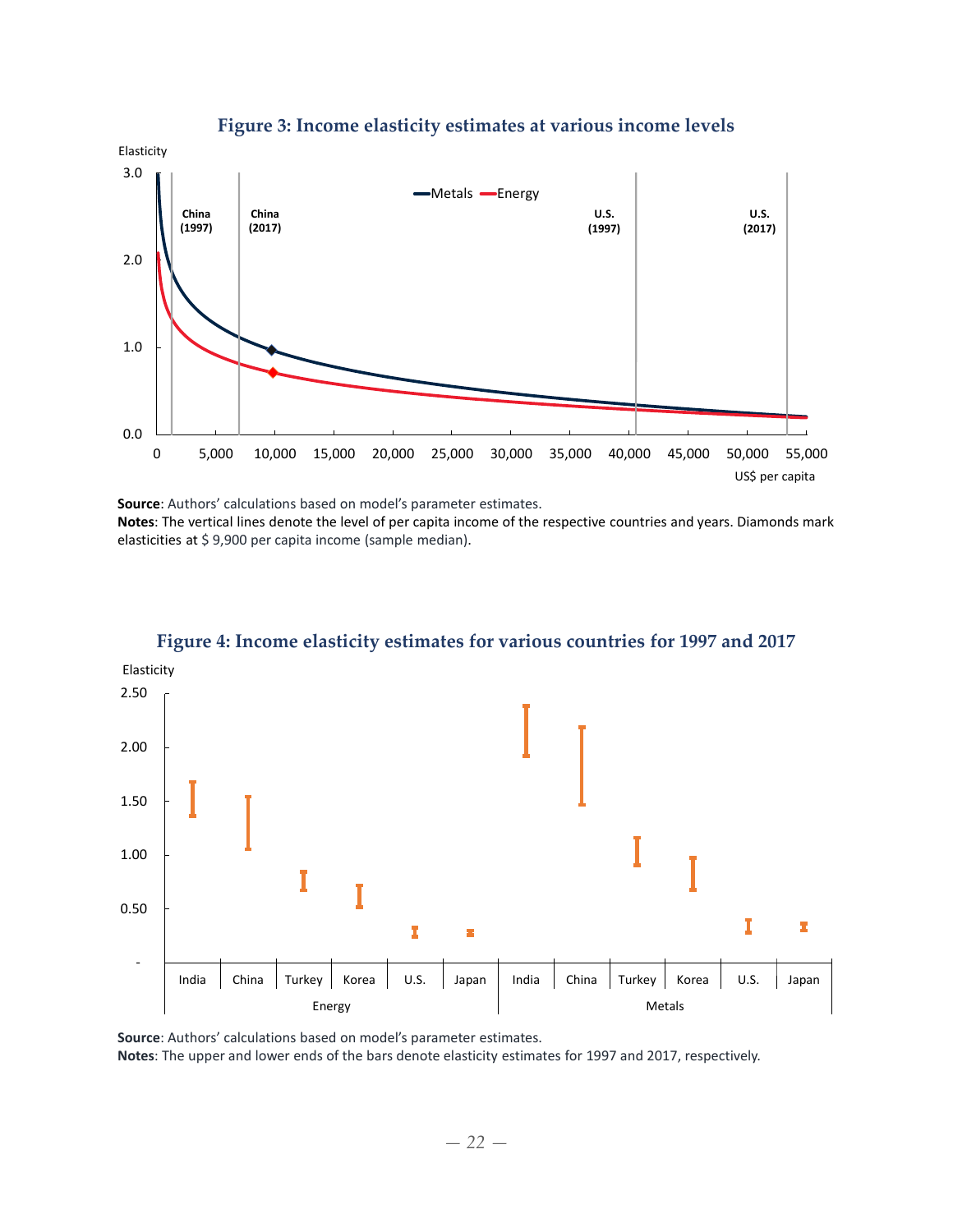

**Figure 5: Energy income elasticity estimates using controls and robustness checks**

**Source**: Authors' calculations based on model's parameter estimates.

**Notes**: Diamonds denote elasticities at \$ 9,900 per capita income (sample median). The lower and upper ends denote elasticities at \$ 28,000 and \$ 9,900 per capita income, respectively. Definitions of Controls and Robustness checks can be found in Table C1 (Appendix C).



**Figure 6: Metals income elasticity estimates using controls and robustness checks**

**Source**: Authors' calculations based on model's parameter estimates. **Notes**: Diamonds denote elasticities at \$ 9,900 per capita income (sample median). The lower and upper ends denote elasticities at \$ 28,000 and \$ 9,900 per capita income, respectively. Definitions of Controls and Robustness checks can be found in Table C2 (Appendix C).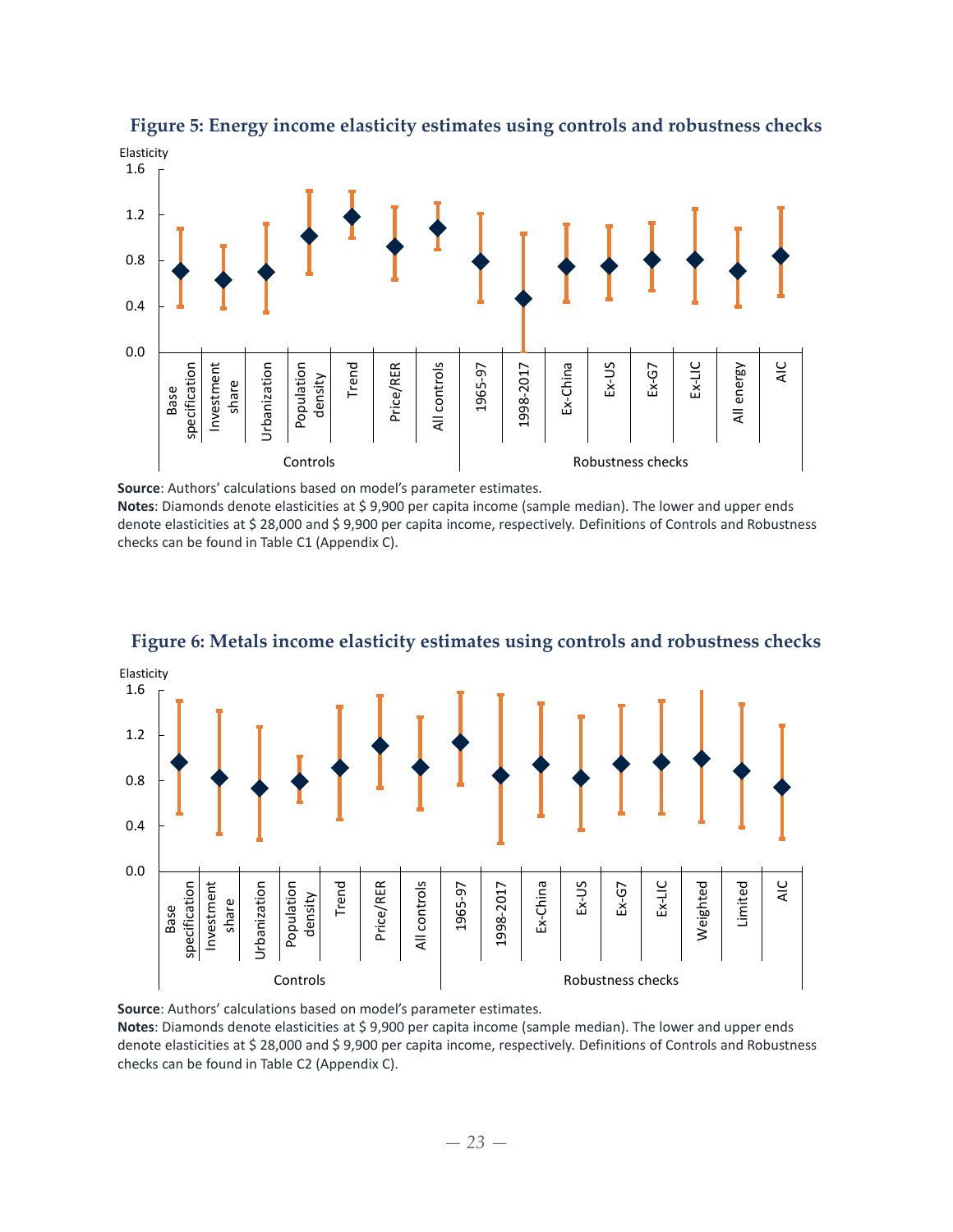# **References**

- Adeyemi, I.O., and L.C. Hunt. 2007. "Modelling OECD Industrial Energy Demand: Asymmetric Price Responses and Energy‐Saving Technical Change." *Energy Econom‐ ics* 29: 693‐709.
- Akiyama T., J. Baffes, D.F. Larson, and P. Varangis. 2003. "Commodity Market Reform in Africa: Some Recent Experience." *Economic Systems* 27(1): 83‐115.
- AMIS, Agricultural Market Information System. 2011. *Enhancing Market Transparency*. AMIS Secretariat, Rome.
- Apergis, N., and J. Payne. 2009. "Energy Consumption and Economic Growth in Central America: Evidence from a Panel Cointegration and Error Correction Model." *Energy Economics* 31(2): 211‐216.
- Bates, R. 1981. *Markets and States in Tropical Africa: The Political Basis of Agricultural Policies*. University of California Press, Berkeley, CA.
- Baffes, J. and X. Etienne. 2016. "Analyzing Food Price Trends in the Context of Engel's Law and the Prebisch‐Singer Hypothesis." *Oxford Economics Papers* 68: 688‐713.
- Baffes, J., A. Kabundi, P. Nagle, and F. Ohnsorge. 2018. "The Role of Major Emerging Markets in Global Commodity Consumption." Policy Research Working Paper 8495, World Bank, Washington, DC.
- Baffes, J., M.A. Kose, F. Ohnsorge, and M. Stocker. 2015. "The Great Plunge in Oil Prices: Causes, Consequences, and Policy Responses." Policy Research Note 1, World Bank, Washington, DC.
- Baffes, J., and T. Haniotis. 2010. "Placing the 2006/08 Commodity Price Boom into Per‐ spective." In *Food Prices and Rural Poverty*, ed. M.A. Aksoy and B.M. Hoekman. The World Bank, Washington, DC.
- Baffes, J. and G. Gohou 2006. "Do Cotton Prices follow Polyester Prices?" In *Agricultural Commodity Markets and Trade: New Approaches to Analyzing Market Structure and Insta‐ bility*, ed. Alexander Sarris and David Hallam. Food and Agriculture Organization of the United Nations, Rome and Edward Elgar, Cheltenham, UK.
- Bailliu, J. D. Bilgin, K. Mo, K. Niquidet, and B. Sawatzky. 2019. "Global Commodity Markets and Rebalancing in China: The Case of Copper." Staff Discussion paper, 2019‐03, Bank of Canada.
- Balassa, B. 1982. "*Development Strategies in Semi‐Industrial Economies*." World Bank, Washington, DC.
- British Petroleum. 2018. *BP Statistical Review of World Energy 2018*. London: British Petro‐ leum Company.
- Brown. L. 1995. *Who will Feed China? Wake‐Up Call for a Small Planet*. W. W. Norton & Company. New York.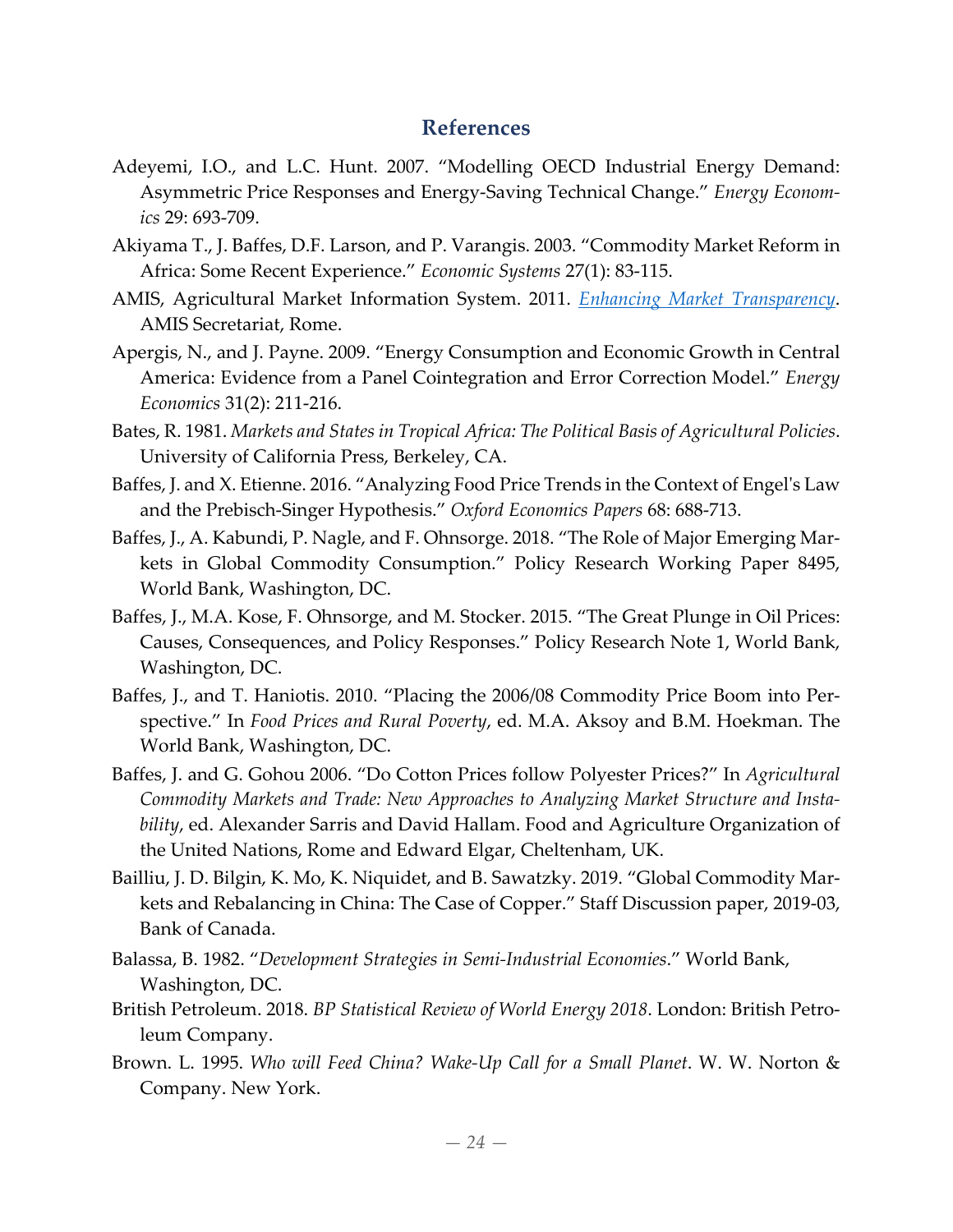- Burke, P., and Z. Csereklyei. 2016. "Understanding the Energy‐GDP Elasticity: A Sectoral Approach." *Energy Economics* 58 (8): 199‐210.
- Baumeister, C., and G. Peersman. 2013. "The Role of Time-Varying Price Elasticities in Accounting for Volatility Changes in the Crude Oil Market." *Journal of Applied Econo‐ metrics* 28(7): 1087‐1109.
- Baumeister, C., and J. Hamilton. 2019. "Structural Interpretation of Vector Autoregressions with Incomplete Identification: Revisiting the Role of Oil Supply and Demand Shocks." *American Economic Review* 109(5): 1873‐1910.
- Campbell, C.J., and J. H. Laherrère. 1988. "The End of Cheap Oil*." Scientific American* March: 78‐84.
- Canas, A., P. Ferrão, and P. Conceico. 2003. A New Environmental Kuznets Curve? Rela‐ tionship between Direct Material Input and Income per Capita: Evidence from Indus‐ trialized Countries." *Ecological Economics* 46(2): 217‐229.
- Chan, H.L., and S.K. Lee. 1997. "Modelling and Forecasting the Demand for Coal in China." *Energy Economics* 19: 271‐287.
- Chambers, R.G. 1988. *Applied Production Analysis: A Dual Approach.* Cambridge University Press, New York.
- Chandrasekhar, S. 1989. "Cartel in a Can: The Financial Collapse of the International Tin Council." *Northwestern Journal of International Law and Business* 10(2): 308‐332.
- Charfeddine, L., and K. Barkat. 2020. "Short‐ and Long‐run Asymmetric Effect of Oil Prices and Oil and Gs Revenues on the Real GDP and Economic Diversification in Oil‐ dependent Economy." *Energy Economics*, https://www.sciencedirect.com/science/article/pii/S0140988320300190
- Christensen, B.V. 2016. "Challenges of Low Commodity Prices in Africa." BIS Paper no. 87. Bank of International Settlements, Basel, Switzerland.
- Clark, C. 1940. *The Conditions of Economic Progress.* Macmillan, London.
- Cleveland, C.J., and M. Ruth. 1998. "Indicators of Dematerialization and the Materials Intensity of Use." *Journal of Industrial Ecology* 2(3): 15‐50.
- Considine, T.J. 1987. "Understanding Trends in Metals Demand." *Materials and Society* 11(3): 349‐370.
- Cooper, R.N., and R.Z. Lawrence. 1975. "The 1972‐75 Commodity Boom." *Brookings Pa‐ pers on Economic Activity* 3: 671‐723.
- Costantini, V., and C. Martini. 2010. "The Causality Between Energy Consumption and Economic Growth: A Multi‐Sectoral Analysis Using Non‐stationary Cointegrated Panel Data." *Energy Economics* 32 (3): 591‐603.
- Crompton, P. 2015. "Explaining Variation in Steel Consumption in the OECD." *Resources Policy* 45: 239‐246.
- Crowson, P. 2017. "Intensity of Use Reexamined." *Mineral Economics* 31 (1‐2): 61‐70.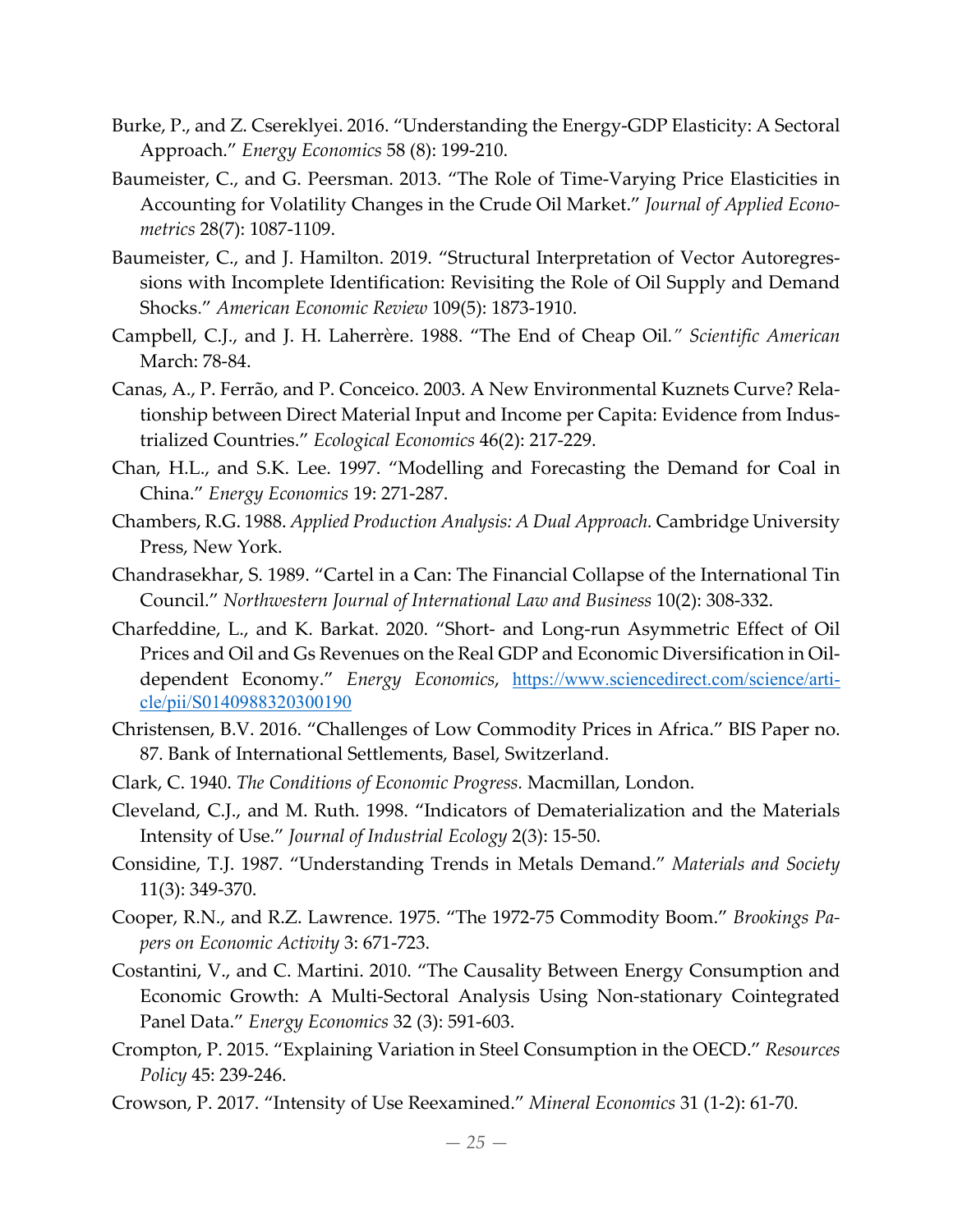- Csereklyei, Z., and D. Stern. 2015. "Global Energy Use: Decoupling or Convergence?" *Energy Economics* 51(September): 633‐641.
- Cuddington, J., and D. Jerrett. 2008. "Super Cycles in Real Metal Prices?" *IMF Staff Papers* 55 (4): 541‐565.
- Dahl, C. 2012. "Measuring Global Gasoline and Diesel Price and Income Elasticities." *Energy Policy* 41 (February): 2‐13.
- Dahl, C., and C. Roman. 2004. *Energy Demand Elasticities—Fact or Fiction: A Survey Update*. Golden, CO, Colorado School of Mines, Division of Economics and Business.
- Dale S. and B. Fattouh. 2018. "Peak Oil Demand and Long Run Oil Prices." *Energy Insight* 25. The Oxford Institute for Energy Studies.
- Deaton, A., and J. Muellbauer. 1980. *Economics and Consumer Behavior.* Cambridge Univer‐ sity Press, Cambridge.
- Djukanovic, G. 2016. "Copper vs. Aluminum—Substitution Slows but Continues." *Alumi‐ num Insider*, https://aluminiuminsider.com/copper‐vs‐aluminium‐substitution‐slows‐ but-continues/ accessed January 9, 2020.
- Drollas, L.P. 1984. "The demand for Gasoline: Further Evidence." *Energy Economics* 6(1): 71‐82.
- Eggert, R.G. 1990. "The Passenger Car Industry." In *World Metal Demand: Trends and Pro‐ spects*, ed. J. E. Tilton. Resources for the Future Press, New York.
- IEA (International Energy Agency). 1979. *Principles for IEA Action on Coal: Decision on Pro‐ cedures for Review of IEA Countriesʹ Coal Policies*. Press Release, Paris, France.
- EIA, U.S. Energy Information Administration. 2016. *Carbon Dioxide Emissions Coefficients*. Washington, DC, Energy Information Administration.
- Engel, E. 1857 "Die productions‐ und consumtionsverhaltnisse des königreichs sachsen", Zeitschrift des Statistischen Bureaus des Königlich‐Sächsischen Ministerium des In‐ neren, 8/9, 1–54 ["The production and consumption relations of the Kingdom of Sax‐ ony", *Journal of the Statistical Office of the Royal Saxon Ministry of the Interior*].
- Erdogdu, E. 2010. "Natural Gas Demand in Turkey." *Applied Energy* 87(1): 211‐219.
- Erten, B., and J.A. Ocampo. 2013. "Super Cycles of Commodity Prices Since the Mid-Nineteenth Century.ʺ *World Development* 44(C): 14‐30.
- Evans M. and A.C. Lewis. 2005. "Dynamics Metal Demand Model." *Resources Policy* 30: 55‐69.
- Fernandez, V. 2018a. "Price and Income Elasticity of Demand for Mineral Commodities." *Resources Policy* 59: 160–183.
- Fernandez, V. 2018b. "Mineral Commodity Consumption and Intensity of Use Re‐as‐ sessed." *International Review of Financial Analysis* 59 (10): 10‐16.
- Focacci, A. 2005. "Empirical Relationship between Total Consumption‐GDP Ratio and Per Capital Income for Different Metals of a Series of Industrial Nations." *International*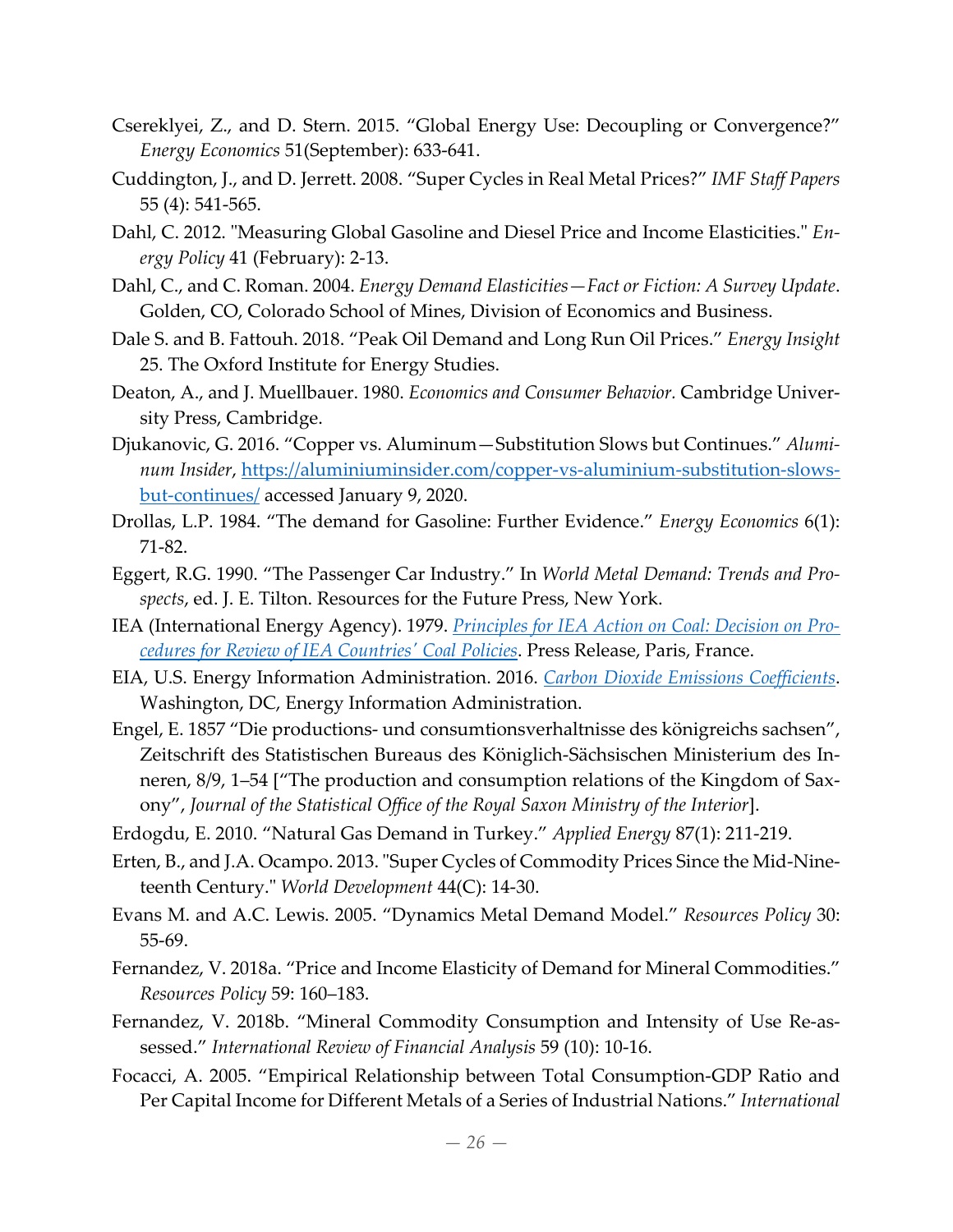*Journal of Environmental and Technology and Management* 5(4): 347‐377.

- Fouquet, R. 2014. "Long‐run Demand for Energy Services: Income and Price Elasticities over Two‐Hundred Years." *Review of Environmental Economics and Policy* 8(2): 186‐207.
- Friedman, M. 1954. "The Reduction of Fluctuations in the Incomes of Primary Producers: A Critical Comment." *Economic Journal* 64: 698–703.
- Gately, D., and H.G. Huntington. 2002. "The Asymmetric Effects of Changes in Price and Income on Energy and Oil Demand." *The Energy Journal* 23(1): 19‐55.
- Gately, D., and S. Streifel. 1997. "The Demand for Oil Products in Developing Countries." Discussion Paper 359. The World Bank, Washington, DC.
- Gilbert, C.L. 1996. "International Commodity Agreements: An Obituary Notice." *World Development* 24(1): 10‐19.
- Goeller, H.E. and A.M. Weinberg. 1978. "The Age of Substitutability." *American Economic Review* 68(8): 1‐11.
- Guzmán, J.I., T. Nashiyama, and J.E. Tilton. 2005. "Trends in the Intensity of Copper Use in Japan since 1960." *Resources Policy* 30: 21‐27.
- Halvorsen, R. 1997. "Substitution in U.S. Manufacturing." *The Review of Economics and Statistics,* 59(4): 381‐388.
- Hamilton, J. 2009. "Understanding Crude Oil Prices." *The Energy Journal*, International Association for Energy Economics, 30 (2): 179‐206.
- Hanlon, W.W. 2015. "Necessity is the Mother of Invention: Input Supplies and Directed Technical Change." *Econometrica* 83(1): 67‐100.
- Hayami, Y., and V.W. Ruttan. 1970. "Factor Prices and Technical Change in Agricultural Development: The United States and Japan." *Journal of Political Economy* 78(5): 1115‐ 1141.
- Heap, A. 2005. "China—The Engine of a Commodities Super Cycle." Citigroup Smith Bar‐ ney, New York.
- Herman, R., S.A. Ardekani, and J.H. Ausubel. 1990. "Dematerialization." *Technological Fore‐ casting and Social Change* 38 (4), 333‐347.
- Hicks, J.R. 1932. *The Theory of Wages*. New York, Macmillan.
- Hubbert, M.K. 1962. "Energy Resources." A Report to the Committee on Natural Re‐ sources of the National Academy of Sciences‐National Research Council. Washington DC.
- Humphreys, D. 1987. "Perspectives of Intensity of Use." *Materials and Society* 11(3): 333‐ 347.
- Huntington, H., J. Barrios, and V. Arora. 2017. "Review of Key International Demand Elasticities for Major Industrializing Economies." U.S. Energy Information Admin‐ istration Working Paper, Washington, DC.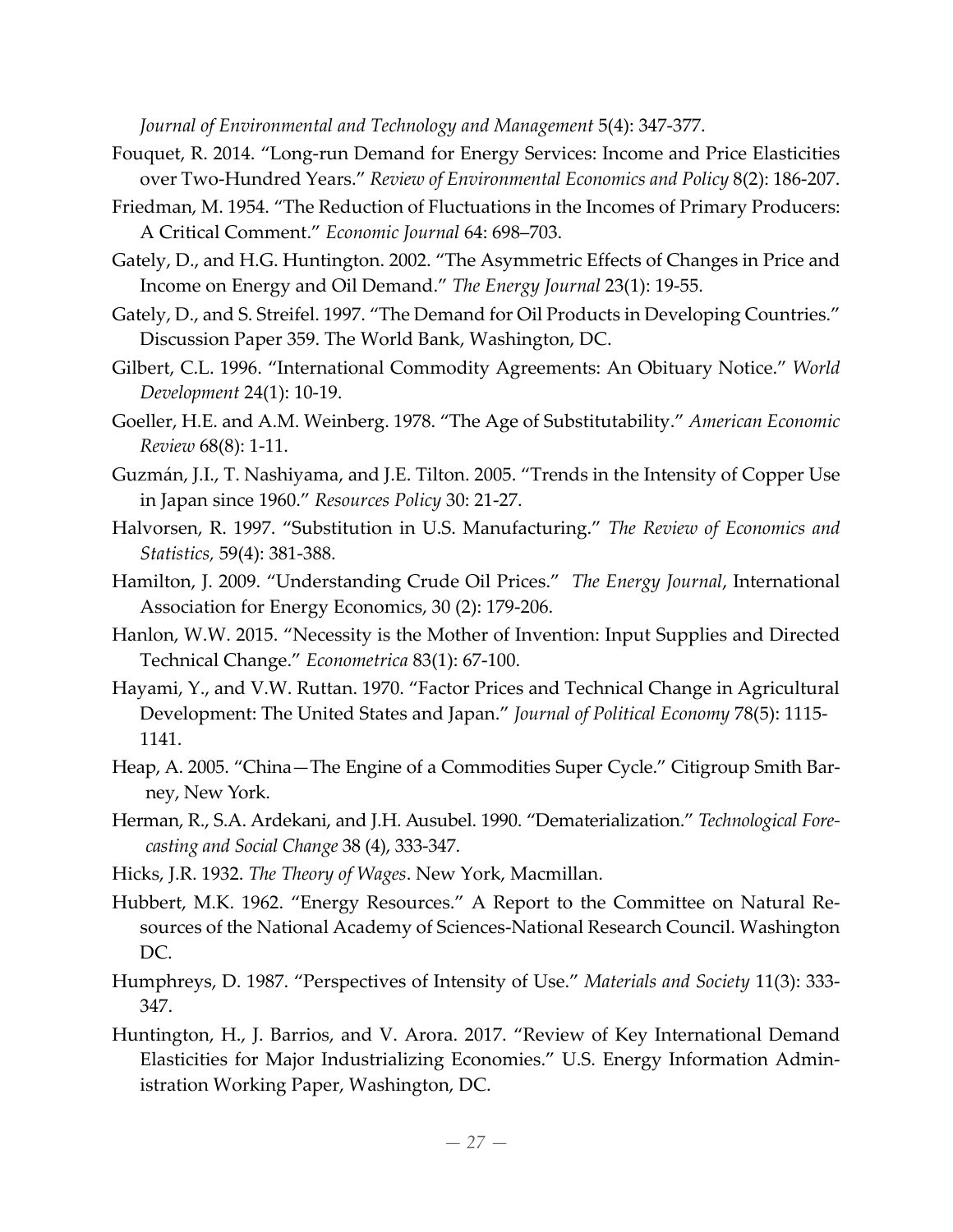- IMF (International Monetary Fund). 2011. "Oil Scarcity, Growth, and Global Imbalances." *World Economic Outlook*. International Monetary Fund. Washington DC.
- Jakob, M., M. Haller, and R. Marschinski. 2012. "Will History Repeat Itself? Economic Convergence and Convergence in Energy Use Patterns." *Energy Economics* 34(1): 95– 104.
- Jaunky, V.C. 2012. "Is there a Material Kuznets Curve for Aluminium? Evidence from Rich Countries?" *Resources Policy* 37: 296‐307.
- Johnson, D.G. 1947. *Forward Prices for Agriculture*. University of Chicago Press, Chicago.
- Johnston, B., and J. Mellor. 1961. "The Role of Agriculture in Economic Development." *American Economic Review* 51: 566–93.
- Kamerschen, D.R., and D.V. Porter. 2004. "The Demand for Residential, Industrial, and Total Electricity, 1973‐1998." *Energy Economics* 26: 87‐100.
- Kerschner, C., C. Prell, K. Feng, and K. Hubacek. 2013. "Economic Vulnerability to Peak Oil." *Global Environmental Change* 23: 1424‐1433.
- Kovarik, B. 2013. "Biofuels in History." In *Biofuels Crops: Production, Physiology, and Ge‐ netics*, ed. B.P. Singh. CABI Publishing.
- Kilian, L., 2009. "Not All Oil Price Shocks Are Alike: Disentangling Demand and Supply Shocks in the Crude Oil Market." *American Economic Review* 99 (3): 1053–1069.
- Kindleberger, C.P. 1943. "Planning for Foreign Investment." *American Economic Review* 33: 347‐354.
- Krichene, N. 2002. "World Crude Oil and Natural Gas: A Demand and Supply Model." *En‐ ergy Economics* 24(6): 557‐576.
- Krueger, A. O., M. Schiff and A. Valdès. 1992. *The Political Economy of Agricultural Pricing Policy*. Johns Hopkins University Press, Baltimore, MD.
- Krugman, P. 2008, April 7. "Grains Gone Wild." Op‐ed, *New York Times*.
- Kuznets, S. 1971. *Economic Growth of Nations: Total Output and Production Structure*. Harvard University Press. Cambridge, MA.
- Lahoni, P.R., and J.E. Tilton. 1993. "A Cross‐Section Analysis of Metal Intensity of Use in the Less‐Developed Countries." *Resources Policy* 19(3): 145‐154.
- Lal, D. 1985. *The Poverty of Development Economics*. Harvard University Press, Boston, MA.
- Larson, E.D., M.H. Ross, and R.H. Williams. 1986. "Beyond the Era of Materials." *Scientific America* 254(6): 34‐41.
- Lundgren, L.‐G. "Bulk Trade and Maritime Transport Costs: The Evolution of Global Markets." *Resources Policy* 22(1/2): 5‐32.
- Lutz, C. U. Lehr, K.S. Wiebe. 2012. "Economic Effects of Peak Oil." *Energy Policy* 48:829‐ 843.
- Malenbaum, W. 1978. *Demand for Raw Materials in 1985 and 2000*. New York: McGraw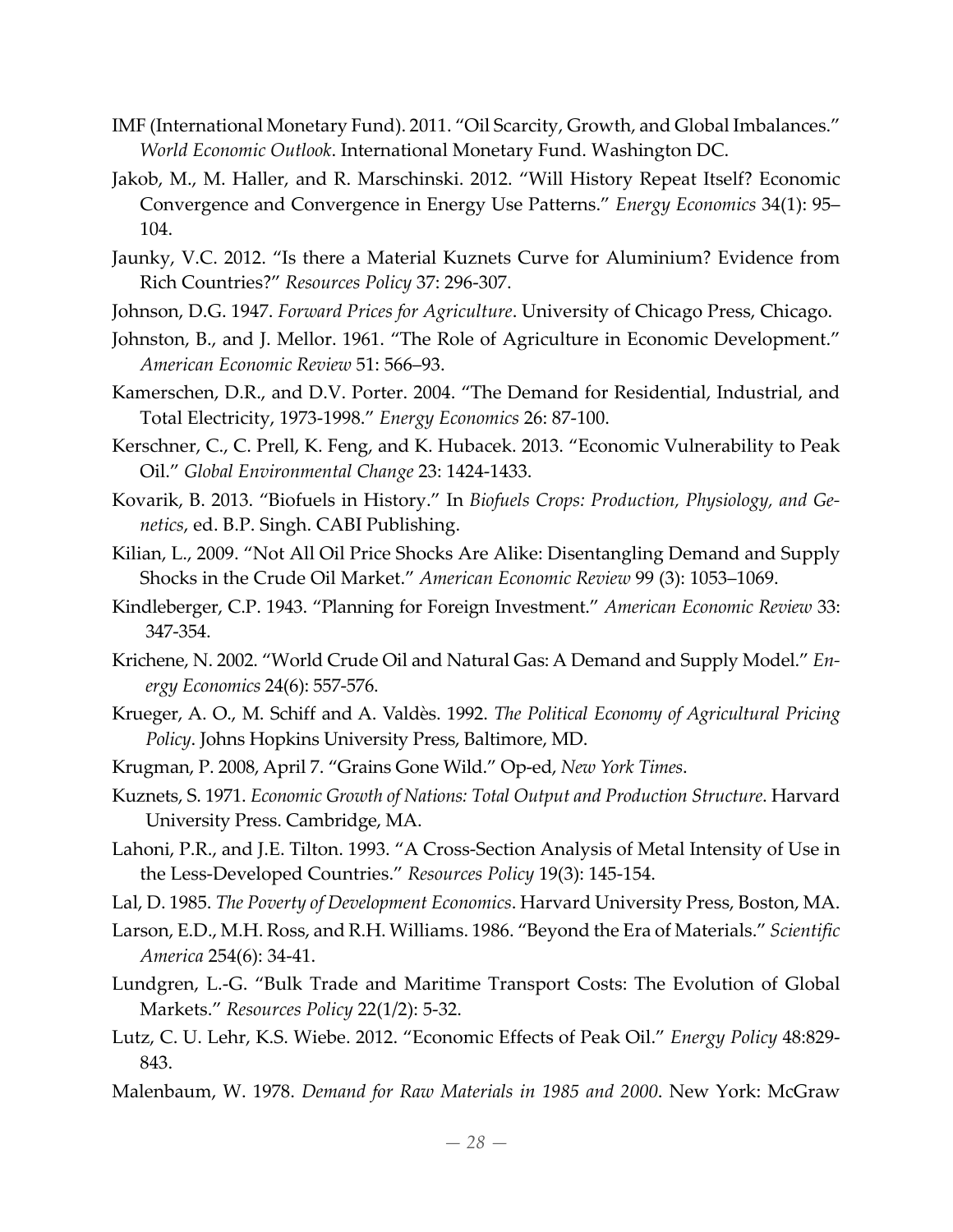Hill.

- Meadows, D.H., D.L. Meadows, J. Randers, and W.W. Behrens III. 1972. *The Limits to Growth: A Report for the Club of Rome's Project on the Predicament of Mankind*. New York: Universe Books.
- Nappi, C. 1990. "The Food and Beverage Container Industries: Change and Diversity." In *World Metal Demand: Trends and Prospects*, ed. J. E. Tilton. Resources for the Future Press, New York.
- Newell, R.G., A.B. Jaffe, and R.N Stavins. 1999. "The Induced Innovation Hypothesis and Energy‐Saving Technical Change." *Quarterly Journal of Economics* 114(3): 941‐974.
- Olmstead, A.L., and P. Rhode. 1993. "Induced Innovation in American Agriculture." *Jour‐ nal of Political Economy* 101(1): 100‐118.
- Pei, F., and J. E. Tilton. 1999. "Consumer Preferences, Technological Change, and the Short‐Run Income Elasticity of Metal Demand." *Resources Policy* 25: 87‐109.
- Pesaran, M.H. and R. Smith. 1995. "Estimating Long‐Run Relationships from Dynamic Heterogeneous panels." *Journal of Econometrics* 68: 79–113.
- Pesaran, M.H. 1997. "The Role of Economic Theory in Modelling the Long Run." *Economic Journal* 107(440): 178–191.
- Pesaran, M.H., Y. Shin.1999. "An autoregressive distributed‐lag modelling approach to cointegration analysis." In *Econometrics and Economic Theory in the 20th Century: The Ragnar Frisch Centennial Symposium (Econometric Society Monographs, pp. 371‐413)*, ed. S. Strøm. Cambridge University Press, Cambridge.
- Pesaran, M.H., Y. Shin, and R. Smith. 1999. "Pooled Mean Group Estimation of Dynamic Heterogeneous Panels." *Journal of the American Statistical Association* 294(446): 621‐634.
- Pindyck, R. S. 1979. "Interfuel Substitution and the Industrial Demand for Energy: An International Comparison." *The Review of Economics and Statistics*, 61(2): 169‐179.
- Prais, S.J., and H. S. Houthakker. 1955. *The Analysis of Family Budgets.* Cambridge Univer‐ sity Press, Cambridge.
- Prebisch R. 1950. *The Economic Development of Latin America and its Principal Problems*, United Nations, New York.
- Radetzki, M. 2006. "The Anatomy of three Commodity Booms." *Resources Policy* 31(1): 56‐ 64.
- Radetzki, M., R. Eggert, G. Lagos, M. Lima, and J.E. Tilton. 2008. "The Boom in Mineral Markets: How Long Might It Last?" *Resources Policy* 33(3): 125‐128.
- Radetzki, M., and J.E. Tilton. 1990. "Conceptual and Methodological Issues." In *World Metal Demand: Trends and Prospects*, ed. J.E. Tilton. Resources for the Future Press, Washington, DC.
- Renner, S., and F. W. Wellmer. 2019. "Volatility Drivers on the Metal Market and Exposure of Producing Countries." *Mineral Economics*, https://doi.org/10.1007/s13563‐019‐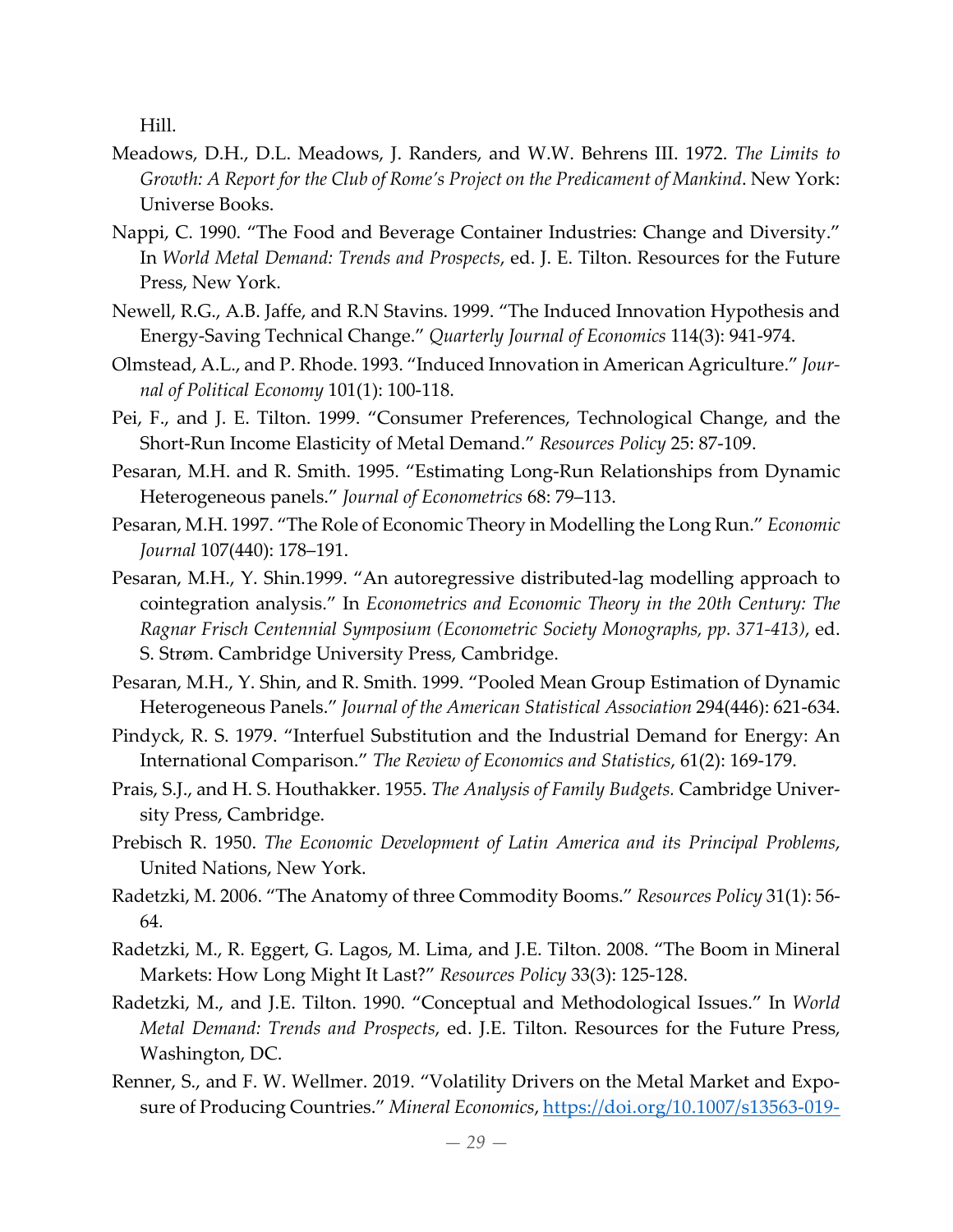#### 00200‐8

Roberts, M.C. 1996. "Metals Use and the World Economy." *Resources Policy* 22(3): 183‐196.

- Rogers, J. 2004. *Hot Commodities: How Can Anyone Invest Profitably in the World's Best Market*. Random House, Inc. New York.
- Rogich. D.G. 1996. "Metal Use, Economic Growth, and the Environment." *Non‐renewable Resources* 5: 197‐210.
- Schwerhoff, G., and M. Stuermer. 2019. "Non-Renewable Resources, Extraction technology, and Endogenous Growth." *Mimeo*, Federal Reserve Bank Dallas, Dallas, TX.
- Shealy, M., and J.P. Dorian. 2010. "Growing Chinese Coal Use: Dramatic Resource and Environmental Implications." *Energy Policy* 38(5): 2116‐2122.
- Singer, H.W. 1950. "The Distribution of Gains between Investing and Borrowing Coun‐ tries." *American Economic Review* 40, 473–85.
- Stigler G. J. 1954. "The Early History of Empirical Studies on Consumer Behavior." *Journal of Political Economy* 62: 95–113.
- Stuermer, M. 2017. "Industrialization and the Demand for Mineral Commodities." *Journal of International Money and Finance* 76(September): 16‐27.
- Sydenstricker, E., and W.I. King. 1921. "The Measurement of the Relative Economic Sta‐ tus of Families." *Quarterly Publication of the American Statistical Association* 17: 842‐857.
- Tilton, J. 1990. *World Metal Demand: Trends and Prospects*. Resources for the Future Press, Washington, DC.
- Tilton, J. 1991. "Material Substitution: The Role of New Technology." In *Diffusion of New Technologies and Social Behavior*, pp. 383‐406, ed. N. Nakiċenoviċ and A. Grübler. Springer‐Verlag, Berlin.
- Tilton, J., and J.I. Guzmán. 2016. *Mineral Economics and Policy*. RFF Press, New York.
- Wellmer, F.W., 2012. "Sustainable Development and Mineral Resources." *Geosciences* 15: 8‐15.
- Wolf, M. 2008, 27 April. "Food Crisis Is a Chance to Reform Global Agriculture." *Financial Times*.
- World Bank. 1986. *World Development Report: Trade and Pricing Policies in World Agricul‐ ture*. World Bank, Washington, DC.
- World Bank. 2018. *Commodity Markets Outlook: The Changing of the Guard—Shifts in Com‐ modity Demand*. World Bank, Washington, DC.
- Wårrel, L. 2014. "Trends and Developments in Long-Term Steel Demand: The Intensityof‐Use Hypothesis Revisited." *Resources Policy* 39: 134‐143.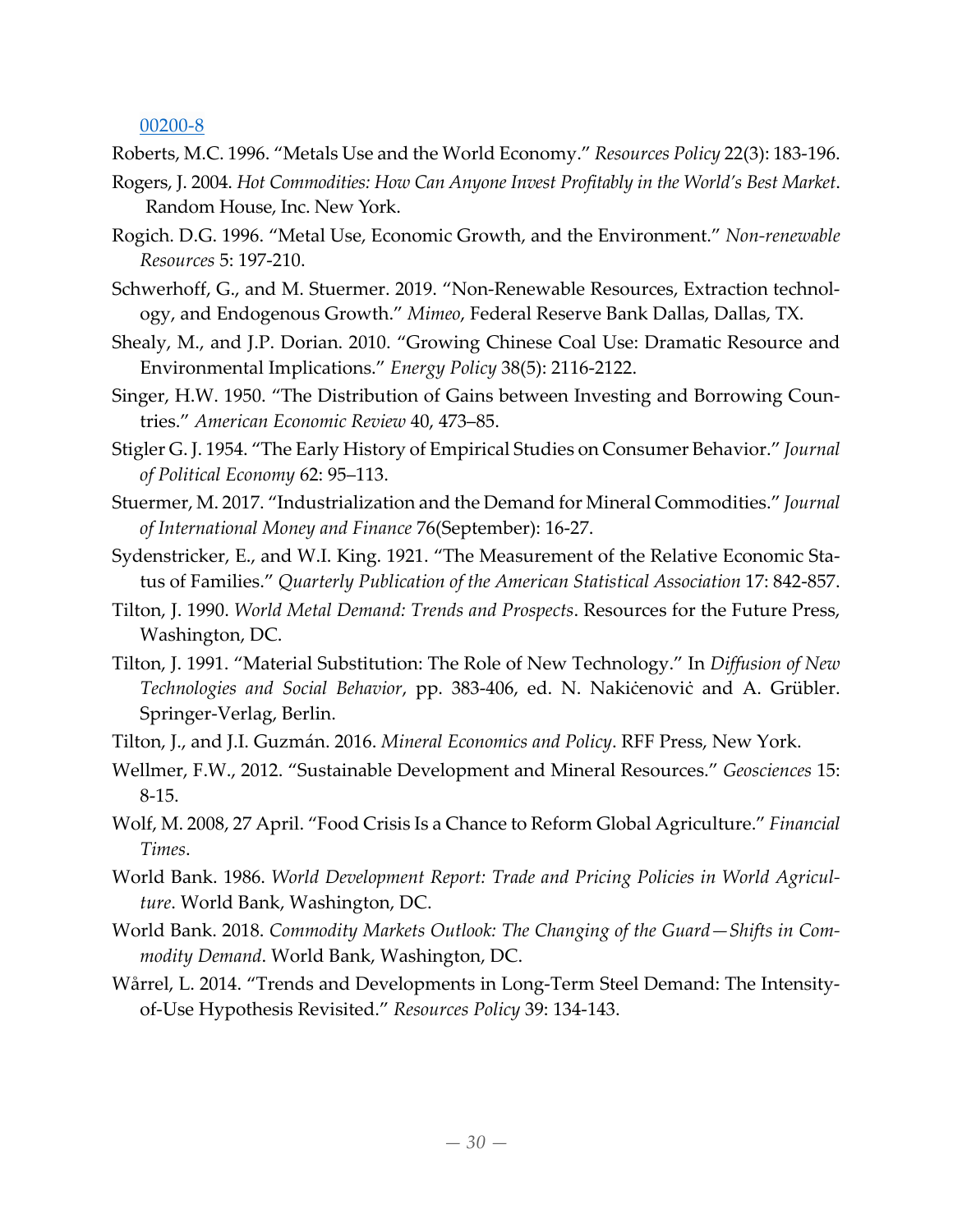# **Appendix A Commodity consumption and substitutability**

The relationship between commodity consumption and income, one of the earliest em‐ pirically-verified relationships in economics, has been studied from two extreme perspectives: as a Malthusian process, whereby population and income growth eventually strain resources, with catastrophic consequences, and as a process under which competitive markets, aided by innovation and substitution, always ensure adequate supplies of re‐ sources. This appendix summarizes the historical development of thinking about the relationship between commodity consumption and income, including the post‐2000 price cycle, and then elaborates on the complex nature of substitutability in commodity consumption.

# **A1. Commodity consumption and resource constraints**

The commodity consumption–income relationship goes back to Engel who, in the mid‐ nineteenth century, observed that poorer families spend a larger proportion of income than their wealthier counterparts. In particular, Engel (1857, quoted in Stigler 1954, p. 98) wrote that: "[t]he poorer a family, the greater the proportion of its total expenditure that must be devoted to the provision of food" and concluded that "… the wealthier a nation, the smaller the proportion of food to total expenditure." This observation, which is consistent with less than unitary income elasticity, was later coined Engel's Law.

Almost a century later Kindleberger (1943) conjectured that, as a direct conse‐ quence of Engel's Law, the terms‐of‐trade (ToT) of developing countries (typically com‐ modity exporting) relative to industrialized economies (generally commodity importing) will be subjected to downward pressures. Therefore, he argued, commodity-dependent countries should reduce their reliance on primary resources and, instead, embrace industrialization policies. Contrary to Engel's Law, which pertained to food commodities only, Kindleberger's conjecture applied to all commodities (p. 349):

A comparative advantage in natural silk, nitrates, or rubber, or an economy founded on coal and steam may be of fleeting profitability. Inexorably, too, the terms of trade move against agricultural and raw material countries as the worldʹs standard of living increases (except in time of war) and as Engelʹs law of consump‐ tion operates. The elasticity of demand for wheat, cotton, sugar, coffee, and bana‐ nas is low with respect to income. If the agricultural and raw material countries of the world want to share the increase in the world's productivity, including that in their own products, they must join the transfer of resources from agricultural, pas‐ toral pursuits, and mining to industry."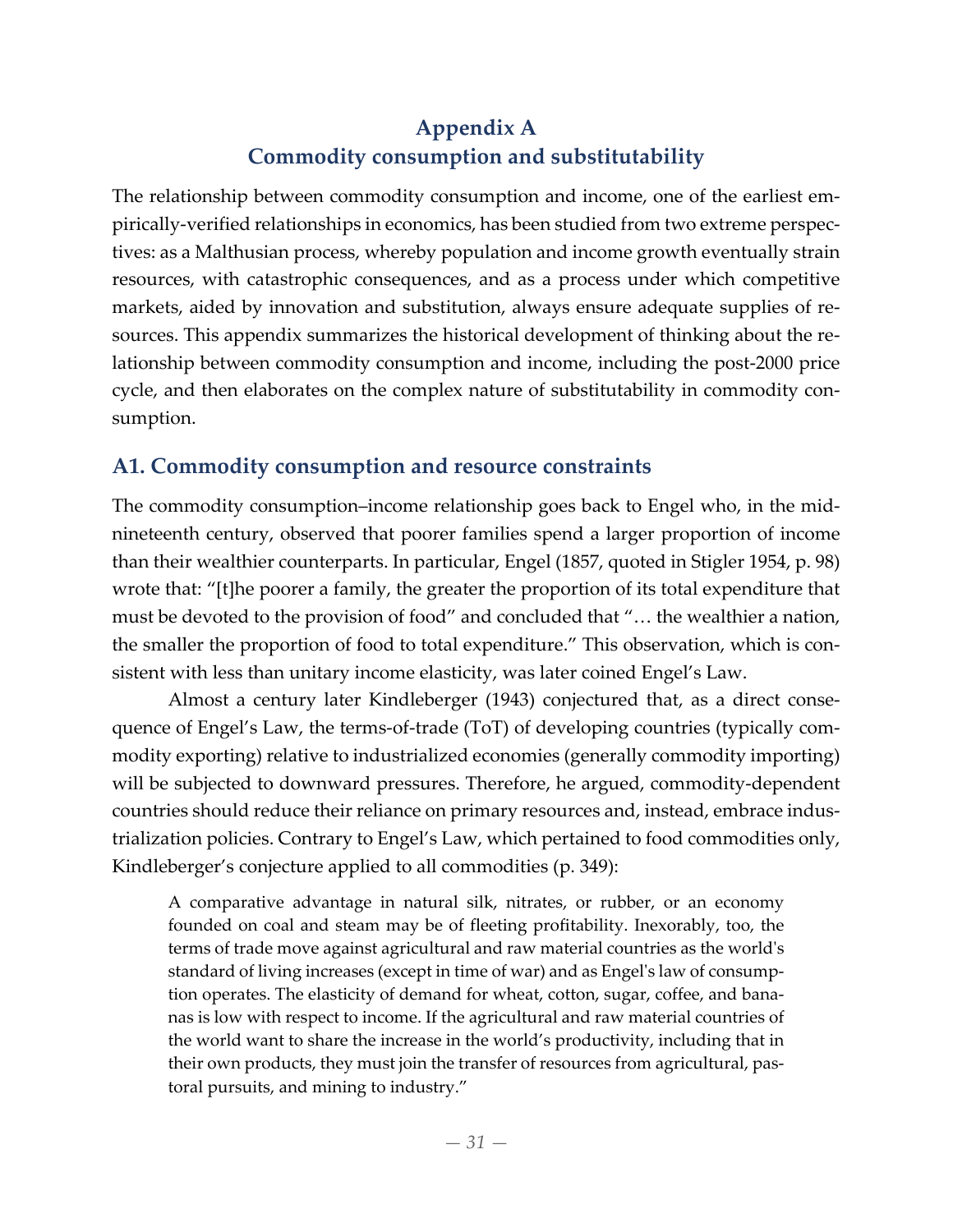The declining ToT hypothesis was revisited by Prebisch (1950) and Singer (1950) and later became the Prebisch‐Singer hypothesis (Baffes and Etienne 2016). Engel's Law, Kindleberger's conjecture, and the Prebisch‐Singer hypothesis influenced the post‐WWII development policy agenda in favor of the industrialization policies that many countries pursued during the 1960s and 1970s (Balassa 1982).

# *A1.1. Challenges to the declining ToT hypothesis*

The declining ToT hypothesis and its implications were subsequently challenged in at least two ways. First, from a policy perspective, several authors noted that commodity sectors should not be treated differently from the rest of the economy (see Akiyama et al. (2003) for a review of the literature). For example, Johnson (1947) argued that the agricul‐ tural sector should not be subjected to interventions. Friedman (1954) disputed the bene‐ fits for commodity producers of managing income variability. Johnston and Mellor (1961) criticized the pro‐urban policies pursued by many developing countries. Bates (1981) called for a reconsideration of policies on commodity markets to promote economic de‐ velopment in rural communities. Lal (1985) criticized pricing policies and marketing ar‐ rangements in commodity‐dependent developing countries. The tide took a definite turn against industrialization policies with the publication of two influential reports: the 1986 *World Development Report*, which highlighted the problems associated with policy inter‐ ventions in agricultural commodity markets (World Bank 1986) and a detailed assess‐ ment of macroeconomic and sector-specific distortions associated with policy intervention in primary commodity sectors (Krueger et al. 1992).

The second challenge came from a resource-availability perspective and arose mostly in response to the commodity price boom of the 1970s, which numerous scholars believed marked the start of an era of resource scarcity. The highlight of this view was encapsulated by the "Club of Rome" publication entitled *Limits to Growth* (Meadows et al. 1972, p. 23), as follows:

If the present growth trends in world population, pollution, food production, and resource depletion continue unchanged, the limits to growth on this planet will be reached sometime within the next one hundred years. The most probable results will be a rather sudden and uncontrollable decline in both population and industrial capacity.

The ensuing oil crises of 1973 and 1979 sparked a debate on the long‐run sustainability of energy supplies, with frequent references made to the "peak oil" hypothesis—the time when the maximum extraction rate of crude oil is reached (Campbell and Laherrère 1998). The "peak oil" hypothesis was originally proposed by Hubbert (1962, p. 90), who argued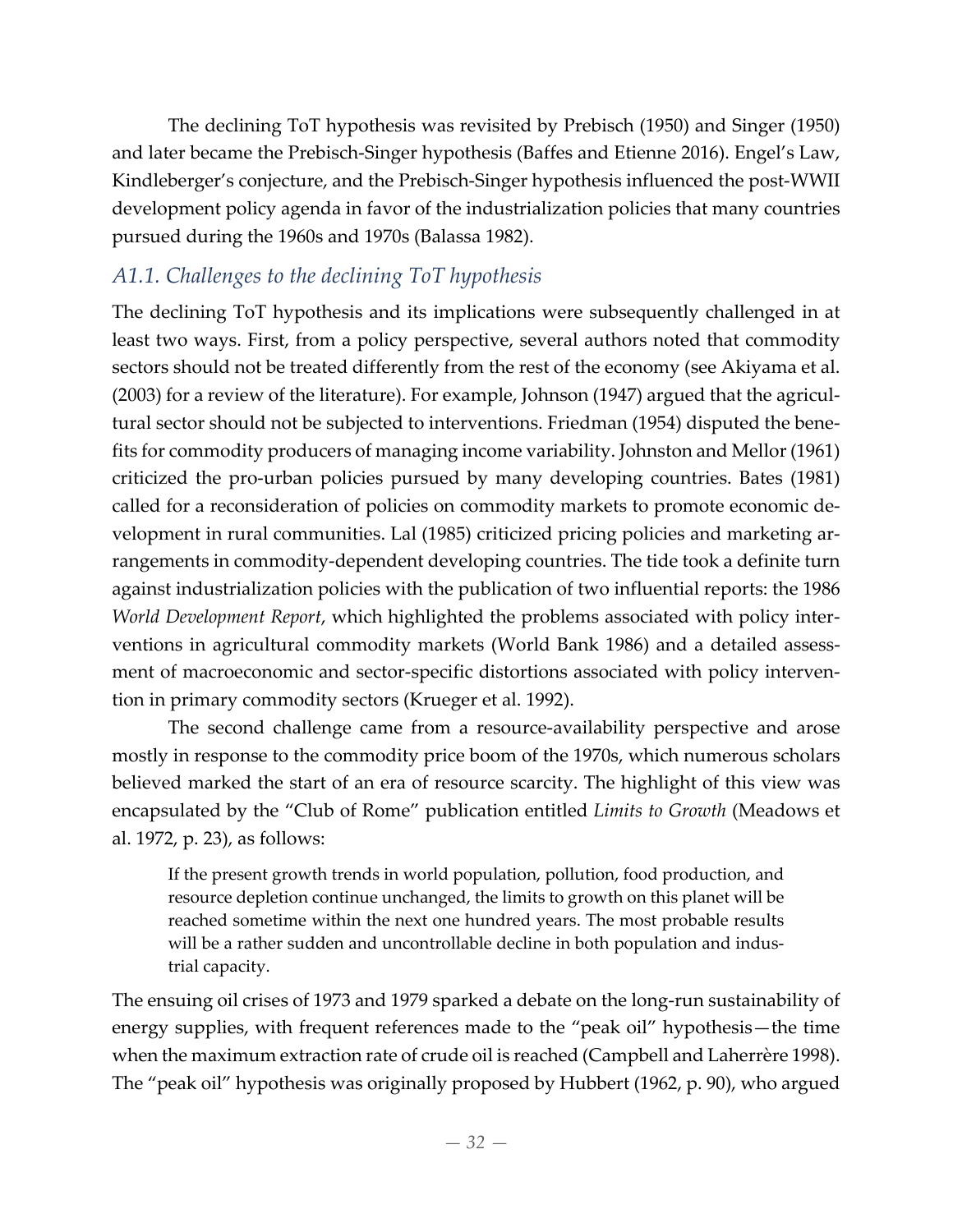that "… the culmination in the world production of petroleum is expected to occur by about the end of the present  $[20<sup>th</sup>]$  century. In the United States the culmination in the production of crude oil is expected to occur before 1970, and that of natural gas before 1980." Similar assessments were made in food commodities. Brown (1995), for example, conjectured that when China begins importing food, there may not be enough grain in the world to meet that demand, which will inevitably lead to high prices of agricultural commodities.

Among numerous critiques of the "Club of Rome" views and the "peak oil" hy‐ pothesis, perhaps the sharpest came from Goeller and Weinberg (1978, p. 4) who argued that technology and substitutability effectively transform non‐renewable to renewable resources: "With three notable exceptions—phosphorus, a few trace elements needed in agriculture, and energy producing fossil fuels (*CHx*)—society can subsist on inexhaustible or near-inexhaustible minerals with relatively little loss of living standards."

## *A1.2. Renewed scarcity concerns*

 $\overline{a}$ 

Following the post-2000 commodity price boom, resource scarcity concerns reemerged, this time with a focus on the demand pressures coming from EMDEs—especially China and India, which together account for nearly 40 percent of the world's population. Rogers (2004, p. 3), for example, argued that "A new bull market is under way, and it is in com‐ modities—the 'raw materials,' 'natural resources,' 'hard assets,' and 'real things' that are the essentials of not just your life but the lives of everyone in the world." Similarly Heap (2005), noted that China's high rates of urbanization, industrialization, and capital for‐ mation set the stage for a super cycle, similar to the ones experienced during the late 1800s and early 1900s (driven mainly by growth in the United States) and the years fol‐ lowing the Second World War (prompted by reconstruction in Europe and the Japanese expansion.) Several papers focused on super cycles, especially for metals (Radetzki 2006; Cuddington and Jarrett 2008; Erten and Ocampo 2013).

Concerns were heightened about energy during 2011‐13 when oil prices averaged above \$100/bbl. References to the "peak oil" hypothesis intensified as oil prices peaked.**<sup>10</sup>**

Income growth in China and India was cited as the main factor behind the price increases of food commodities, especially following the 2007‐08 food price spike. Indeed, the June 2009 issue of the *National Geographic* noted that "… as countries like China and

**<sup>10</sup>** In May 2008, for example, "peak oil" appeared 100 times in the news—the crude oil price averaged \$123/bbl that month (in January 2016, it appeared only 3 times and the crude oil price averaged \$30/bbl). The average monthly appearance of "peak oil" dropped from 42 times during 2008‐11 to 3 times during 2017-18 (based on Google Trends, "worldwide", "all categories", "news search").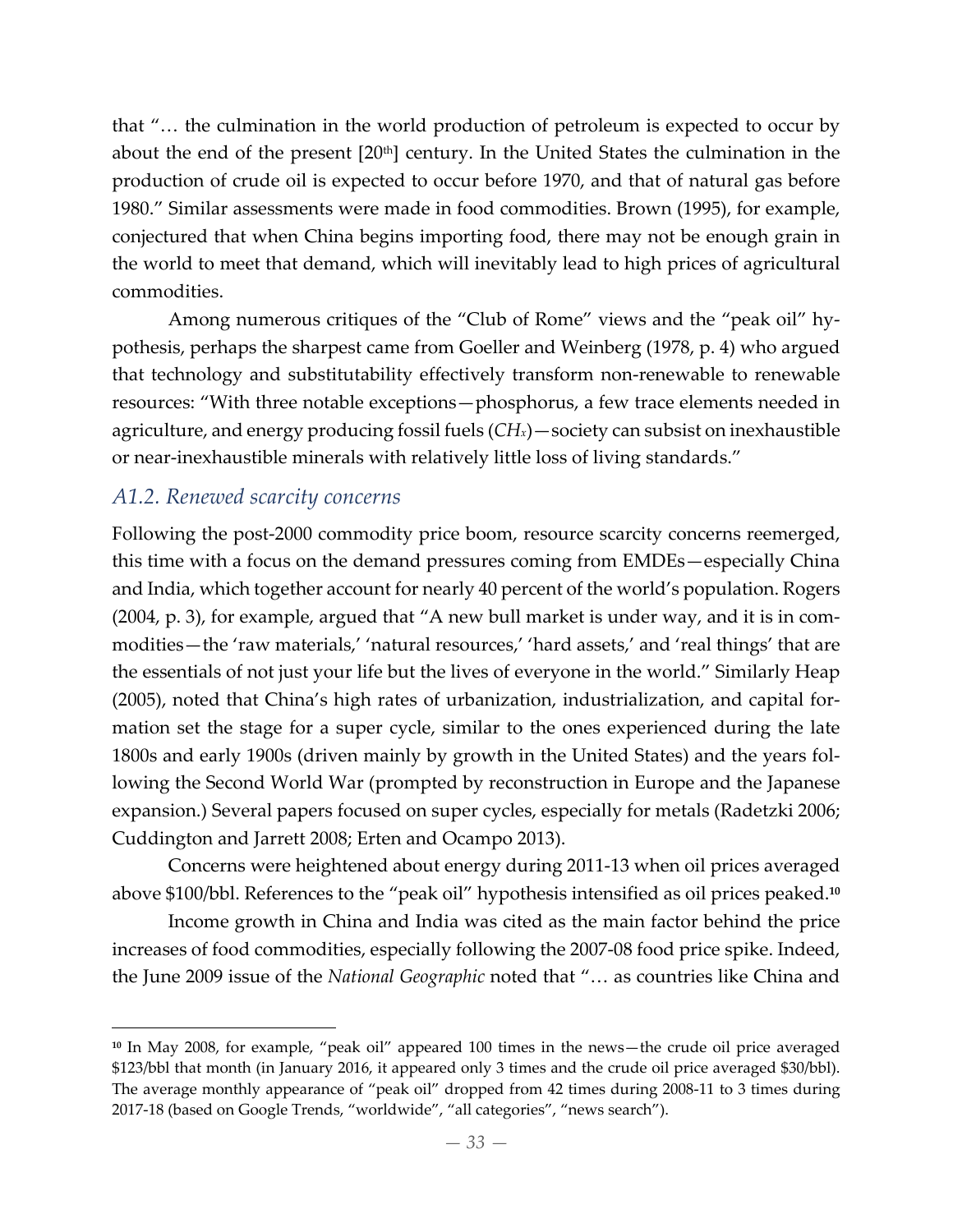India prosper and their people move up the food ladder, demand for grains has in‐ creased." Similar arguments were advanced by noted scholars. Krugman (2008) argued that "… there's the march of the meat‐eating Chinese—that is the growing number of people in emerging economies who are, for the first time rich enough to start eating like Westerners" (*New York Times* editorial, April 7, 2008). Likewise, Wolf (2008) wrote: "So why have prices of food risen so strongly? … On the demand side, strong rises in incomes per head in China, India and other emerging countries have raised demand for food, notably meat and the related animal feeds" (*Financial Times*, April 29, 2008). In response to such concerns, the agriculture ministers of the G20 launched an interagency platform, the Agricultural Market Information System (AMIS) in order to enhance food market trans‐ parency and increase food security.

But following the post‐2011 commodity price declines and, especially, the 2014 oil price collapse, concerns about whether metal reserves could meet global infrastructure needs, or whether global energy and food supplies could keep up with population and income growth, gave way to concerns about low commodity prices and suitable policies to respond to them for commodity exporting countries. Similarly, the "peak oil" hypoth‐ esis was replaced by "peak demand" discussions. Part of the reason for the overall decline in prices (and hence the reversal of views) was that persistently high prices had led to investment and innovation which eventually led to substitution among commodities, as well as increased production. The next section discusses several examples and episodes of substitution among commodities.

# **A2. The complex nature of substitutability**

Substitutability has been a key feature of commodity markets. Theoretical discussions of substitutability go back to Hicks (1932), who wrote (pp. 124): "… a change in the relative prices of the factors of production is itself a spur to invention, and to invention of a particular kind—directed to economizing the use of a factor which has become relatively expensive." Hicks' view, which was later coined the induced innovation hypothesis, has been discussed extensively, including Hayami and Ruttan 1970; Olmstead and Rhode 1993; Hanlon 2015; Newell, Jaffe, and Stavins 1999. Substitutability among commodities has been cited as the antidote to resource scarcity (Goeller and Weinberg 1978; Pei and Tilton 1999). The rest of this section first offers some examples of substitution and then discusses three episodes that have had longer‐term consequences.

Substitution can occur from a change in relative prices in the short term is alterna‐ tive materials are available (or with some lag if it entails significant costs). It can also occur in the longer term from development of new technologies and innovation (Tilton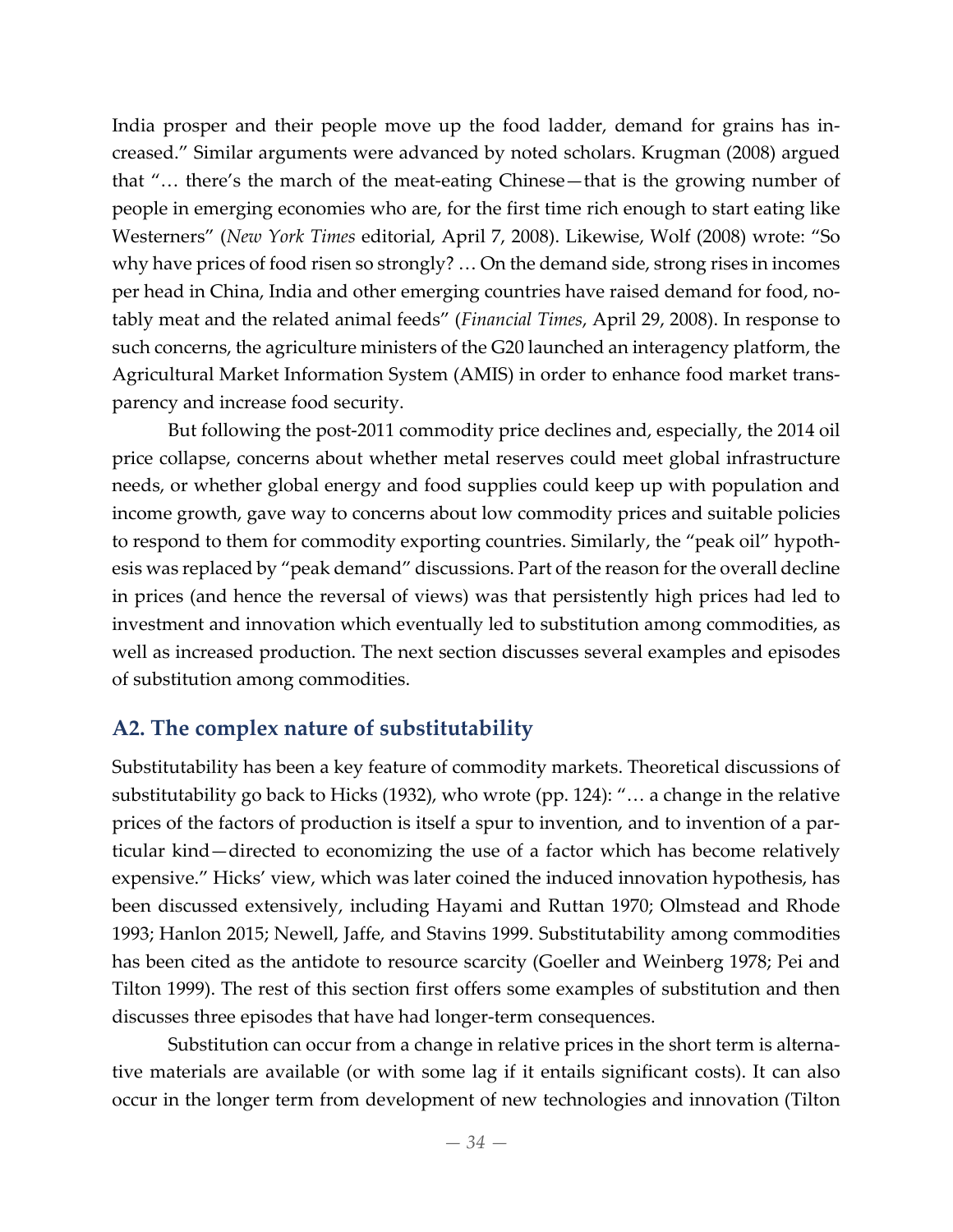and Guzmán 2016). Substitution could also emerge from innovation not necessarily in response to price changes. Long term substitutability is often irreversible (Wellmer 2012; Renner and Wellmer 2019). Often the factors leading to substitution (regardless of source) are accompanied or triggered by policies such as taxes, subsidies, trade restrictions, ore environmental regulations that can permanently alter the consumption paths of individ‐ ual commodities.

Substitution takes place both within the same commodity group and across groups.**<sup>11</sup>** Straightforward cases of substitution can be found in food commodities (e.g., substitution of palm oil by soybean oil for human consumption or maize by soybean meal for animal use); in electricity generation where one energy source (e.g., coal) is substituted by another (e.g., natural gas); and in metals, where two commodities can be used for the same application (e.g., copper and aluminum in electrical grids, Djukanovic 2016).

Substitution can take also place in complex and, often, unexpected ways. Two cases that have had profound implications for commodity consumption came as the transport and petrochemical industries responded to technical innovations. Substituta‐ bility in transport goes back to the industrial revolution; with the invention of the steam engine, animal traction was replaced by trains, and as a consequence the agricultural commodities used to feed the animals were replaced by coal to fuel the steam engines. The wooden frames of sailing ships were replaced steel and iron ore frames and steam engines in the late nineteenth century (Lundgren 1996), implying substitution between agriculture (timber) and metals (iron ore) and between renewable energy (wind) and fos‐ sil fuels (coal). In the early twentieth century, further substitution between food and en‐ ergy commodities resulted from the introduction of electric cars and the use of biofuels in the internal combustion engine. Initially, animal traction was replaced by electric cars, which meant that food commodities were substituted by electricity. Then, the first-generation internal combustion engines substituted electric cars by cars that used biofuels (Kovarik 2013). Later, cars powered by gasoline and diesel dominated the transport in‐ dustry. The use of products derived from crude oil was expanded in sea (diesel) and air transport (kerosene) during the second half of the twentieth century.

 $\overline{a}$ 

**<sup>11</sup>** As Wellmer (2012, p. 11) noted, "… we do not consume resources *per se* but their inherent functions or their physical and chemical properties. We do not need one tonne of copper: we need its electrical conductivity for transmitting power supply or transferring messages *via* electric pulses in telephone wires. This latter function can be ensured *via* fiber cables, directional antennae or mobile phone. So, we have substitution in the narrow sense (glass fibre *vs*. copper) and functional substitution to obtain the same function. Every technical solution has its own raw-material profile."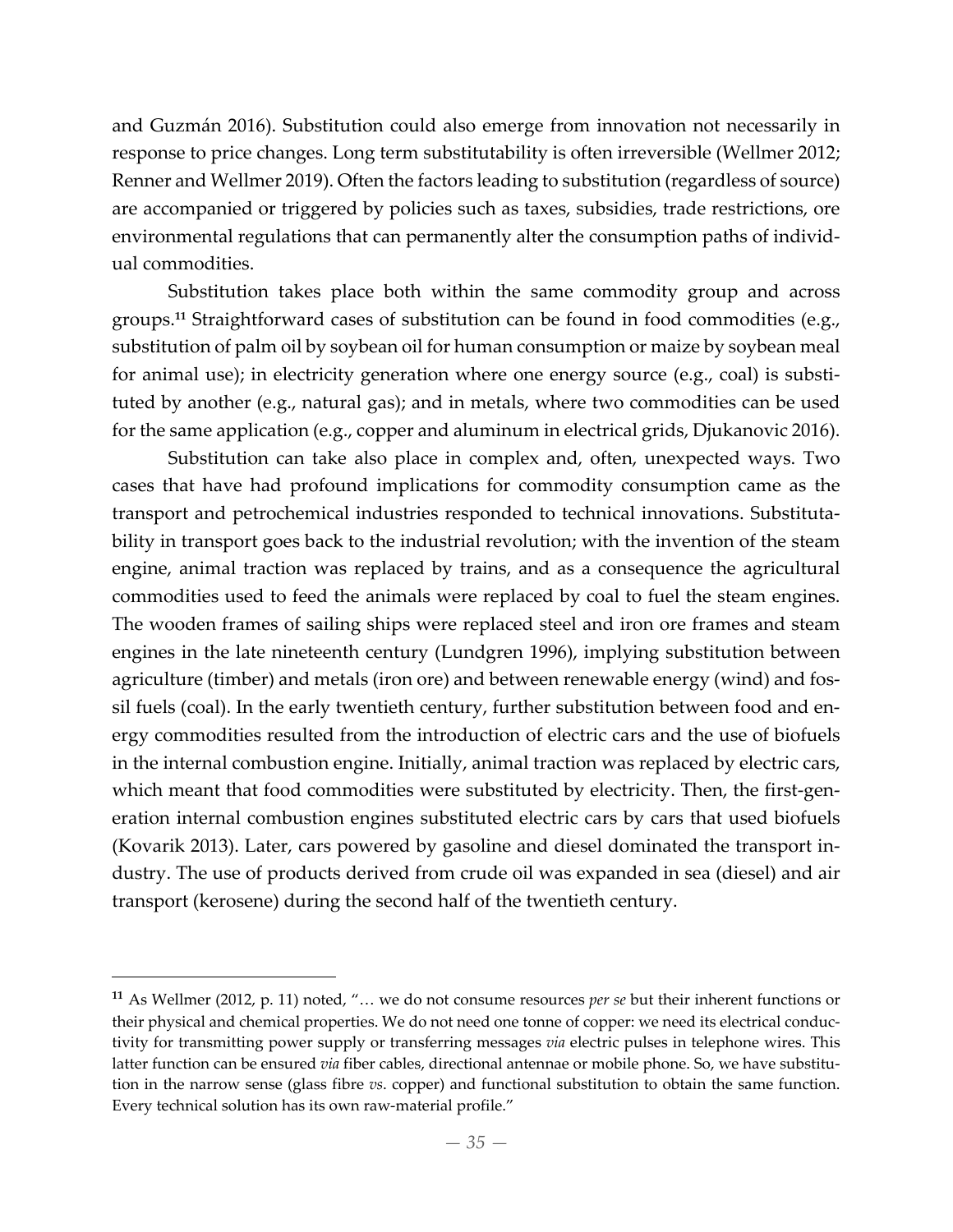Innovation in the chemical industry, notably petrochemicals, led to substitution of both agricultural and metal commodities by energy products. Synthetic fibers, mostly derived from crude oil and natural gas, now account for nearly two thirds of global fiber consumption, but before the 1950s cotton was the dominant fiber (Baffes and Gohou 2006). Synthetic rubber, a key input to tire manufacturing and derived from crude oil, currently accounts for more than half of global rubber consumption. Copper has been increasingly replaced by plastic tubing in plumbing and other applications in residential and commercial structures while plastics have penetrated a vast number of consumer products. In the beverage and food packaging sectors, there is great competition between aluminum, composites, glass, paper, plastic, tin, and other materials. Recent advances in information technology have also led to substitution of other kinds: paper (made from timber), which was used for information storage in books, is being gradually replaced by digital storage (which uses energy and metals in its process). In the telecommunications industry, cables (made mostly from copper) are being replaced by fiber optic lines (made from petrochemicals) and, more recently, by wireless communication devises and satellites, which use rare‐earth metals and composite materials.

The rest of this section discusses the roles of technology, policies, and prices in three episodes of substitution.

## *A2.1. Beverage can and bottle industries*

Until the 1960s, glass, tin, and steel were the dominant materials used for the manufacturing of beverage containers (principally soft drinks and beer). The can industry moved to tin‐free metals during the war years, however, the emergence of aluminum in the 1960s, with its superior light‐weight properties, ease of recycling, and technological de‐ velopments (pull‐up and crimp can) significantly changed the beer industry, and to a lesser extent the soft drink sector (Nappi 1990). For the latter, the dramatic rise of plastic bottles since their introduction in 1978 have kept the share of aluminum cans for soft drinks much lower. Innovation continues today, particularly for soft drinks. Recyclable glass and plastics (and increasingly paper) dominate the bottle market while aluminum is the key input in the can industry. Thus, what initially began as substitution among metals turned into substitution between metals and energy (plastics) and, recently, be‐ tween metals/energy and agriculture (paper).

Aluminum's expanded use at the expense of tin was also aided by the Interna‐ tional Tin Agreement which kept tin prices artificially high through the management of buffer stocks. First negotiated in 1954 with the objective of maintaining tin prices within a desired range through the management of buffer stocks, the International Tin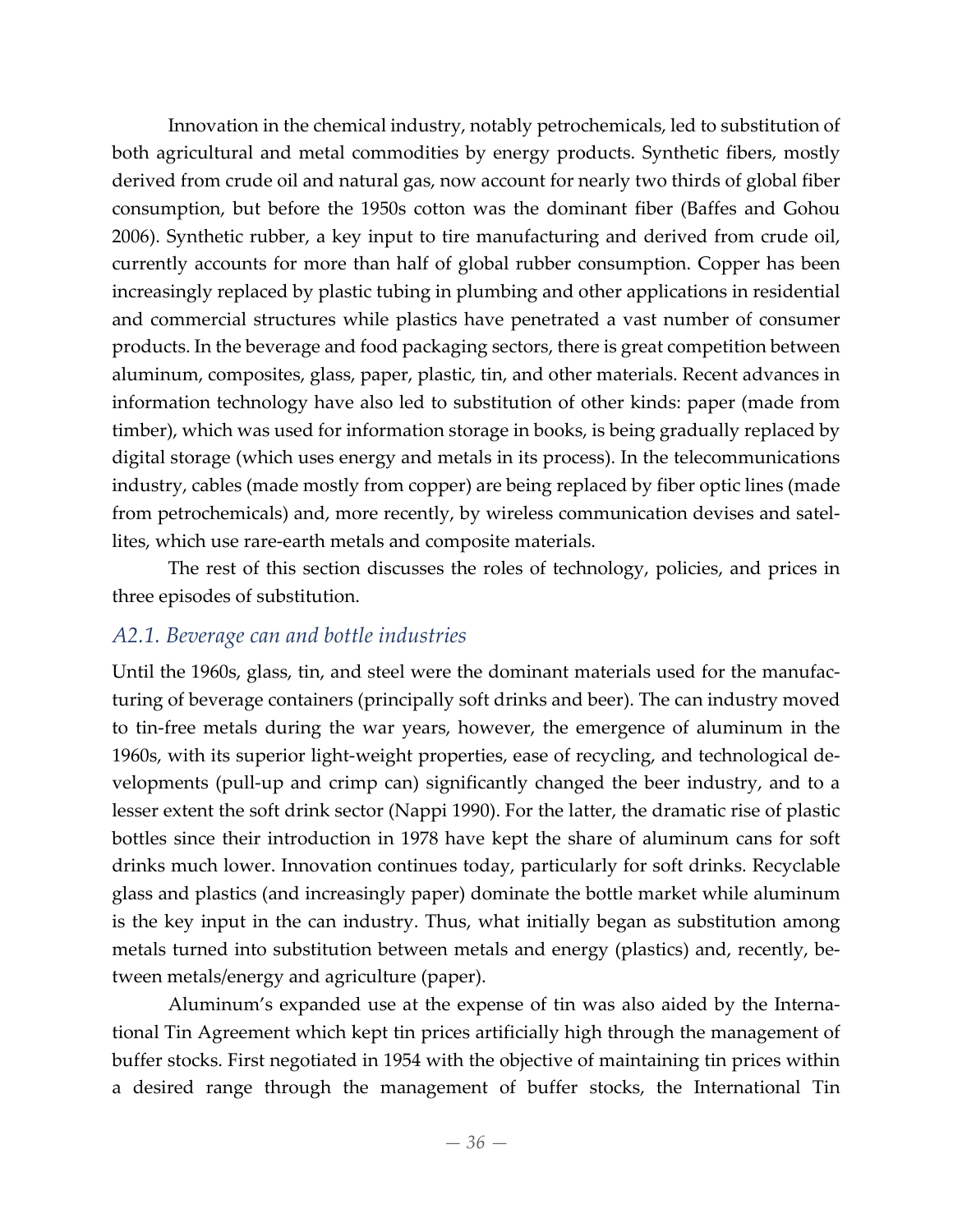Agreement (ITA) collapsed in 1985 following several years of insufficient funds to main‐ tain stocks (Chandrasekhar 1989). Thus, tin lost market share both from technological advances of its competitors, but also by its own pricing decisions. Notice that commodity agreements were common throughout the twentieth century for both metals (Tilton and Guzman 2016) and agricultural commodities (Gilbert 1996), all of which have ceased op‐ erations.

## *A2.2. The energy crises of the 1970s*

Geopolitical developments have significantly altered energy consumption patterns in both the short- and long term. In the decade prior to 1972, global oil consumption was growing at almost 8 percent a year in response to the rapid post‐war expansion of transport and surging electricity consumption; the surge was also aided by low oil prices (during 1945‐72 oil prices averaged about \$16/bbl in 2017 constant terms). The 1973 and 1979 energy crises, which resulted in a seven-fold increase in oil prices, set in motion powerful market forces, policies, and efficiency gains in the use of fuel in transport and encouraged the substitution of oil for electricity generation by coal, nuclear power, and other renewable energy sources. Global oil consumption, which peaked at nearly 64 mb/d in 1979, declined by a cumulative 10 percent (or 6.3 mb/d) in the subsequent four years. Meanwhile the share of coal in global energy consumption increased by 8 percent (the equivalent of 2.9 mb/d) while nuclear energy consumption was up 60 percent (the equivalent of 1.8 mb/d). Thus, the oil shocks induced an equivalent of 4.7 mb/d substitution for oil by other energy sources, plus a net decline of 1.6 mb/d in crude oil consumption.

Coal's increasing use in electricity generation was encouraged by the International Energy Agency's decision to ban its member countries from building new oil‐fired elec‐ tricity plants. The IEA's ban was introduced under the "Principles for IEA Action on Coal" directive and was justified as follows (IEA 1979, pp. 1 and 4):

The Principles are based on the conclusion that greatly increased coal use is required to meet growing energy demand in the medium and long term, and that this is both desirable and possible in light of the worldʹs abundant coal reserves and the economic advantages which coal already has over oil in many energy markets … [T]he world is still confronted with the serious risk that within the decade of the 1980ʹs it will not have sufficient oil and other forms of energy available at reasonable prices unless present energy policies are strengthened.

Coal's use was further aided by domestic policies, such as the U.S. Powerplant and Industrial Fuel Use Act of 1978, which provided that no new baseload electric power plant may be constructed or operated without the capability to use coal or another non‐ oil/gas alternate fuel as a primary energy source—the Act was repealed in 1987.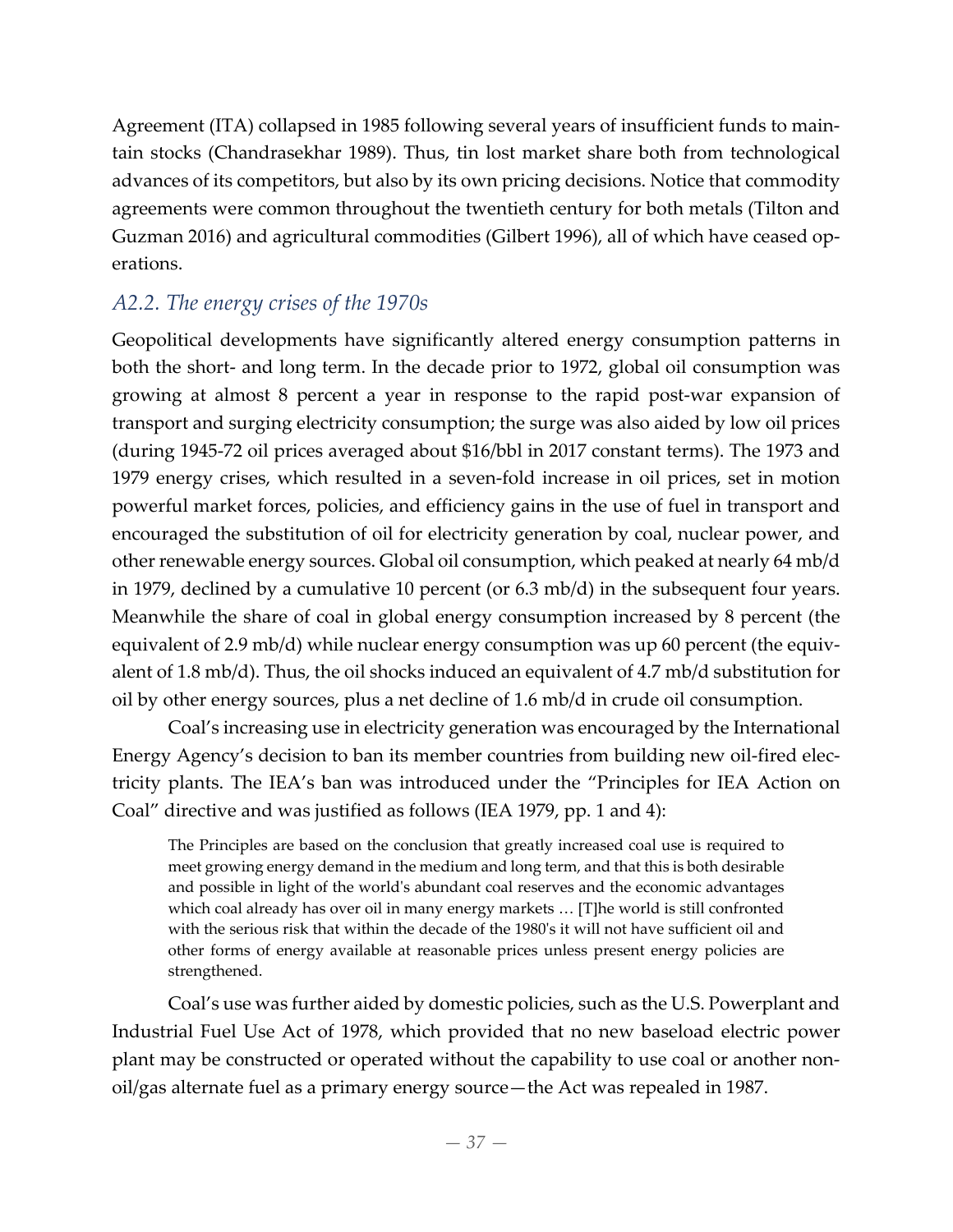# *A2.3. Cleaner fuels and electric car technology*

Substitutability among commodities is also driven by environmental concerns. First, the fuel mix for electricity generation is changing in response to preference for cleaner fuels such as natural gas and renewable sources over coal and other polluting sources such as firewood (Burke and Csereklyei 2016). Such preference is not surprising given that natural gas generates 53 kgs of CO<sub>2</sub> per mmbtu, compared to 71 kgs from oil and 93 kgs from coal (EIA 2016). In transport, numerous countries legislated biofuel policies, mostly in the form of mandates. Such policies promoted maize-based ethanol in the United States, edible oil‐based biodiesel in the European Union, and sugarcane‐based ethanol in Brazil. About 4 percent of global grain and oilseed supplies have been diverted to fuel produc‐ tion (Cassidy et al. 2013). They account for 1.6 percent of global liquid energy consump‐ tion.

Second, transitioning toward a lower carbon energy environment, which is expected to significantly impact the transportation industry, especially through the gradual replacement of the internal combustion engine (ICE) vehicles by electric vehicles (EVs) either fully battery-powered or some form of hybrids. Not only will EVs induce substitution of oil by other sources of energy (for electricity generation), they will also induce substitution among metals.

Initially, EVs faced numerous headwinds, including high prices, long charging times, and limited range. However, aided by improvements in battery technology and charging infrastructure along with government incentives, EVs have enjoyed impressive demand growth. For example, in 2018, the global electric car fleet exceeded 5 million units, up 2 million from the previous year. China is currently the world's largest electric car market, followed by the Europe and the United States, with Norway having the highest market share at 46 percent. Numerous countries (and car companies) have set high targets for EV penetration.

In addition to the fuel mix, the rapid expansion of EV technology is changing the composition of the metal consumption. An EV contains five-times more copper (battery, electric motor, and wiring) than an ICE vehicle, and large volumes of copper will also be needed for power grid extensions and EV charging infrastructure. For a standard battery pack with the most common battery chemistry, the main materials are aluminum, copper, cobalt, graphite/carbon, lithium, nickel and manganese. The chemistry of lithium‐ion EV batteries is moving towards higher nickel content to generate higher energy density.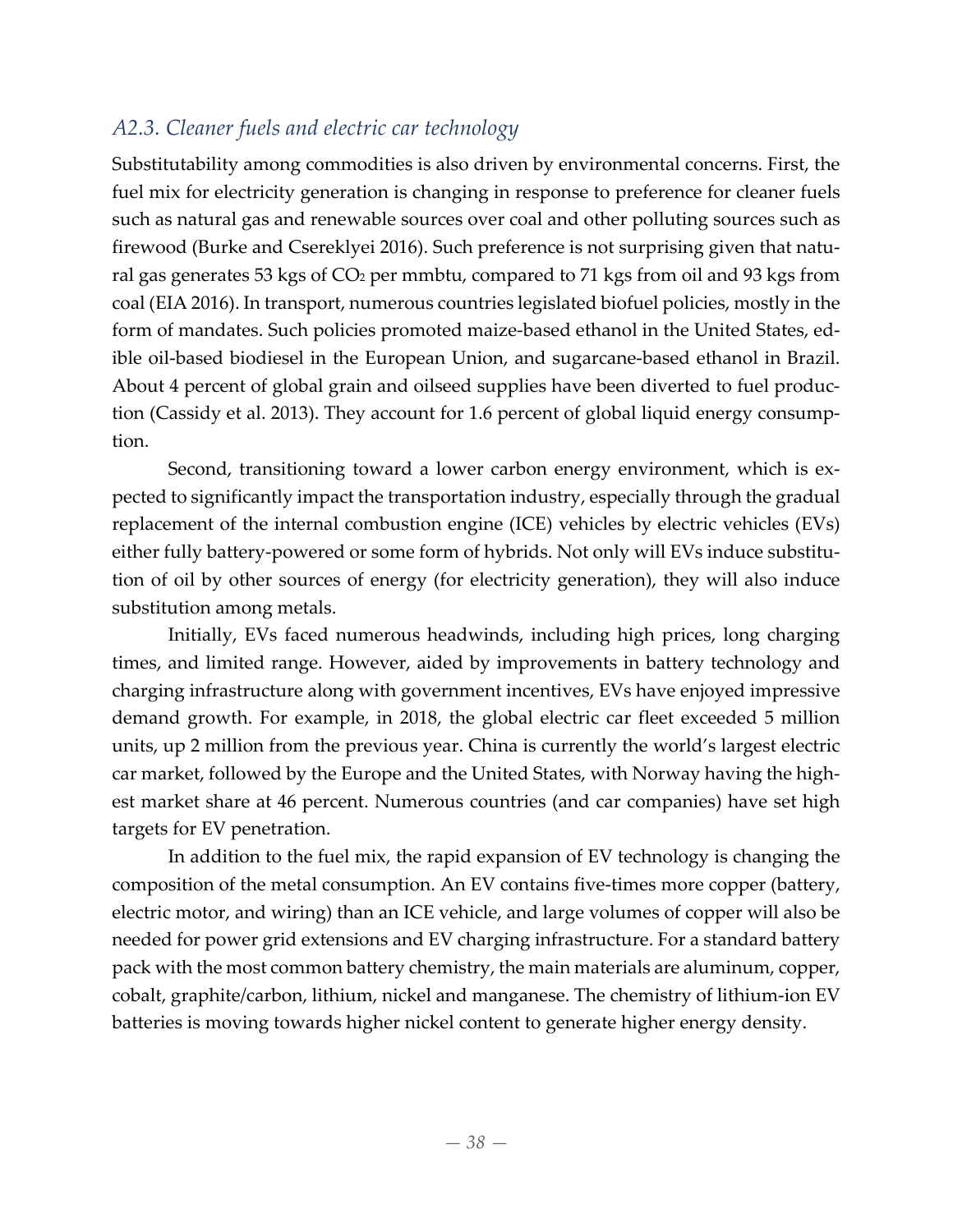# **Appendix B**

## **Data: Description, sources, and summary statistics**

The paper utilized country-specific data (up to 63 countries, depending on the commodity) and commodity‐specific data for three energy and six metal commodities for the 1965‐2017 period. The energy commodities account for 85 percent of global energy con‐ sumption, including crude oil (34 percent share), coal (28 percent), and natural gas (23 percent). Oil is primarily used for transport and, to a lesser degree, petrochemicals while most coal and natural gas are used for electricity generation and less for industrial pur‐ poses. The metals (aluminum, copper, lead, nickel, tin, and zinc) are widely used in com‐ mercial and industrial applications. Aluminum's largest uses are in transport, followed by construction, packaging, and electrical grids. Copper's main application is in the elec‐ trical sector, including power cables, generators and motors, as well as in construction and electronics. Nickel is one of the main components of stainless steel, while zinc is mostly used as an anti‐corrosion agent to galvanize iron and steel while some is alloyed with other metals (e.g., combined with copper to produce brass). Tin is heavily used in electronics in the form of solder. Lead, which was once used in various chemical applications (most of which have been banned) is still widely used in car batteries, ammunition, and in storage of corrosive liquids. Detailed descriptions and notes on sources follow.

#### **Commodity consumption**

Data on commodity consumption was taken from the BP Statistical Review for the three energy commodities and World Bureau of Metal Statistics for the six base metals.

#### **Commodity prices**

Commodity prices were taken from the World Bank's Commodity Price Data and con‐ verted into real terms by using country‐specific GDP deflators.

## **Per capita income**

Data on per capita income were obtained from the World Bank's World Development Indicators (WDI).

#### **Investment to GDP ratio**

The investment to GDP ratio was calculated by dividing nominal investment, obtained from the IMF WEO, by nominal GDP, obtained from the World Bank's World Develop‐ ment Indicators (WDI).

## **Urbanization**

Data on urbanization were obtained from the United Nations Population Division, World Urbanization Prospects, 2018 revision.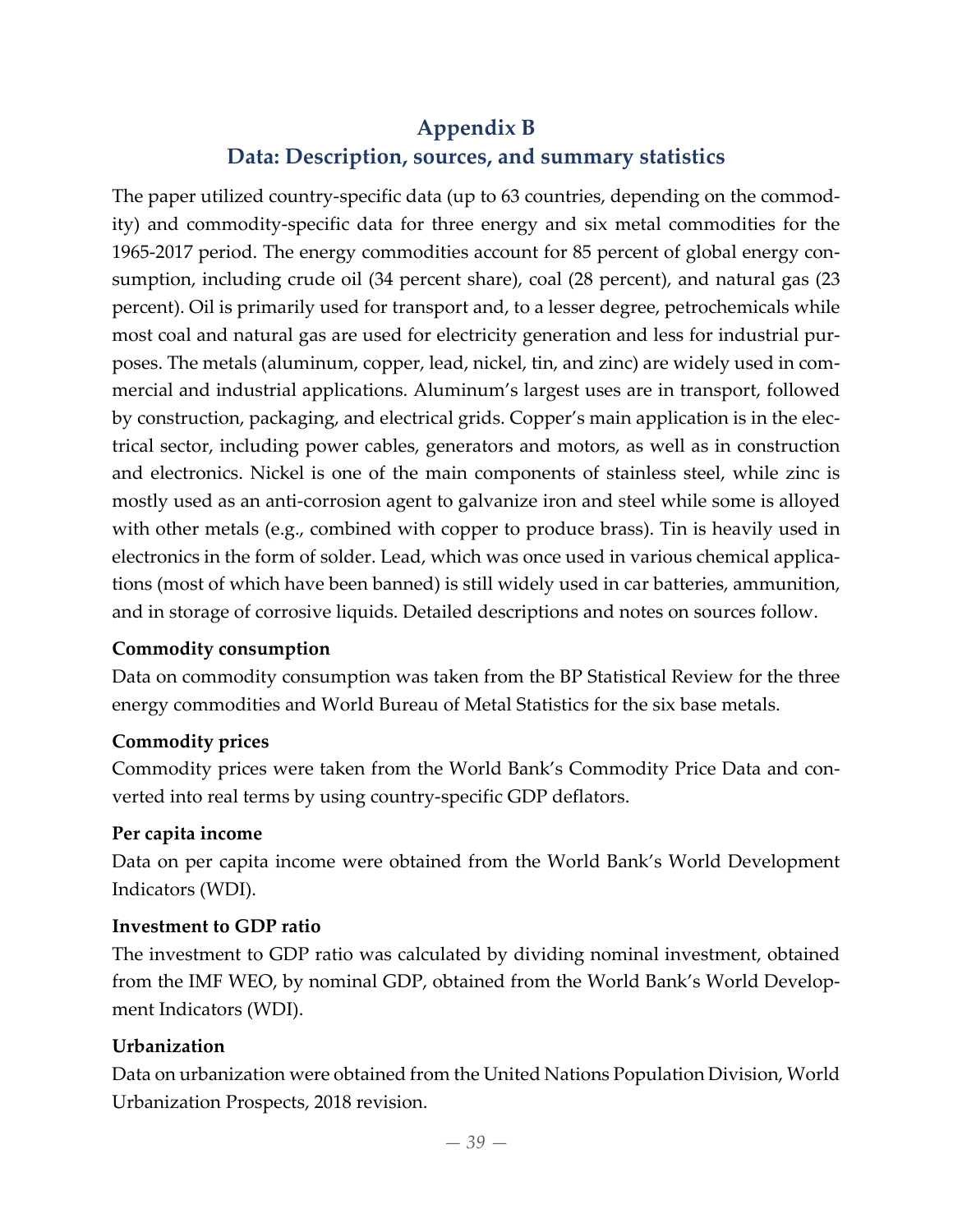### **Population density**

The population density ratio was calculated by dividing population, obtained from the United Nations, by land size, obtained from the Food and Agriculture Organization of the United Nations.

#### **Exchange rate**

Exchange rates were taken from both the World Bank's WDIs, and the St. Louis Federal Reserve Bank's database.

The rest of this appendix summarizes the data in various ways. Table B1 reports com‐ modity consumption and characteristics for China, Republic of Korea, and the G7 countries (Canada, France, Germany, Italy, Japan, the United Kingdom, and the United States). The selection of these entities reflected the desire to include the largest and fastest grow‐ ing EMDE (China) whose consumption of some commodities surged during the past two decades; Republic of Korea, which was a low-income country in the early part of the sample period, went through the industrialization process, and became a high‐income coun‐ try; and the G7 countries, whose incomes have been high throughout the sample period and, thus, their commodity consumption paths have plateaued. Table B2 reports sum‐ mary statistics for all nine commodities. Figures B1‐B3 depict the global consumption of the nine commodities studied in this paper. Lastly, Figures B4‐B14 show scatter‐diagrams of the relationship between per capita commodity consumption and per capita income for the three energy and six commodities as well as the two aggregates for China, Repub‐ lic of Korea, and the G7 countries during 1965‐2017.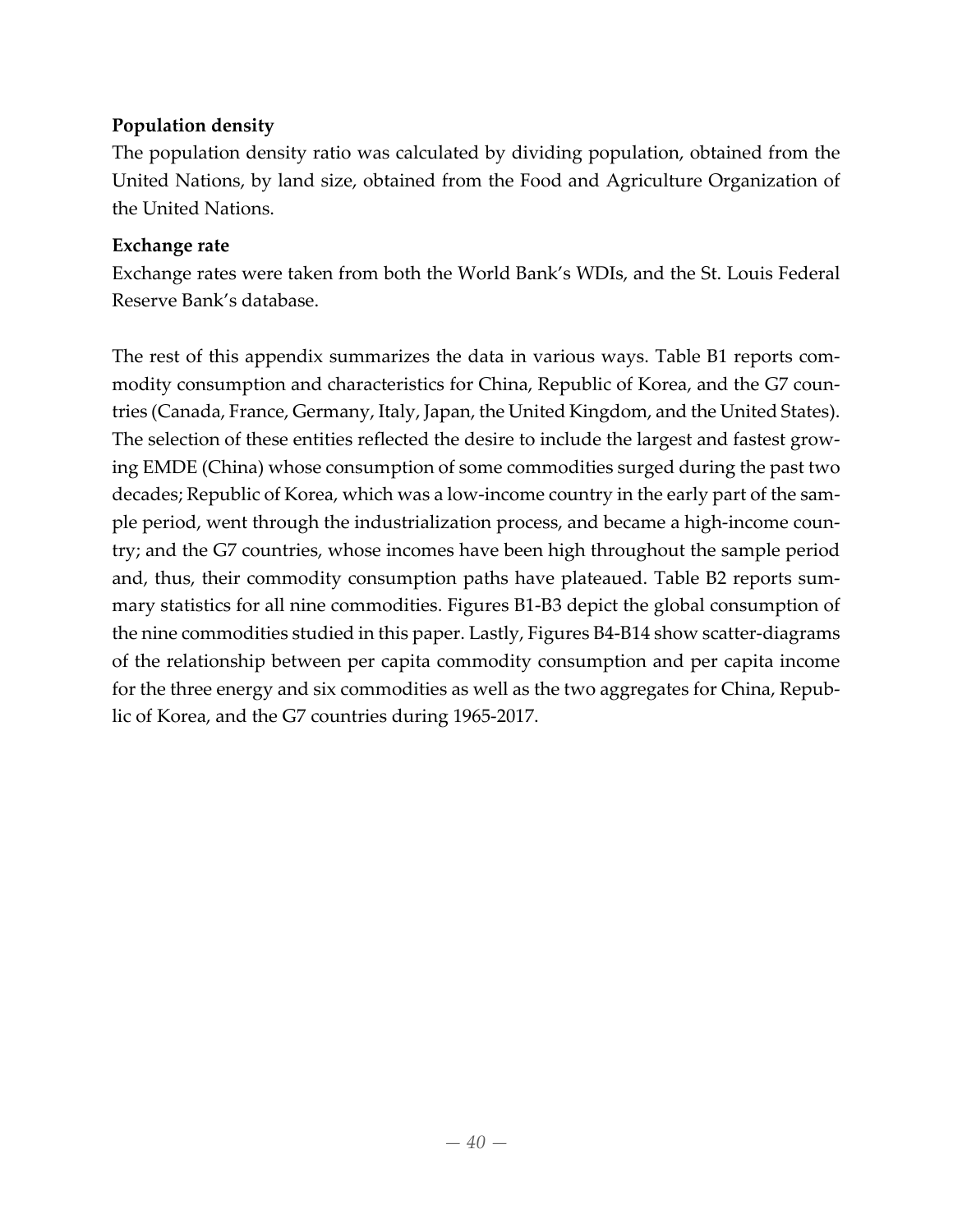|                                            | -------- China ------- ----- Korea, Rep. ----- |         |         |         | ---------- G7 ---------- |         |  |
|--------------------------------------------|------------------------------------------------|---------|---------|---------|--------------------------|---------|--|
|                                            | 1970-75                                        | 2010-15 | 1970-75 | 2010-15 | 1970-75                  | 2010-15 |  |
| Per capita commodity consumption per annum |                                                |         |         |         |                          |         |  |
| Coal (bbl equivalent)                      | 1.67                                           | 10.12   | 1.45    | 12.02   | 7.84                     | 6.97    |  |
| Natural gas (bbl equivalent)               | $0.04\,$                                       | 0.72    |         | 6.22    | 7.64                     | 9.96    |  |
| Oil (bbl)                                  | 0.41                                           | 2.70    | 2.42    | 16.66   | 19.71                    | 15.08   |  |
| Energy, aggregate (bbl equivalent)         | 2.19                                           | 14.94   | 3.94    | 40.25   | 37.56                    | 38.77   |  |
| Aluminum (kilograms)                       | 0.37                                           | 17.44   | 0.73    | 25.48   | 13.20                    | 14.72   |  |
| Copper (kilograms)                         | 0.28                                           | 6.84    | 0.50    | 15.14   | 8.52                     | 6.64    |  |
| Lead (kilograms)                           | 0.20                                           | 3.31    | 0.31    | 9.95    | 4.69                     | 3.56    |  |
| Nickel (kilograms)                         | 0.02                                           | 0.53    | 0.01    | 2.01    | 0.71                     | 0.65    |  |
| Tin (kilograms)                            | 0.02                                           | 0.13    | 0.02    | 0.30    | 0.24                     | 0.12    |  |
| Zinc (kilograms)                           | 0.20                                           | 4.23    | 0.65    | 11.46   | 5.26                     | 3.53    |  |
| Metals, aggregate (kilograms)              | 1.01                                           | 32.48   | 2.11    | 64.34   | 30.74                    | 29.23   |  |
| Share of global consumption (percent)      |                                                |         |         |         |                          |         |  |
| Coal                                       | 13.30                                          | 50.36   | 0.45    | 2.17    | 41.85                    | 18.80   |  |
| Natural gas                                | 0.52                                           | 4.75    |         | 1.48    | 65.23                    | 35.43   |  |
| Oil                                        | 1.90                                           | 11.73   | 0.43    | 2.63    | 60.40                    | 35.45   |  |
| Energy, aggregate                          | 5.03                                           | 23.21   | 0.35    | 2.17    | 55.79                    | 29.71   |  |
| Aluminum                                   | 2.75                                           | 48.54   | 0.21    | 2.57    | 64.71                    | 22.16   |  |
| Copper                                     | 3.15                                           | 44.95   | 0.22    | 3.61    | 63.77                    | 23.62   |  |
| Lead                                       | 3.61                                           | 42.96   | 0.22    | 4.69    | 57.24                    | 25.00   |  |
| Nickel                                     | 3.01                                           | 44.05   | 0.04    | 6.04    | 66.71                    | 29.34   |  |
| Tin                                        | 5.99                                           | 47.18   | 0.31    | 4.03    | 61.35                    | 24.48   |  |
| Zinc                                       | 3.01                                           | 45.06   | 0.39    | 4.43    | 54.11                    | 20.35   |  |
| Metals, aggregate                          | 2.98                                           | 45.83   | 0.25    | 3.24    | 60.63                    | 22.17   |  |
| Key statistics                             |                                                |         |         |         |                          |         |  |
| Per capita income (\$ 2010 constant)       | 242                                            | 5,341   | 2,222   | 23,587  | 21,907                   | 43,706  |  |
| Investment share (percent of GDP)          | 3.23                                           | 3.82    | 3.21    | 3.39    | 3.27                     | 3.01    |  |
| Urbanization ratio (percent)               | 17.29                                          | 52.38   | 44.40   | 81.81   | 72.87                    | 80.07   |  |
| Population density (persons per)           | 93.12                                          | 146.86  | 350.63  | 514.17  | 151.38                   | 172.66  |  |

# **Table B1: Summary statistics for China, Korea, and G7**

**Notes:** xxx.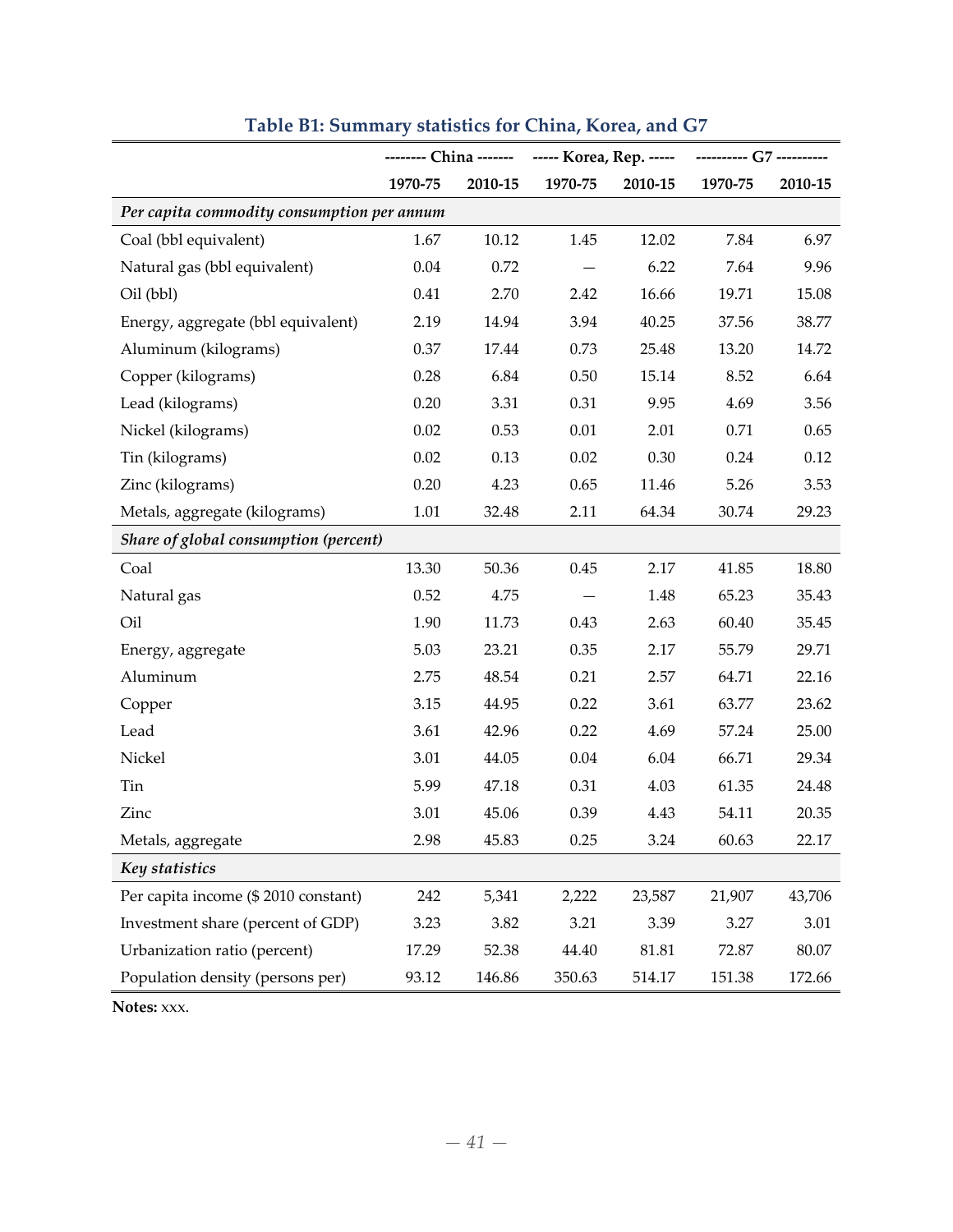|                                                                            |        | ------------------------ENERGY ---------------------- |        |               |         |        |        |        |          |        |               |
|----------------------------------------------------------------------------|--------|-------------------------------------------------------|--------|---------------|---------|--------|--------|--------|----------|--------|---------------|
| Period                                                                     | Coal   | N. gas                                                | Oil    | <b>Energy</b> | Alumin. | Copper | Lead   | Nickel | Tin      | Zinc   | <b>Metals</b> |
| Consumption, global (energy: mb/d equivalent; metals: million metric tons) |        |                                                       |        |               |         |        |        |        |          |        |               |
| 1965-67                                                                    | 27.23  | 11.53                                                 | 32.72  | 71.48         | 7.35    | 6.28   | 3.28   | 0.46   | 0.21     | 4.22   | 21.80         |
| 2015-17                                                                    | 73.08  | 58.83                                                 | 89.08  | 220.98        | 58.56   | 23.12  | 11.24  | 1.95   | 0.38     | 13.94  | 109.18        |
| Change (%)                                                                 | 168.32 | 410.21                                                | 172.27 | 209.15        | 697.04  | 268.38 | 242.62 | 326.11 | 78.26    | 229.89 | 4.01          |
| Consumption, per capita (energy: barrels per year; metals: kgs per year)   |        |                                                       |        |               |         |        |        |        |          |        |               |
| 1965-67                                                                    | 3.02   | 1.28                                                  | 3.63   | 7.92          | 2.23    | 1.91   | 1.00   | 0.14   | 0.06     | 1.28   | 3.02          |
| 2015-17                                                                    | 3.73   | 3.00                                                  | 4.55   | 11.28         | 8.19    | 3.23   | 1.57   | 0.27   | 0.05     | 1.95   | 3.73          |
| Change $(\%)$                                                              | 23.48  | 135.04                                                | 25.40  | 42.34         | 267.12  | 69.51  | 57.66  | 96.08  | $-17.98$ | 51.84  | 23.48         |
| Consumption, volatility (standard deviation of logarithmic changes)        |        |                                                       |        |               |         |        |        |        |          |        |               |
| 1965-97                                                                    | 1.65   | 2.88                                                  | 3.57   | 2.28          | 7.30    | 5.04   | 4.22   | 8.26   | 5.58     | 5.71   | 5.27          |
| 1998-2017                                                                  | 3.16   | 2.35                                                  | 1.14   | 1.73          | 6.67    | 5.74   | 3.57   | 6.38   | 6.47     | 6.15   | 5.11          |
| 1965-2017                                                                  | 2.36   | 2.79                                                  | 2.94   | 2.09          | 7.03    | 5.28   | 4.00   | 7.56   | 5.94     | 5.86   | 5.21          |
| Average price ratios with respect to oil (energy) and aluminum (metals)    |        |                                                       |        |               |         |        |        |        |          |        |               |
| 1965-74                                                                    | 1.12   | 1.06                                                  | 1.00   |               | 1.00    | 2.27   | 0.53   | 4.38   | 6.91     | 0.73   |               |
| 1975-84                                                                    | 0.42   | 0.66                                                  | 1.00   | —             | 1.00    | 1.27   | 0.50   | 4.23   | 10.08    | 0.61   |               |
| 1985-94                                                                    | 0.44   | 0.83                                                  | 1.00   |               | 1.00    | 1.49   | 0.38   | 4.95   | 4.13     | 0.74   |               |
| 1995-2004                                                                  | 0.37   | 0.84                                                  | 1.00   |               | 1.00    | 1.36   | 0.40   | 5.44   | 3.76     | 0.69   |               |
| 2005-14                                                                    | 0.24   | 0.59                                                  | 1.00   |               | 1.00    | 3.18   | 0.91   | 9.38   | 8.26     | 1.00   |               |
| 1965-2017                                                                  | 0.44   | 0.81                                                  | 1.00   |               | 1.00    | 1.99   | 0.58   | 5.64   | 6.89     | 0.79   |               |

**Table B2: Summary commodity statistics**

**Notes**: mb/d refers to million barrels per day; "―" indicates that the corresponding entry is not relevant. Energy prices were converted into barrels of oil equivalent in order to calculate the price ratios.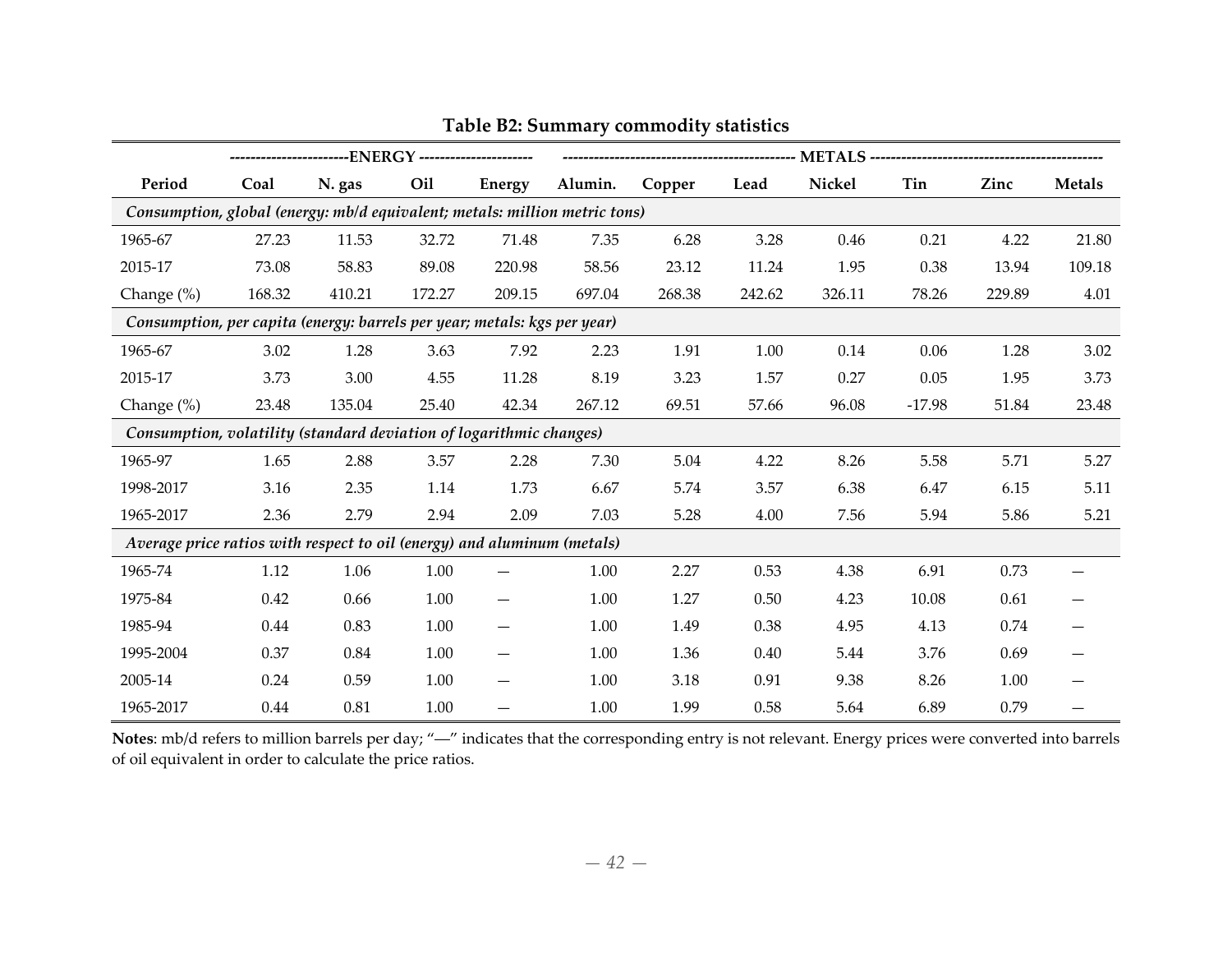

### **Figure B1: Global energy consumption**

**Figure B2: Global aluminum, copper, and zinc consumption**

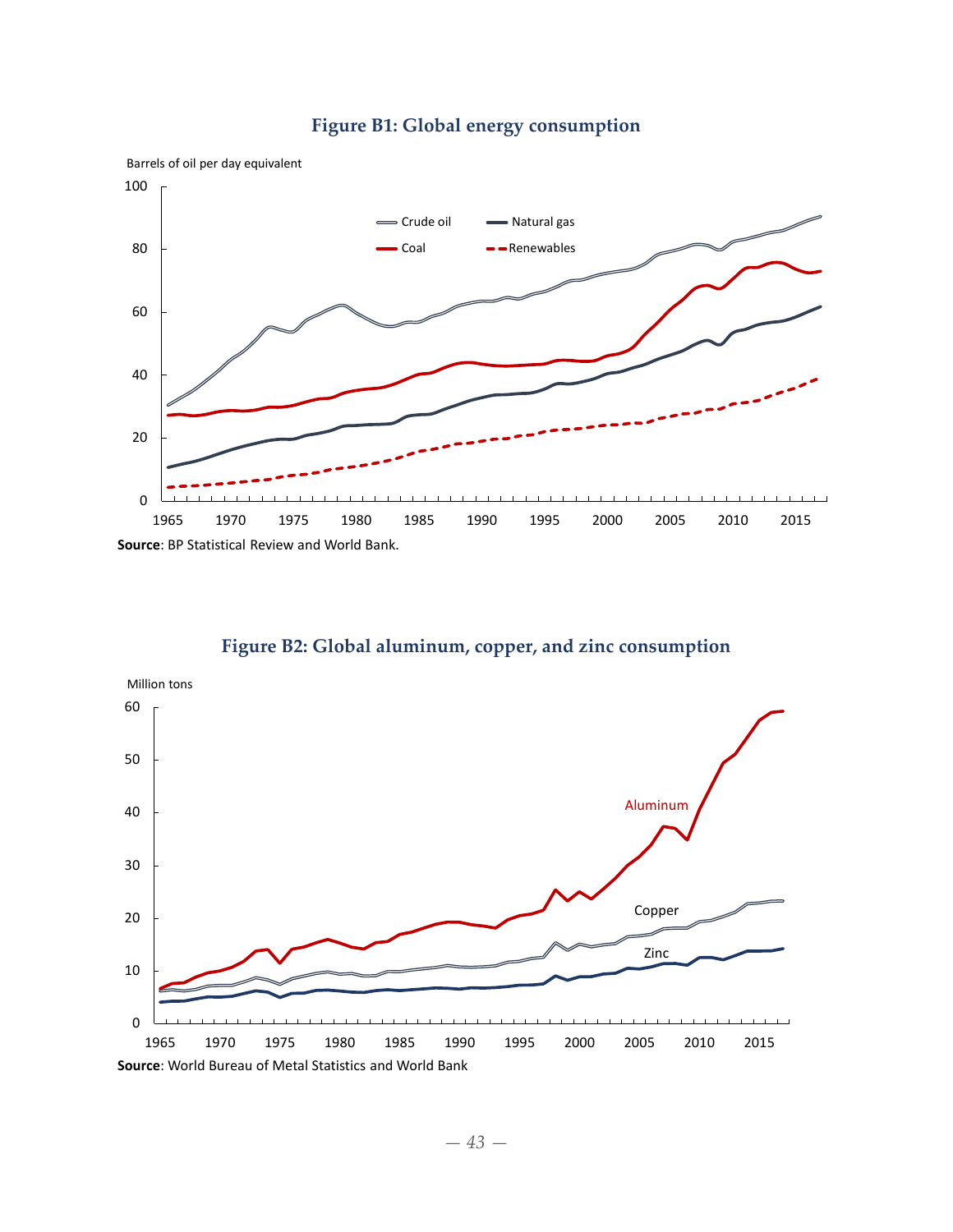

### **Figure B3: Global lead, nickel, and tin consumption**

**Figure B4: Per capita income and consumption of coal, 1965‐2018**



**Source**: BP Statistical Review and World Bank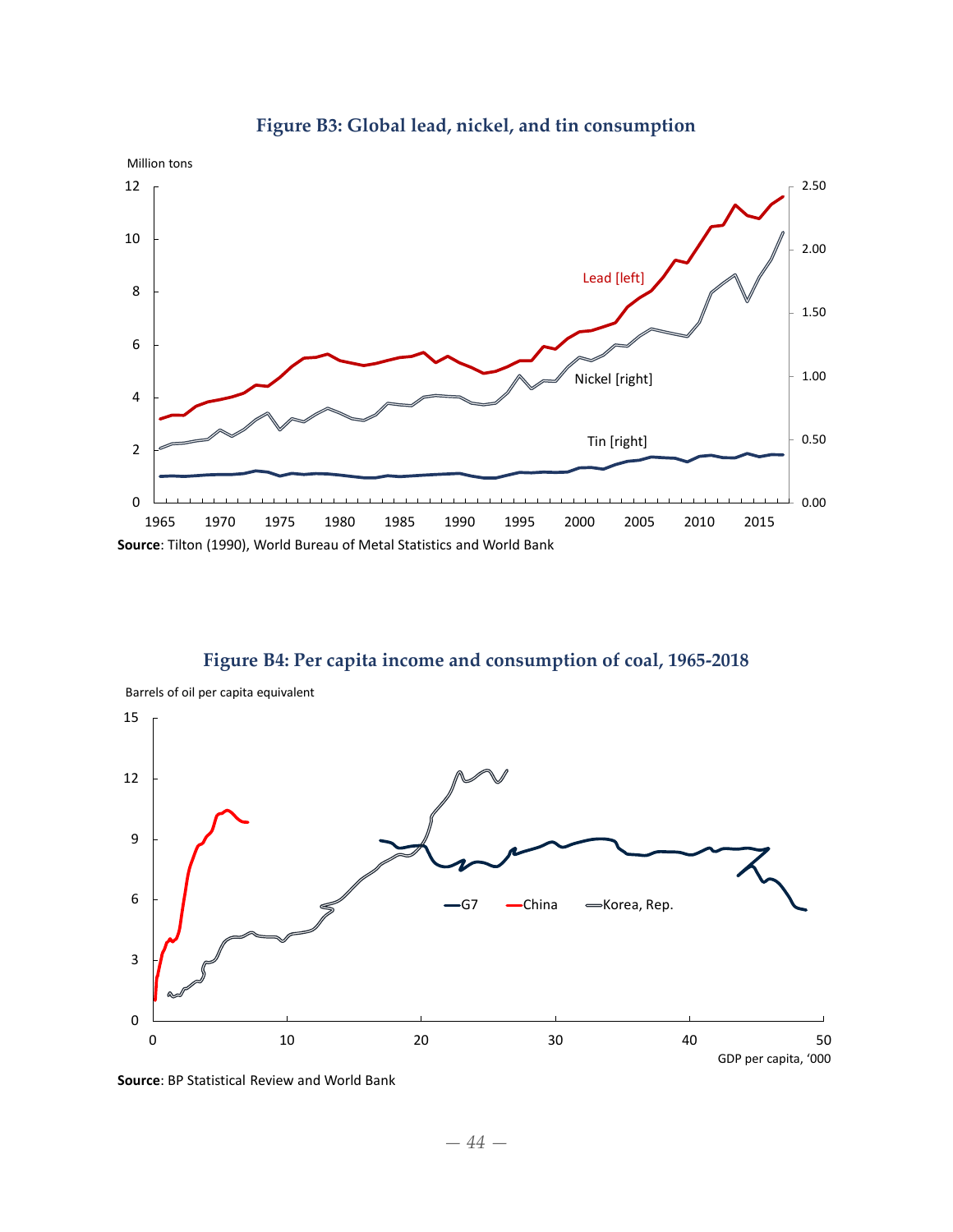

### **Figure B5: Per capita income and consumption of natural gas, 1965‐2018**

Barrels of oil per capita equivalent



## **Figure B6: Per capita income and consumption of crude oil, 1965‐2018**



**Source**: BP Statistical Review and World Bank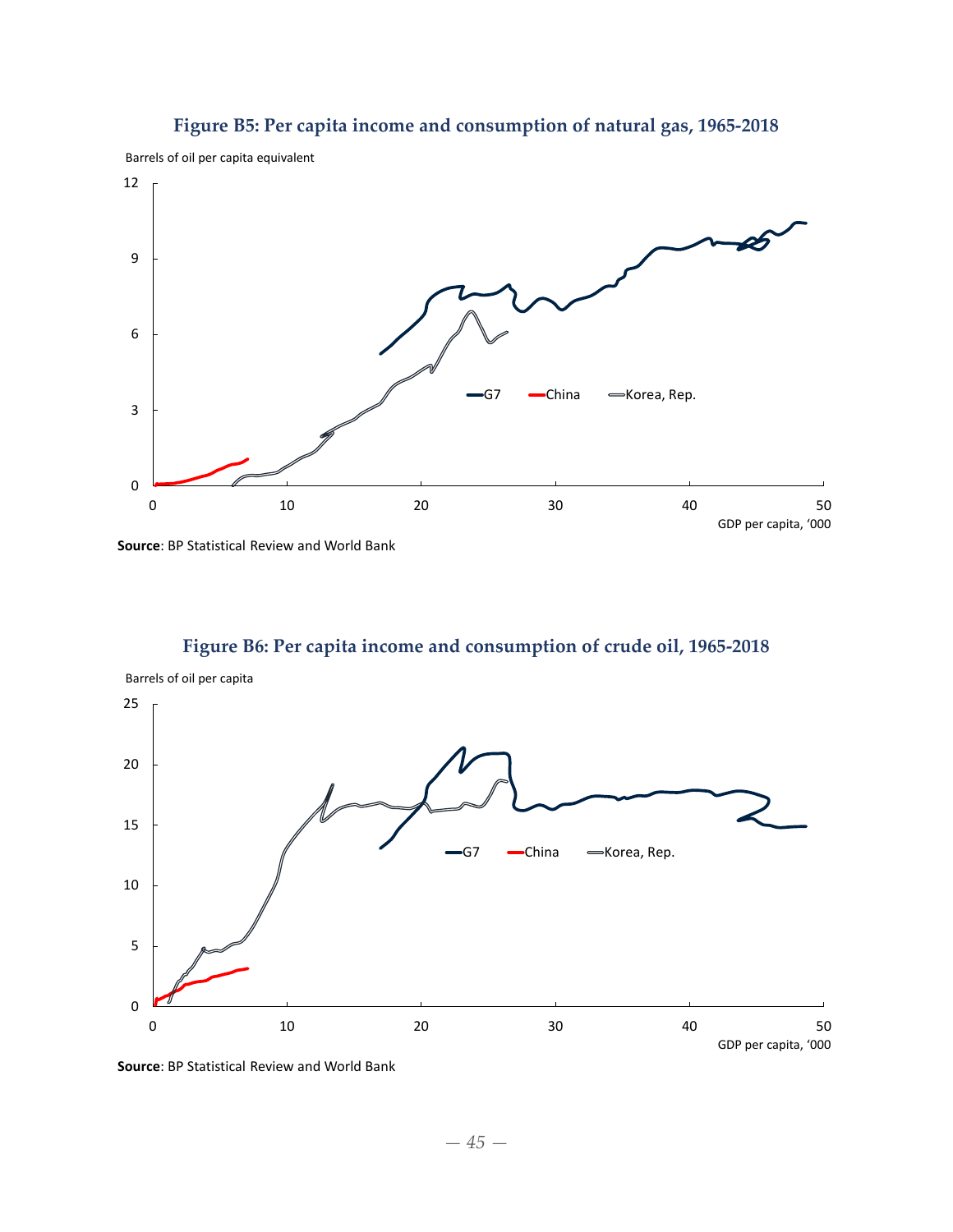

**Figure B7: Per capita income and consumption of aggregate energy, 1965‐2018**

**Source**: BP Statistical Review and World Bank



**Figure B8: Per capita income and consumption of aluminum, 1965‐2018**

**Source**: World Bureau of Metal Statistics and World Bank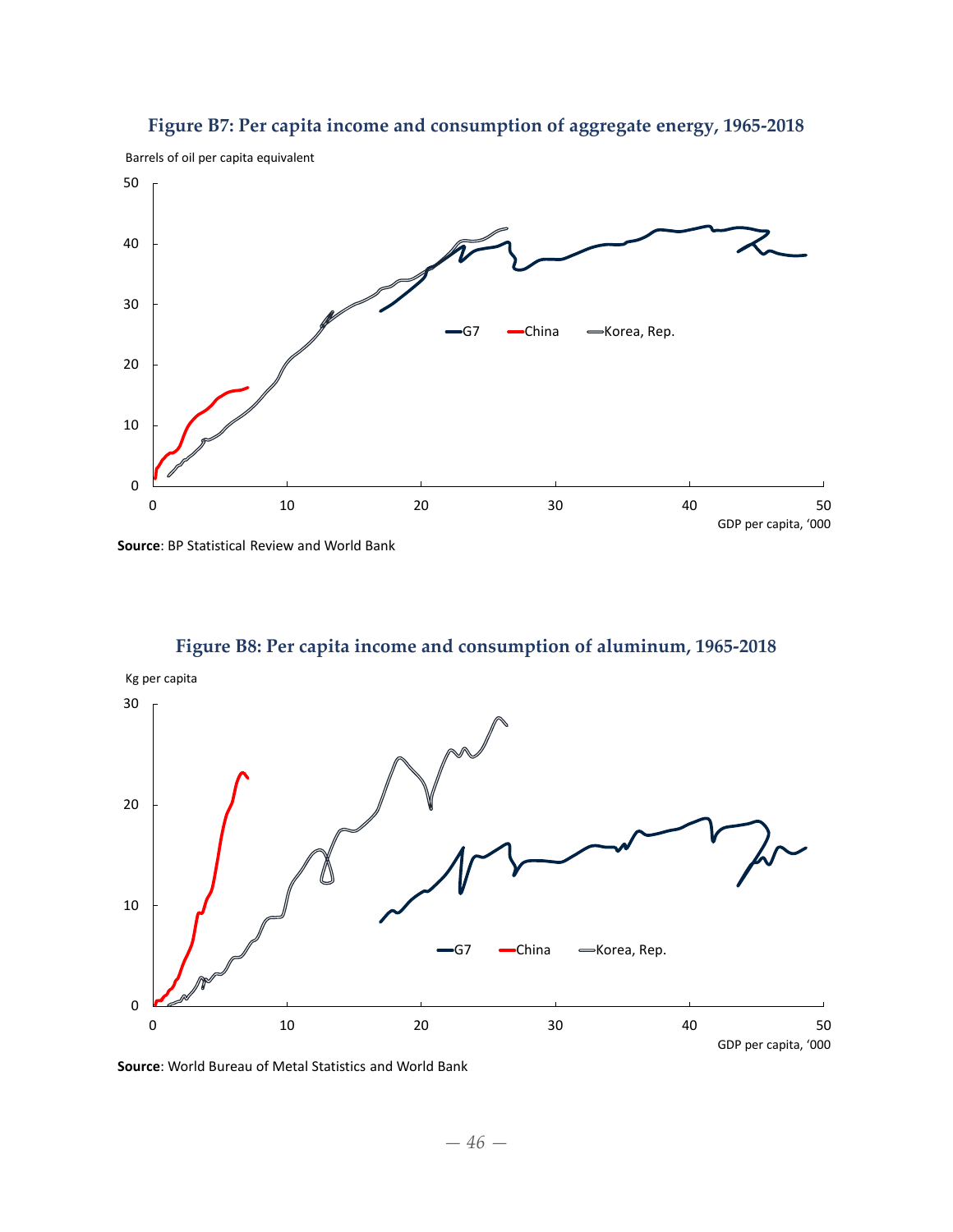

### **Figure B9: Per capita income and consumption of copper, 1965‐2018**

**Source**: World Bureau of Metal Statistics and World Bank

**Figure B10: Per capita income and consumption of lead, 1965‐2018**



**Source**: BP Statistical Review and World Bank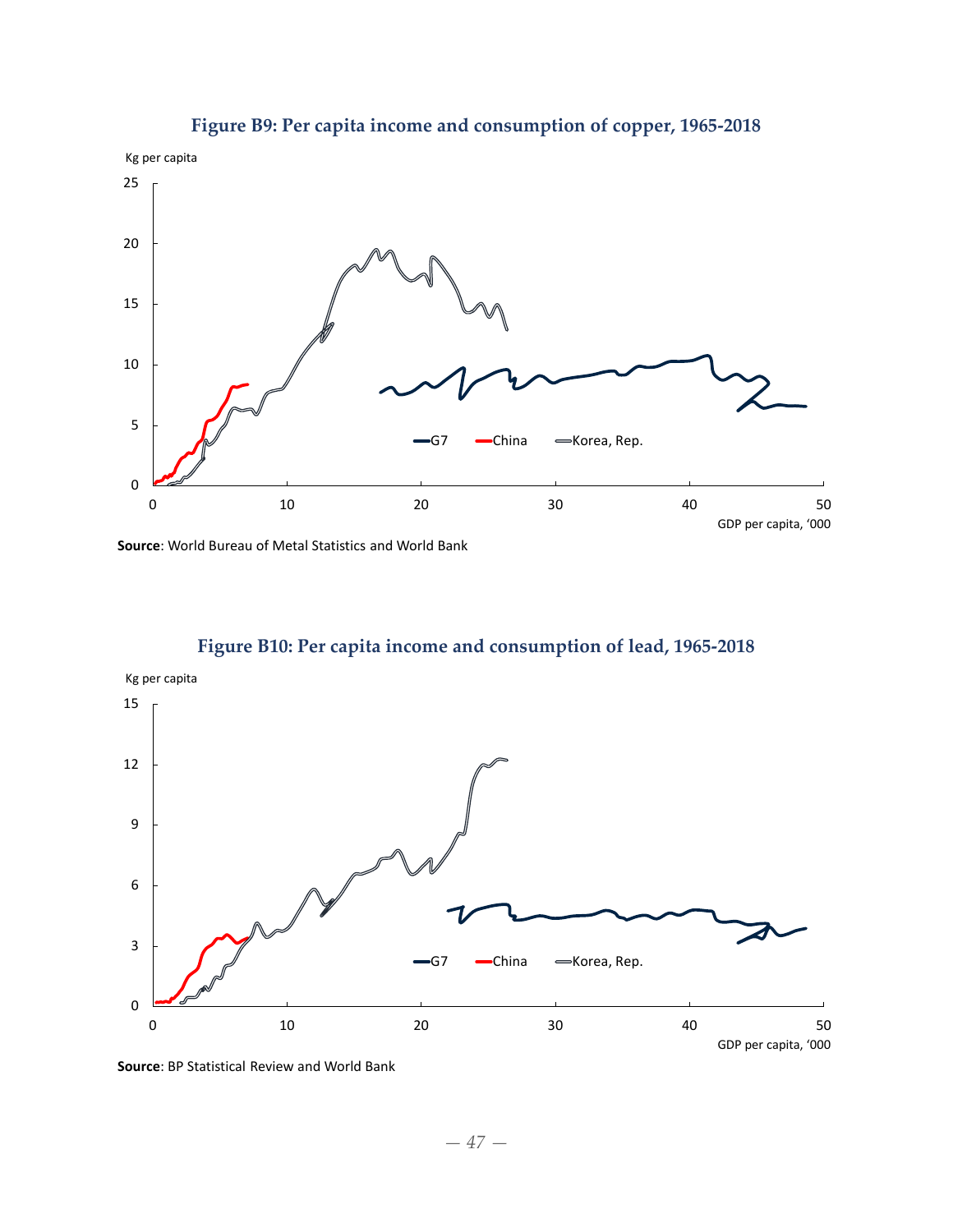

### **Figure B11: Per capita income and consumption of nickel, 1965‐2018**

**Source**: World Bureau of Metal Statistics and World Bank





**Source**: World Bureau of Metal Statistics and World Bank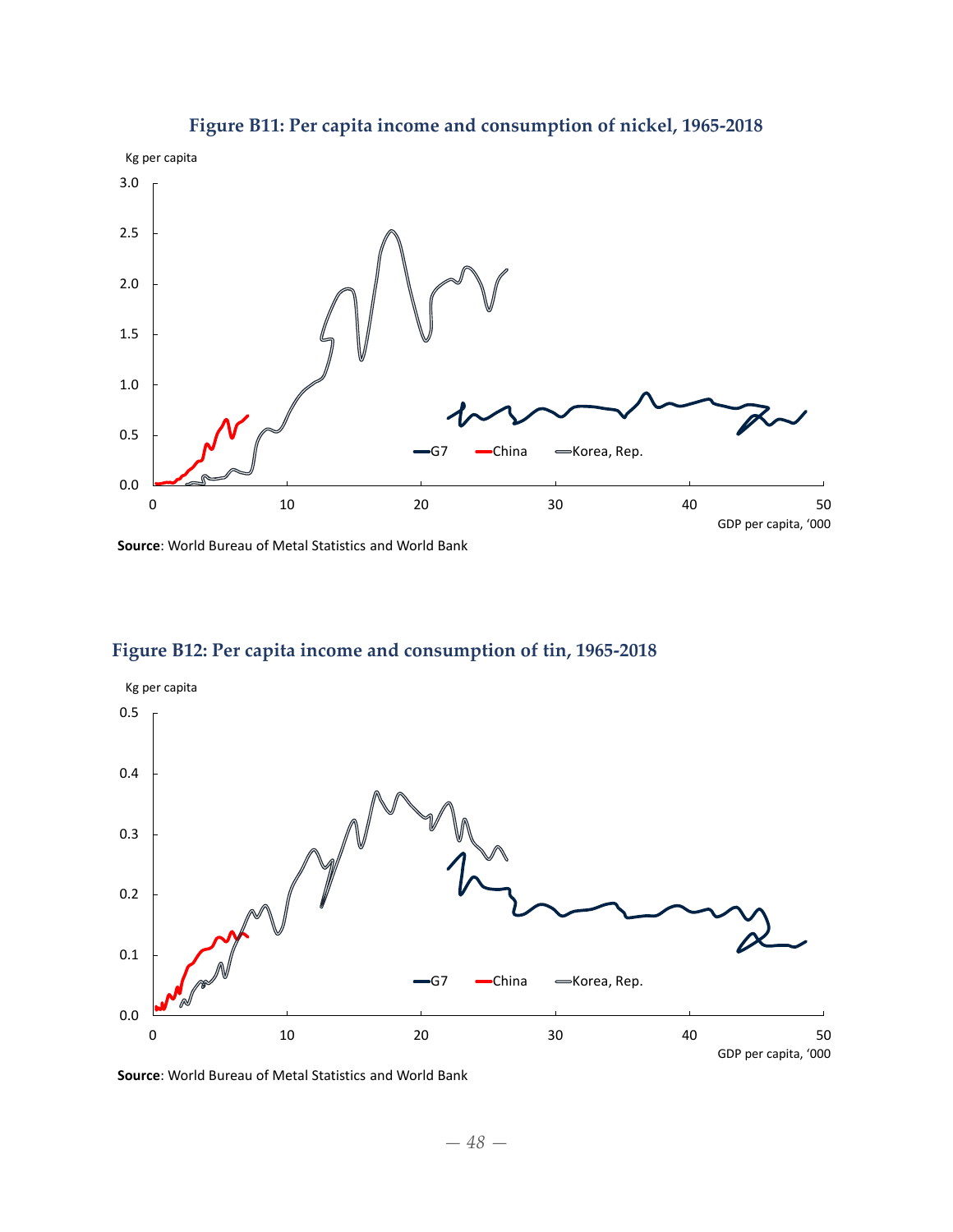

### **Figure B13: Per capita income and consumption of zinc, 1965‐2018**





**Figure B14: Per capita income and consumption of aggregate metals, 1965‐2018**

**Source**: World Bureau of Metal Statistics and World Bank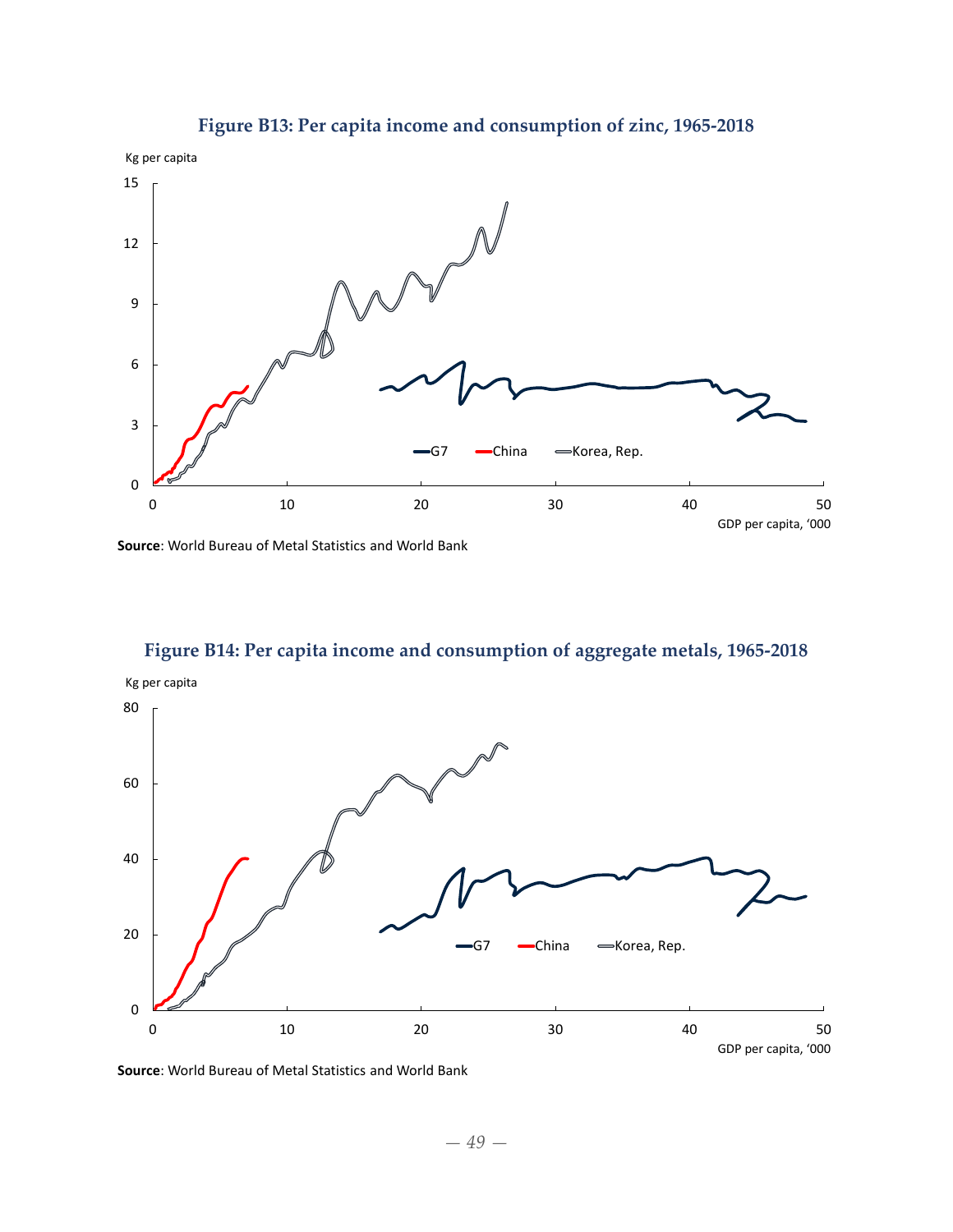|                     |             |            | Table C1: Farameter estimates for aggregate energy with sample adjustments |            |            |            |            |               |            |            |
|---------------------|-------------|------------|----------------------------------------------------------------------------|------------|------------|------------|------------|---------------|------------|------------|
|                     | $[1]$       | $[2]$      | $[3]$                                                                      | [4]        | [5]        | [6]        | $[7]$      | [8]           | [9]        | $[10]$     |
|                     | <b>Base</b> | 1965-97    | 1998-2017                                                                  | Ex-China   | Ex-US      | $Ex-G7$    | Ex-LIC     | <b>Energy</b> | Controls   | <b>AIC</b> |
| Parameter estimates |             |            |                                                                            |            |            |            |            |               |            |            |
|                     | $3.47***$   | $3.92***$  | $4.70***$                                                                  | $3.51***$  | $3.33***$  | $3.20***$  | $4.61***$  | $3.47***$     | $2.74***$  | 3.97***    |
| $y_t$               | (0.23)      | (0.28)     | (0.33)                                                                     | (0.23)     | (0.23)     | (0.23)     | (0.42)     | (0.30)        | (0.26)     | (0.25)     |
| $y_t^2$             | $-0.15***$  | $-0.17***$ | $-0.23***$                                                                 | $-0.15***$ | $-0.14***$ | $-0.13***$ | $-0.20***$ | $-0.15***$    | $-0.09***$ | $-0.17***$ |
|                     | (0.02)      | (0.02)     | (0.02)                                                                     | (0.01)     | (0.01)     | (0.01)     | (0.02)     | (0.02)        | (0.01)     | (0.01)     |
|                     | $-0.17***$  | $-0.15***$ | $-0.04***$                                                                 | $-0.17***$ | $0.16***$  | $-0.15***$ | $-0.16***$ | $-0.24***$    | $-0.08***$ | $-0.18***$ |
| $p_t$               | (0.02)      | (0.01)     | (0.01)                                                                     | (0.02)     | (0.02)     | (0.02)     | (0.02)     | (0.02)        | (0.02)     | (0.02)     |
|                     | $-0.08***$  | $-0.14***$ | $-0.26***$                                                                 | $-0.09***$ | $-0.09***$ | $-0.09***$ | $-0.09***$ | $-0.07***$    | $-0.15***$ | $-0.08***$ |
| $\rho$              | (0.01)      | (0.02)     | (0.03)                                                                     | (0.01)     | (0.01)     | (0.01)     | (0.01)     | (0.01)        | (0.02)     | (0.01)     |
| Key statistics      |             |            |                                                                            |            |            |            |            |               |            |            |
| Hausman test        | 13.44       | 8.34       | 0.51                                                                       | 13.55      | 11.95      | 12.38      | 13.12      | 13.55         | 8.42       | 3.96       |
| $p$ -value          | 0.00        | $0.04\,$   | 0.92                                                                       | 0.00       | $0.01\,$   | 0.01       | 0.00       | 0.00          | 0.21       | 0.27       |
| Log-likelihood      | 6,086       | 3,735      | 2,741                                                                      | 5,992      | 5,938      | 5,160      | 4,729      | 5,136         | 5,800      | 3,175      |
| Observations        | 3,235       | 1,975      | 1,197                                                                      | 3,183      | 3,183      | 2,871      | 2,424      | 2,787         | 2,895      | 2,871      |
| Countries           | 63          | 63         | 63                                                                         | 62         | 62         | 56         | 47         | 54            | 63         | 63         |

### **Appendix C: Robustness checks**

**Table C1: Parameter estimates for aggregate energy with sample adjustments**

**Notes**: The dependent variable is the logarithm of aggregate commodity consumption. Three (\*\*\*), two (\*\*), and one (\*) asterisks denote significance of parameter estimates at 1, 5, and 10 percen<sup>t</sup> level, respectively. Standard errors in parentheses. The parameter estimates of the Base model (column [1]) are the ones reported in the first column of Table 2. Columns [2] and [3] repor<sup>t</sup> pre‐ and post‐1998 results. Columns [4] though [7] repor<sup>t</sup> results excluding China, the U.S., the G7, and 16 low income EMDEs. Column [8] reports all energy, which includes renewables and nuclear power (in addition to the components of the base model: coal, natural gas, and oil). Column [9] reports estimates based on all controls reported in Table <sup>2</sup> (excluding trend). Column [10] reports results based on the Akaike Information Criterion, which gives an ARDL(2,1,1,1) specification.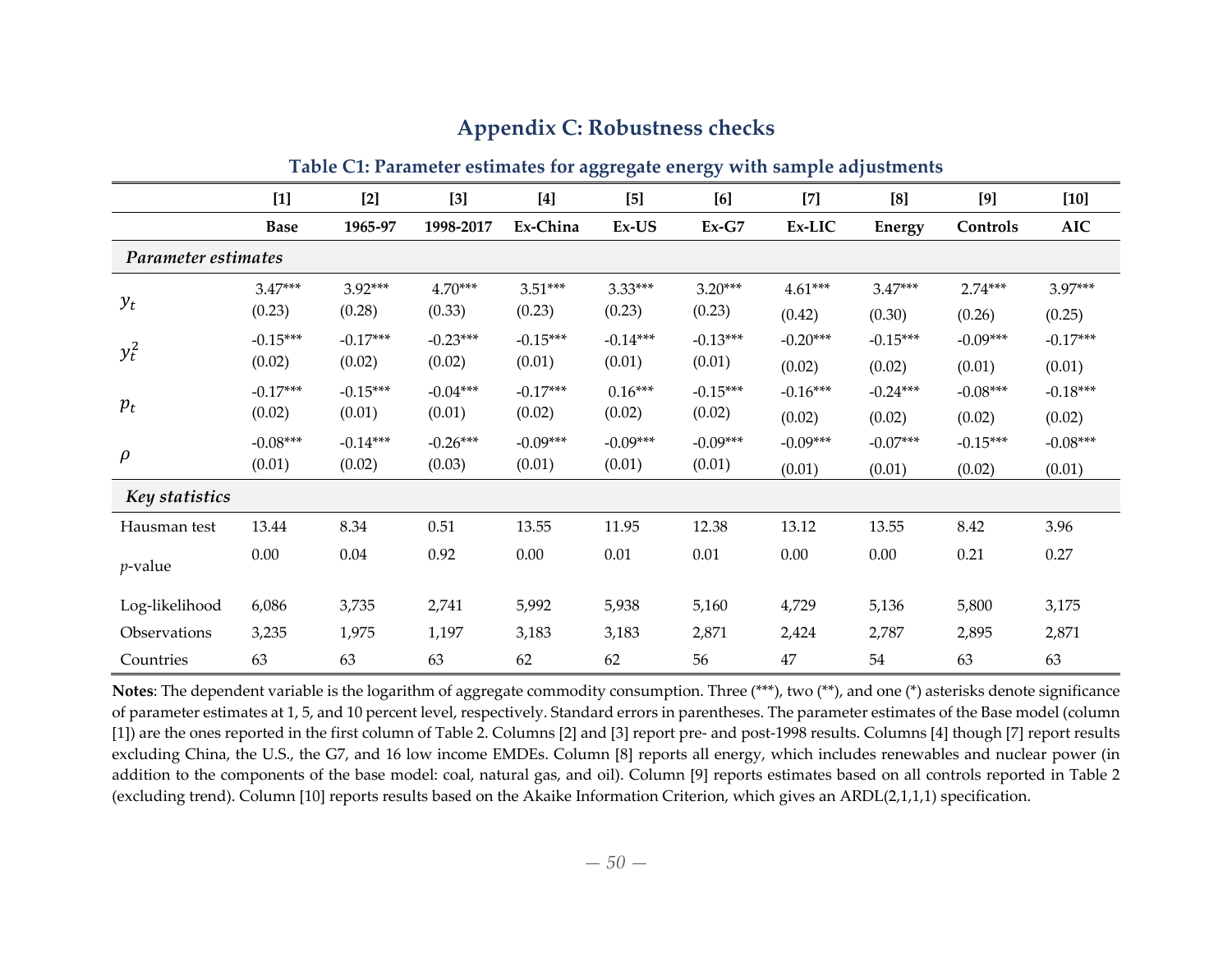|                     | $[1]$       | $[2]$      | $[3]$      | $[4]$      | $[5]$      | [6]        | $[7]$      | [8]        | [9]        | $[10]$     | $[11]$     |
|---------------------|-------------|------------|------------|------------|------------|------------|------------|------------|------------|------------|------------|
|                     | <b>Base</b> | 1965-97    | 1998-2017  | Ex-China   | Ex-US      | $Ex-G7$    | Ex-LIC     | Weighted   | Limited    | Controls   | <b>AIC</b> |
| Parameter estimates |             |            |            |            |            |            |            |            |            |            |            |
|                     | $5.01***$   | $4.45***$  | $6.18***$  | 4.99***    | $4.87***$  | $4.81***$  | $6.10***$  | 5.96***    | $5.30***$  | $4.23***$  | 4.79***    |
| $y_t$               | (0.30)      | (0.38)     | (0.70)     | (0.30)     | (0.30)     | (0.32)     | (0.46)     | (0.29)     | (0.32)     | (0.66)     | (0.35)     |
| $y_t^2$             | $-0.22***$  | $-0.18***$ | $-0.29***$ | $-0.22***$ | $-0.22***$ | $-0.21***$ | $-0.28***$ | $-0.27***$ | $-0.24***$ | $-0.18***$ | $-0.22***$ |
|                     | (0.02)      | (0.02)     | (0.04)     | (0.02)     | (0.02)     | (0.02)     | (0.02)     | (0.02)     | (0.02)     | (0.04)     | (0.02)     |
|                     | $-0.26***$  | $-0.10***$ | $-0.13***$ | $-0.26***$ | $-0.26***$ | $-0.28***$ | $-0.26***$ | $-0.29***$ | $-0.24***$ | $-0.18***$ | $-0.30***$ |
| $p_t$               | (0.03)      | (0.05)     | (0.02)     | (0.03)     | (0.03)     | (0.04)     | (0.04)     | (0.04)     | (0.04)     | (0.03)     | (0.04)     |
|                     | $-0.19***$  | $-0.29***$ | $-0.42***$ | $-0.20***$ | $-0.20***$ | $-0.20***$ | $-0.19***$ | $-0.18***$ | $-0.18***$ | $-0.29***$ | $-0.17***$ |
| $\rho$              | (0.02)      | (0.03)     | (0.04)     | (0.02)     | (0.02)     | (0.02)     | (0.02)     | (0.03)     | (0.03)     | (0.02)     | (0.02)     |
| Key statistics      |             |            |            |            |            |            |            |            |            |            |            |
| Hausman test        | 2.26        | 2.90       | 0.52       | 2.50       | 2.21       | 1.90       | 7.43       | 3.26       | 5.63       | 13.18      | 4.42       |
| $p$ -value          | 0.52        | 0.49       | 0.91       | 0.48       | 0.53       | 0.59       | 0.06       | 0.35       | 0.58       | 0.04       | 0.22       |
| Log-likelihood      | 1,853       | 1,162      | 1,000      | 1,792      | 1,780      | 1,392      | 1,526      | 1,785      | 1,434      | 1,883      | 1,909      |
| Observations        | 2,165       | 1,305      | 817        | 2,113      | 2,113      | 1,801      | 1,636      | 2,165      | 1,472      | 1,983      | 2,122      |
| Countries           | 43          | 43         | 43         | 42         | 42         | 36         | 32         | 43         | 29         | 43         | 43         |

**Table C2: Parameter estimates for aggregate metals with sample adjustments**

**Notes**: The dependent variable is the logarithm of aggregate commodity consumption. Three (\*\*\*), two (\*\*), and one (\*) asterisks denote significance of parameter estimates at 1, 5, and 10 percen<sup>t</sup> level, respectively. Standard errors in parentheses. The parameter estimates of the Base model (column [1]) are the ones reported in the first column of Table 3. Columns [2] and [3] report pre- and post-1998 results. The next four columns ([4] through [7]) report results excluding China, the U.S., the G7, and 16 low income EMDEs. Column [8] reports a weighted consumption equation, based on weights reported in the lower panel of Table B2. Column [9] excludes countries which did not satisfy one or more of the following criteria: <sup>a</sup> growth rate of greater than 50 percen<sup>t</sup> or less than ‐50 percen<sup>t</sup> in three or more years; or <sup>a</sup> growth rate of zero in 3 or more years. Column [10] reports estimates based on all controls reported in Table 3 (excluding trend). Column [11] reports results based on the Akaike Information Criterion, which gives an ARDL(2,1,1,1) specification.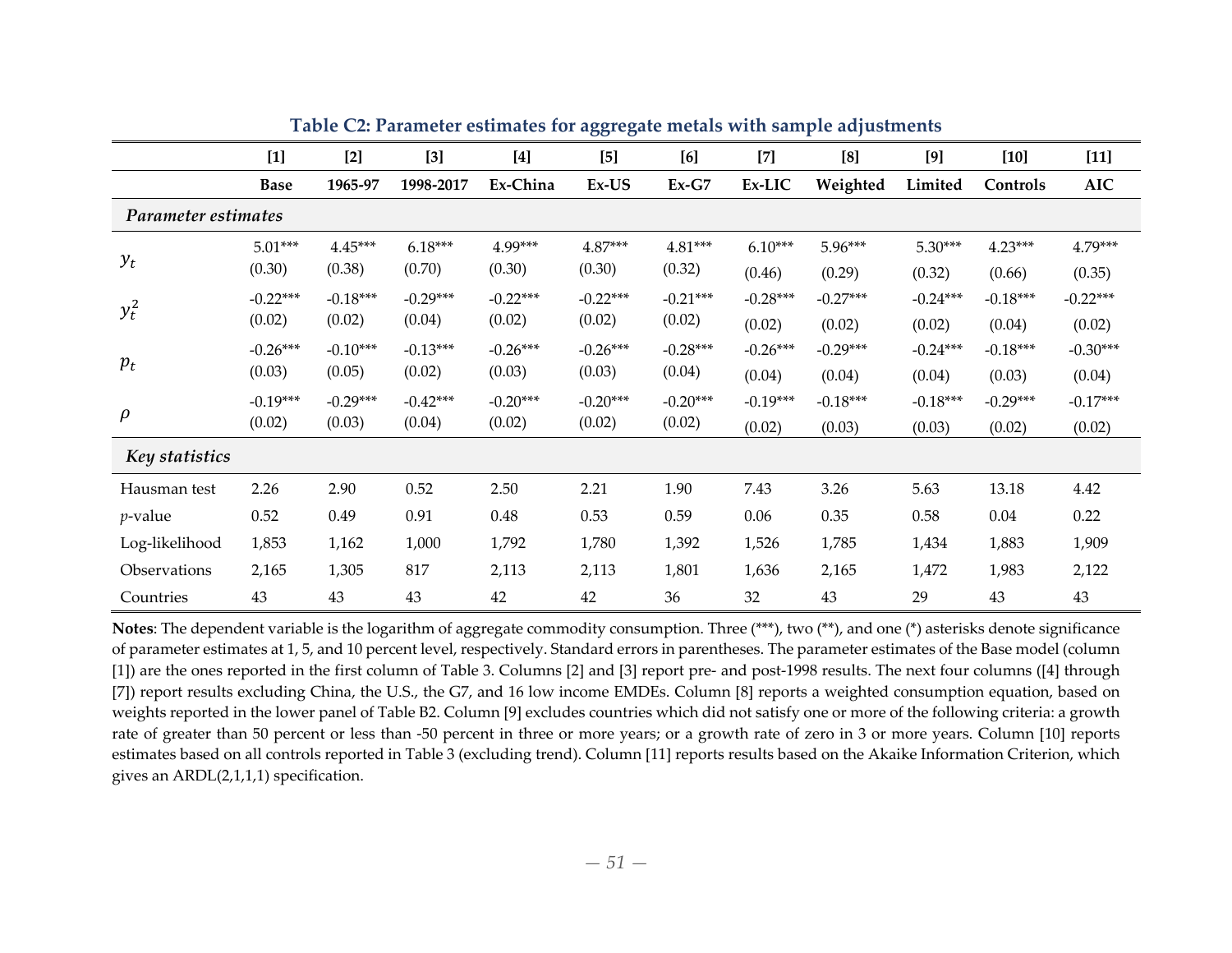|                     |                      | ---- Aluminum ----   | ------ Copper ------ |                      |                      | -------- Lead -------- |                      |                      | ----------           | $Tin$ ---------      |                      | Zinc --------        |
|---------------------|----------------------|----------------------|----------------------|----------------------|----------------------|------------------------|----------------------|----------------------|----------------------|----------------------|----------------------|----------------------|
|                     | <b>Base</b>          | Limited              | <b>Base</b>          | Limited              | <b>Base</b>          | Limited                | <b>Base</b>          | Limited              | <b>Base</b>          | Limited              | <b>Base</b>          | Limited              |
| Parameter estimates |                      |                      |                      |                      |                      |                        |                      |                      |                      |                      |                      |                      |
| $y_t$               | 3.98***<br>(0.39)    | 3.97***<br>(0.40)    | $3.67***$<br>(0.67)  | $3.57***$<br>(0.67)  | $1.40*$<br>(0.76)    | 0.86<br>(0.82)         | 1.88*<br>(1.03)      | 1.54<br>(1.08)       | 0.72<br>(0.79)       | $1.81*$<br>(0.87)    | 2.89***<br>(0.24)    | $2.71***$<br>(0.23)  |
| $y_t^2$             | $-0.17***$<br>(0.02) | $-0.17***$<br>(0.02) | $-0.18***$<br>(0.03) | $-0.18***$<br>(0.03) | $-0.07*$<br>(0.04)   | $-0.04$<br>(0.04)      | $-0.07$<br>(0.05)    | $-0.05$<br>(0.05)    | $-0.04$<br>(0.04)    | $-0.09*$<br>(0.04)   | $-0.14***$<br>(0.01) | $-0.13***$<br>(0.01) |
| $p_t$               | $-0.21***$<br>(0.03) | $-0.24***$<br>(0.03) | $-0.27***$<br>(0.04) | $-0.24***$<br>(0.04) | $-0.07*$<br>(0.03)   | $-0.07*$<br>(0.03)     | $-0.11***$<br>(0.04) | $-0.10*$<br>(0.04)   | 0.00<br>(0.02)       | 0.00<br>(0.02)       | $-0.22***$<br>(0.03) | $-0.22***$<br>(0.03) |
| $\rho$              | $-0.26***$<br>(0.03) | $-0.25***$<br>(0.03) | $-0.13***$<br>(0.02) | $-0.14***$<br>(0.02) | $-0.18***$<br>(0.02) | $-0.18***$<br>(0.02)   | $-0.30***$<br>(0.03) | $-0.28***$<br>(0.04) | $-0.21***$<br>(0.03) | $-0.24***$<br>(0.04) | $-0.25***$<br>(0.03) | $-0.24***$<br>(0.03) |
| Key statistics      |                      |                      |                      |                      |                      |                        |                      |                      |                      |                      |                      |                      |
| Hausman test        | 2.40                 | 1.11                 | 1.25                 | 7.71                 | 2.12                 | 14.82                  | 2.28                 | 0.75                 | 2.21                 | 1.50                 | 10.35                | 7.63                 |
| $p$ -value          | 0.49                 | 0.89                 | 0.74                 | 0.36                 | 0.55                 | 0.01                   | 0.52                 | 0.99                 | 0.55                 | 0.96                 | 0.02                 | 0.27                 |
| Log-likelihood      | 964                  | 1,049                | 472                  | 871                  | 516                  | 569                    | $-140$               | 101                  | $-204$               | 187                  | 844                  | 884                  |
| Observations        | 2,525                | 2,088                | 2,300                | 1,571                | 2,355                | 1,933                  | 1,555                | 1,062                | 2,165                | 1,253                | 2,637                | 2,398                |
| Countries           | 52                   | 42                   | 49                   | 32                   | 52                   | 43                     | 36                   | 24                   | 49                   | 28                   | 55                   | 50                   |

**Table C3: Parameter estimates for individual metals, base** *versus* **sample‐adjusted specification**

**Notes**: The dependent variable is the logarithm of consumption of the respective commodity. Three (\*\*\*), two (\*\*), and one (\*) asterisks denote significance of parameter estimates at 1, 5, and 10 percen<sup>t</sup> level, respectively. Standard errors in parentheses. The parameter estimates of the Base model are the ones reported in Table 1. The "Limited" sample model is discussed in Table C2.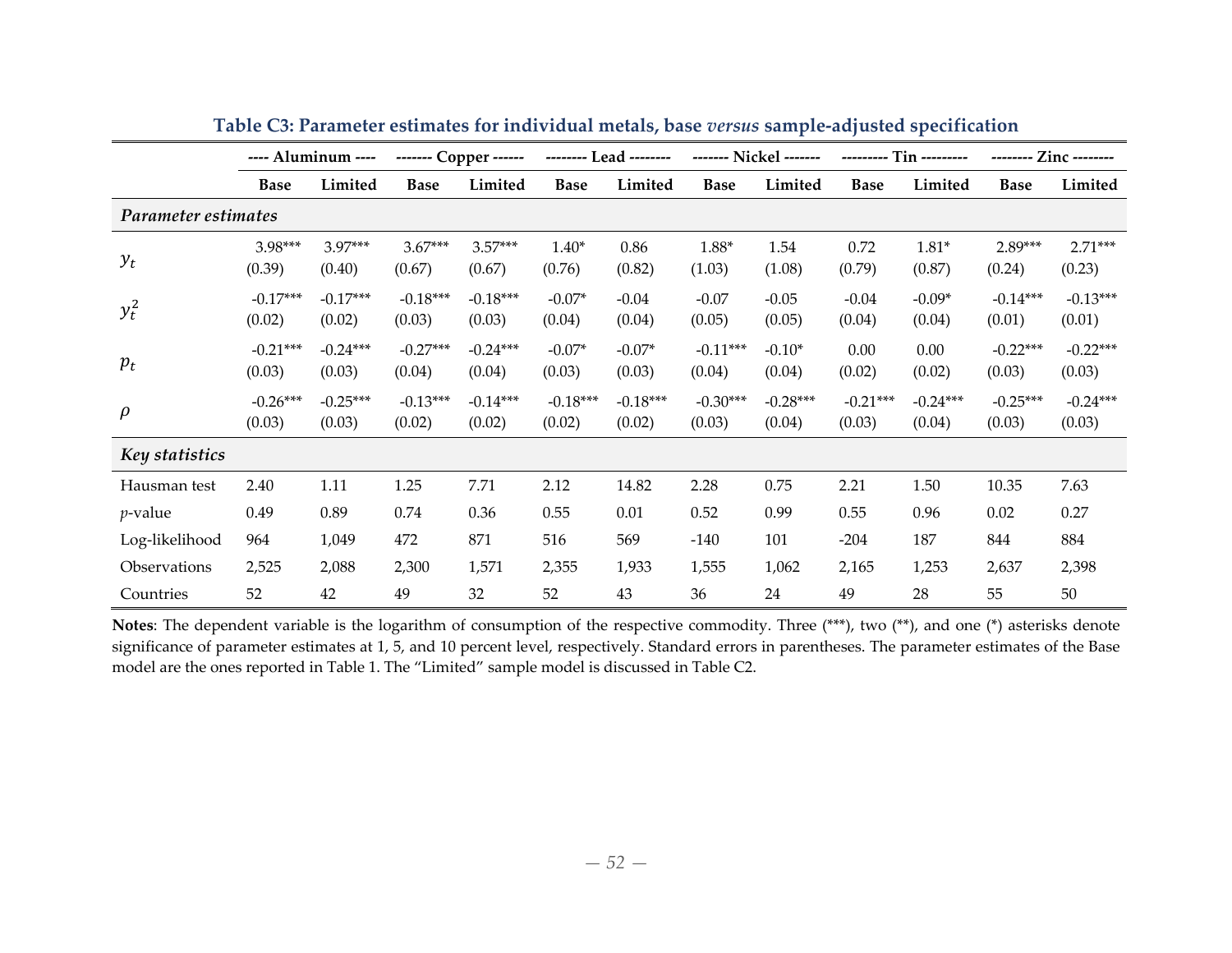# **Appendix D Parameter estimates for individual commodities with cross‐price effects**

|                     | Table DT: Coal       |                      |                      |  |  |  |  |  |  |  |  |
|---------------------|----------------------|----------------------|----------------------|--|--|--|--|--|--|--|--|
|                     | <b>Base</b>          | $[1]$                | $[2]$                |  |  |  |  |  |  |  |  |
| Parameter estimates |                      |                      |                      |  |  |  |  |  |  |  |  |
| $y_t$               | $-0.87$<br>(0.64)    | 6.54***<br>(1.02)    | $5.18***$<br>(0.82)  |  |  |  |  |  |  |  |  |
| $y_t^2$             | $0.08**$<br>(0.03)   | $-0.39***$<br>(0.05) | $-0.30***$<br>(0.04) |  |  |  |  |  |  |  |  |
| $p_t^{\text{COL}}$  | 0.01<br>(0.06)       | $-0.40***$<br>(0.01) | $-0.30***$<br>(0.09) |  |  |  |  |  |  |  |  |
| $p_t^{OIL}$         |                      | $0.46***$<br>(0.07)  |                      |  |  |  |  |  |  |  |  |
| $p_t^{N. \; GAS}$   |                      |                      | $0.52***$<br>(0.08)  |  |  |  |  |  |  |  |  |
| $\rho$              | $-0.09***$<br>(0.02) | $-0.09***$<br>(0.01) | $-0.10***$<br>(0.01) |  |  |  |  |  |  |  |  |
| Key statistics      |                      |                      |                      |  |  |  |  |  |  |  |  |
| Hausman test        | 4.81                 | 7.64                 | 0.99                 |  |  |  |  |  |  |  |  |
| <i>p</i> -value     | 0.19                 | 0.11                 | 0.91                 |  |  |  |  |  |  |  |  |
| Log-likelihood      | 1,930                | 2,005                | 1,946                |  |  |  |  |  |  |  |  |
| Observations        | 2,898                | 2,898                | 2,779                |  |  |  |  |  |  |  |  |
| Countries           | 57                   | 57                   | 60                   |  |  |  |  |  |  |  |  |

**Table D1: Coal**

**Notes**: The dependent variable is the logarithm of con‐ sumption of the respective commodity. Three (\*\*\*), two (\*\*), and one (\*) asterisks denote significance of parameter estimates at 1, 5, and 10 percent level, respectively. Stand‐ ard errors in parentheses. "-" indicates that the corresponding variable was not included in the model.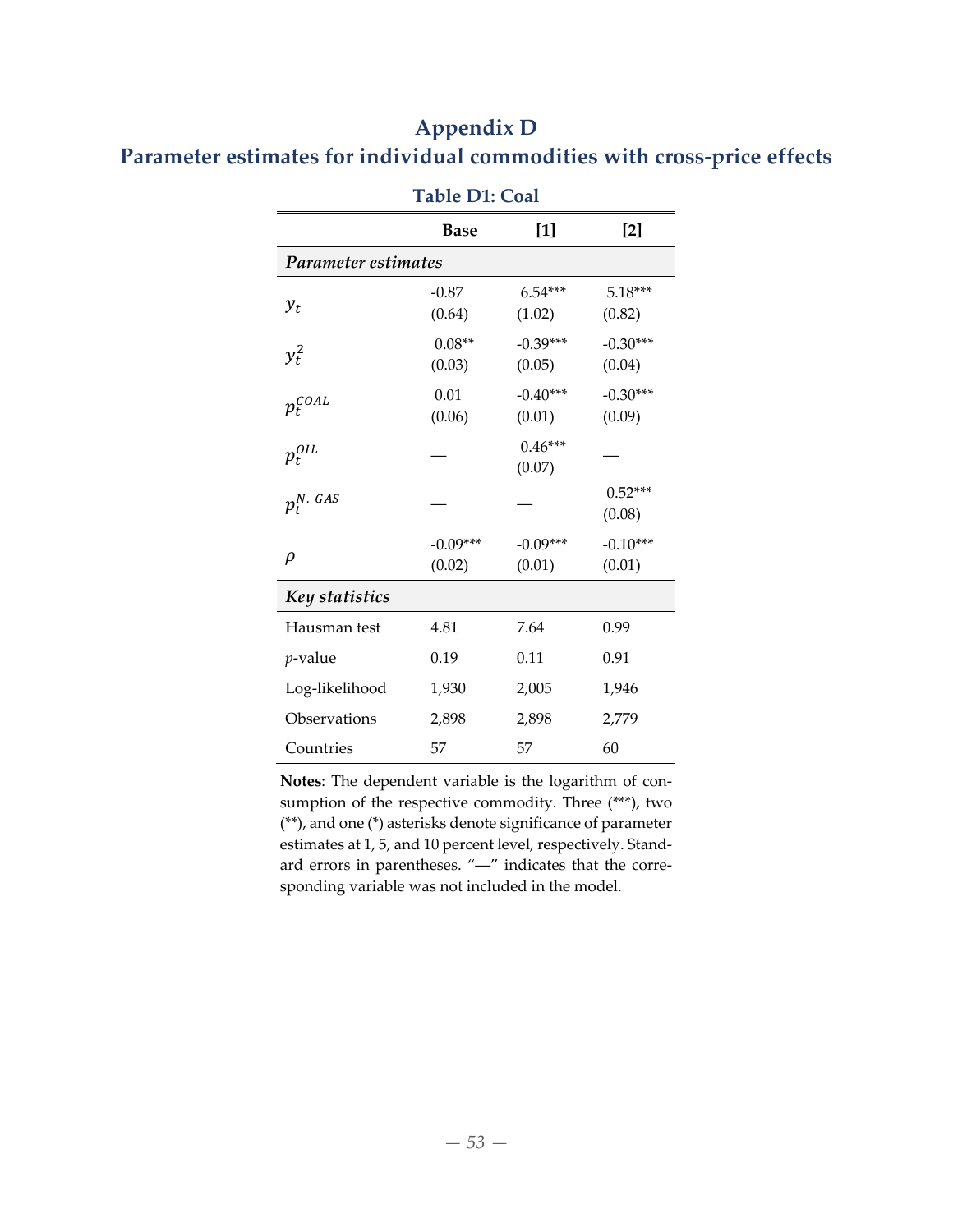|                     | <b>Base</b>          | $[1] % \includegraphics[width=0.9\columnwidth]{figures/fig_1a} \caption{The figure shows the number of times on the right, and the number of times on the right, respectively.} \label{fig:1} %$ | $[2]$                | $[3]$                |
|---------------------|----------------------|--------------------------------------------------------------------------------------------------------------------------------------------------------------------------------------------------|----------------------|----------------------|
| Parameter estimates |                      |                                                                                                                                                                                                  |                      |                      |
| $y_t$               | $1.49*$<br>(0.80)    | $1.63**$<br>(0.78)                                                                                                                                                                               | $2.20***$<br>(0.77)  | $1.93**$<br>(0.76)   |
| $y_t^2$             | $-0.04$<br>(0.04)    | $-0.05$<br>(0.04)                                                                                                                                                                                | $-0.07*$<br>(0.04)   | $-0.06*$<br>(0.04)   |
| $p_t^{\text{COL}}$  |                      | 0.01<br>(0.04)                                                                                                                                                                                   |                      |                      |
| $p_t^{OIL}$         |                      |                                                                                                                                                                                                  | $-0.46***$<br>(0.10) | $-0.14***$<br>(0.02) |
| $p_t^{N. \; GAS}$   | $-0.20***$<br>(0.02) | $-0.21***$<br>(0.03)                                                                                                                                                                             | $0.40***$<br>(0.12)  |                      |
| $\rho$              | $-0.16***$<br>(0.02) | $-0.16***$<br>(0.02)                                                                                                                                                                             | $-0.15***$<br>(0.02) | $-0.16***$<br>(0.02) |
| Key statistics      |                      |                                                                                                                                                                                                  |                      |                      |
| Hausman test        | 3.21                 | 0.99                                                                                                                                                                                             | 2.98                 | 0.59                 |
| <i>p</i> -value     | 0.36                 | 0.91                                                                                                                                                                                             | 0.56                 | 0.90                 |
| Log-likelihood      | 1,917                | 1,946                                                                                                                                                                                            | 1,957                | 1,925                |
| Observations        | 2,779                | 2,779                                                                                                                                                                                            | 2,779                | 2,779                |
| Countries           | 60                   | 60                                                                                                                                                                                               | 60                   | 60                   |

**Table D2: Natural gas**

**Notes**: The dependent variable is the logarithm of consumption of the respective commodity. Three (\*\*\*), two (\*\*), and one (\*) asterisks de‐ note significance of parameter estimates at 1, 5, and 10 percent level, respectively. Standard errors in parentheses. "―" indicates that the corresponding variable was not included in the model.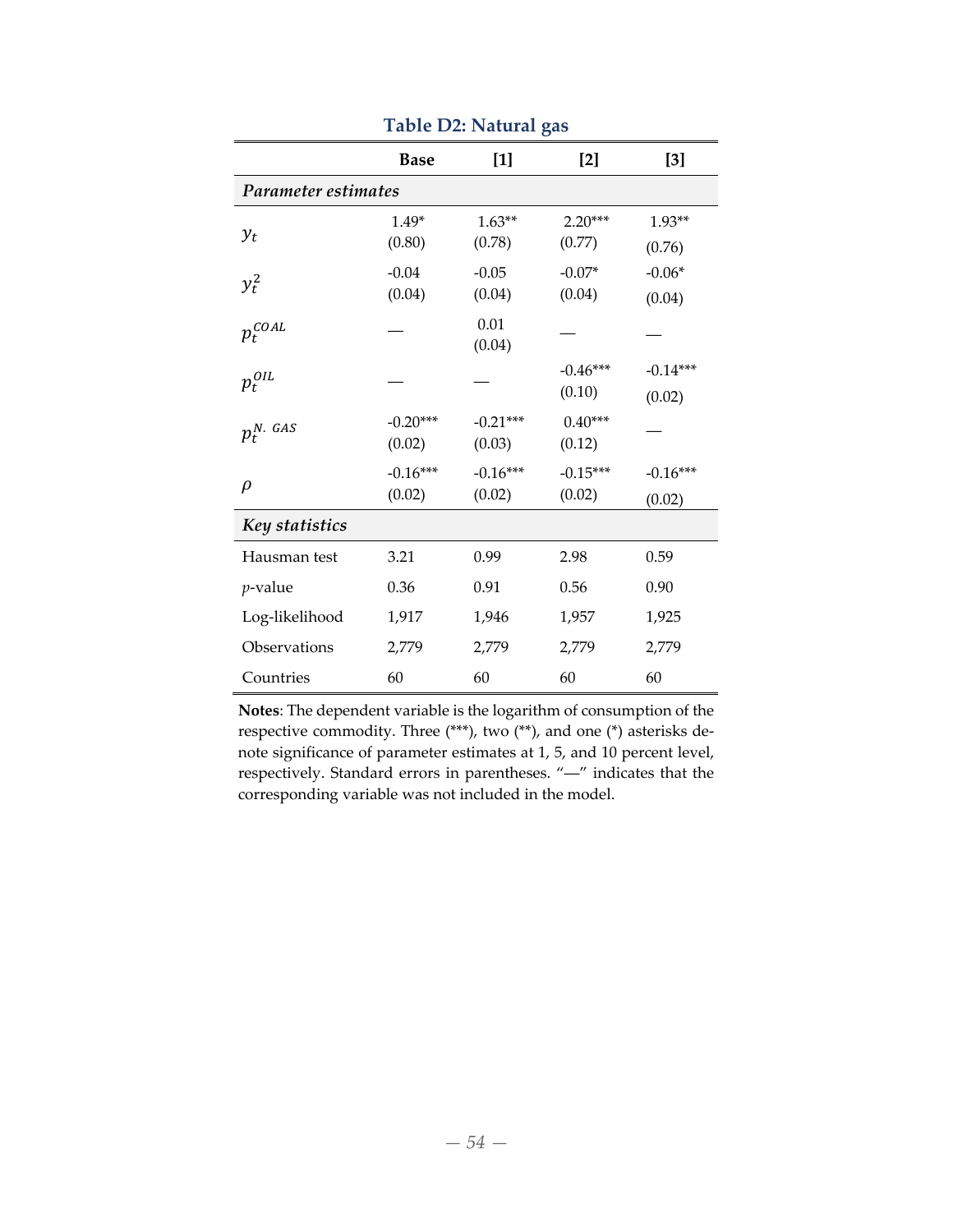|                       | <b>Base</b>          | $[1]$                | [2]                  |
|-----------------------|----------------------|----------------------|----------------------|
| Parameter estimates   |                      |                      |                      |
| $y_t$                 | $1.81***$<br>(0.37)  | $1.73***$<br>(0.40)  | $1.40***$<br>(0.39)  |
| $y_t^2$               | $-0.07***$<br>(0.02) | $-0.06***$<br>(0.02) | $-0.04*$<br>(0.02)   |
| $p_t^{\textit{COAL}}$ |                      |                      | $0.42***$<br>(0.06)  |
| $p_t^{OIL}$           | $-0.41***$<br>(0.03) | $-0.53***$<br>(0.07) | $-0.63***$<br>(0.05) |
| $p_t^{N. \; GAS}$     |                      | $0.15**$<br>(0.08)   |                      |
| ρ                     | $-0.07***$<br>(0.01) | $-0.07***$<br>(0.01) | $-0.07***$<br>(0.00) |
| Key statistics        |                      |                      |                      |
| Hausman test          | 4.15                 | 8.21                 | 8.65                 |
| <i>p</i> -value       | 0.25                 | 0.08                 | 0.07                 |
| Log-likelihood        | 5,195                | 5,229                | 5,248                |
| Observations          | 3,235                | 3,235                | 3,235                |
| Countries             | 63                   | 63                   | 63                   |

**Table D3: Oil**

**Notes**: The dependent variable is the logarithm of con‐ sumption of the respective commodity. Three (\*\*\*), two (\*\*), and one (\*) asterisks denote significance of parameter estimates at 1, 5, and 10 percent level, respectively. Stand‐ ard errors in parentheses. "-" indicates that the corresponding variable was not included in the model.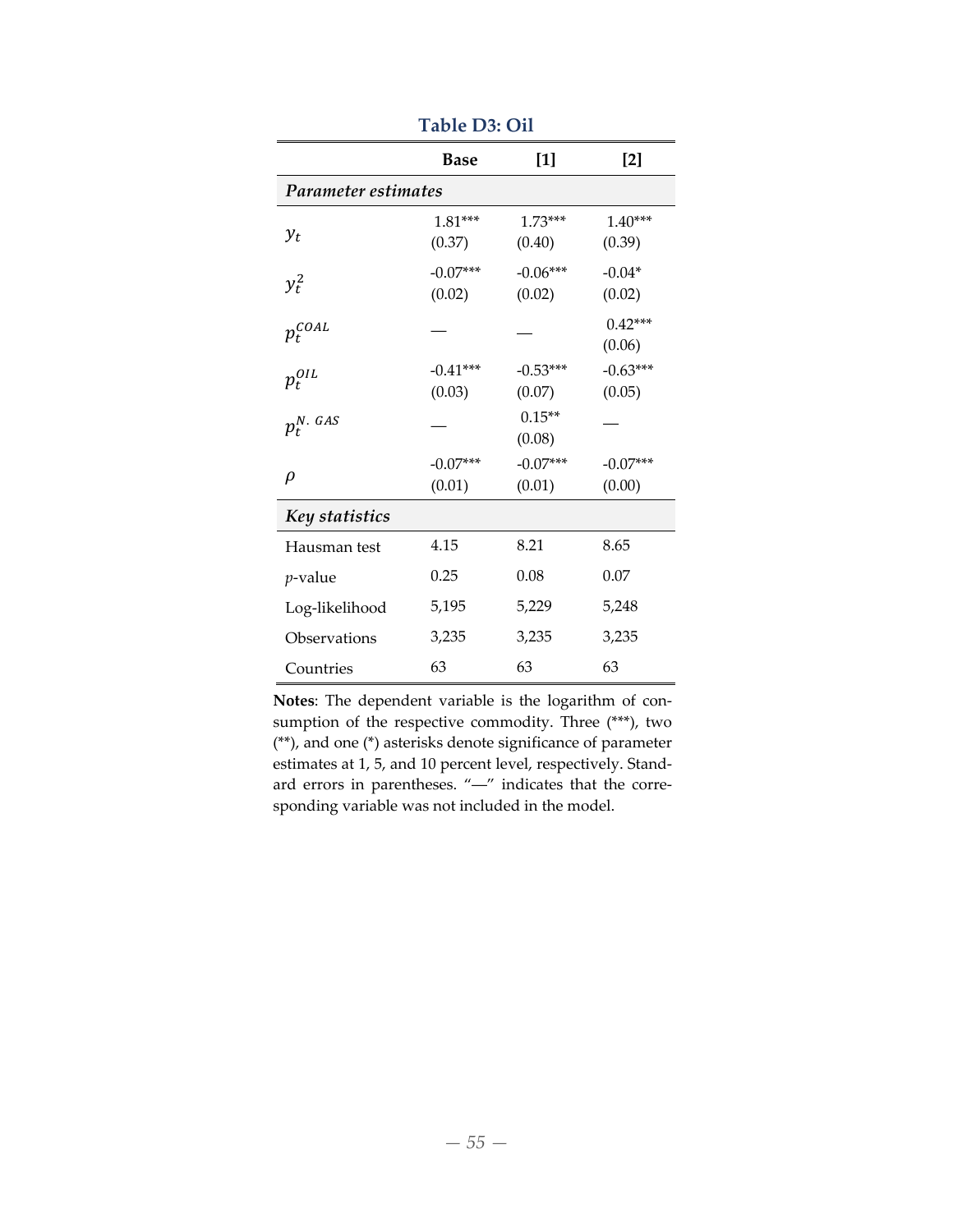|                         | <b>Base</b> | $[1]$      | $[2]$      | $[3]$      | [4]        | $[5]$      | [6]        |
|-------------------------|-------------|------------|------------|------------|------------|------------|------------|
| Parameter estimates     |             |            |            |            |            |            |            |
|                         | 3.98***     | 3.93***    | 3.59***    | $4.22***$  | 3.80***    | $3.45***$  | 3.37***    |
| $y_t$                   | (0.39)      | (0.39)     | (0.39)     | (0.04)     | (0.38)     | (0.38)     | (0.40)     |
| $y_t^2$                 | $-0.17***$  | $-0.17***$ | $-0.15***$ | $-0.19***$ | $-0.16***$ | $-0.14***$ | $-0.14***$ |
|                         | (0.02)      | (0.02)     | (0.02)     | (0.02)     | (0.02)     | (0.02)     | (0.02)     |
| $p_t^{ALUMINUM}$        | $-0.21***$  | $-0.20$    | $-0.18**$  | $-0.26***$ | $0.20***$  | $-0.16***$ | $-0.23***$ |
|                         | (0.03)      | (0.04)     | (0.04)     | (0.05)     | (0.04)     | (0.04)     | (0.03)     |
| $p_t^{\mathit{COPPER}}$ |             | $-0.04$    |            |            |            |            | $-0.10$    |
|                         |             | (0.03)     |            |            |            |            | (0.06)     |
| $p_t^{\text{\it LEAD}}$ |             |            | $-0.03$    |            |            |            | $0.04\,$   |
|                         |             |            | (0.03)     |            |            |            | (0.11)     |
| $p_t^{NICKEL}$          |             |            |            | 0.05       |            |            | 0.08       |
|                         |             |            |            | (0.04)     |            |            | (0.07)     |
| $p_t^{TIN}$             |             |            |            |            | $-0.03$    |            | $-0.02$    |
|                         |             |            |            |            | (0.02)     |            | (0.04)     |
| $p_t^{\mathit{ZINC}}$   |             |            |            |            |            | $-0.07*$   | $-0.02$    |
|                         |             |            |            |            |            | (0.04)     | (0.06)     |
| $\rho$                  | $-0.26***$  | $-0.27***$ | $-0.26***$ | $-0.26***$ | $-0.26***$ | $-0.26***$ | $-0.27***$ |
|                         | (0.03)      | (0.03)     | (0.02)     | (0.02)     | (0.03)     | (0.03)     | (0.03)     |
| Key statistics          |             |            |            |            |            |            |            |
| Hausman test            | 2.40        | 2.83       | 2.46       | 1.88       | 3.74       | 3.81       | 9.35       |
| $p$ -value              | 0.49        | 0.59       | 0.65       | 0.76       | 0.44       | 0.43       | 0.31       |
| Log-likelihood          | 964         | 1,020      | 993        | 995        | 995        | 993        | 1150       |
| Observations            | 2,525       | 2,525      | 2,525      | 2,525      | 2,525      | 2,525      | 2,525      |
| Countries               | 52          | 52         | 52         | 52         | 52         | 52         | 52         |

**Table D4: Aluminum**

**Notes**: The dependent variable is the logarithm of aluminum consumption. Three (\*\*\*), two (\*\*), and one (\*) asterisks denote significance of parameter estimates at 1, 5, and 10 percent level, respectively. Standard errors in parentheses. "―" indicates that the corresponding variable was not included in the model.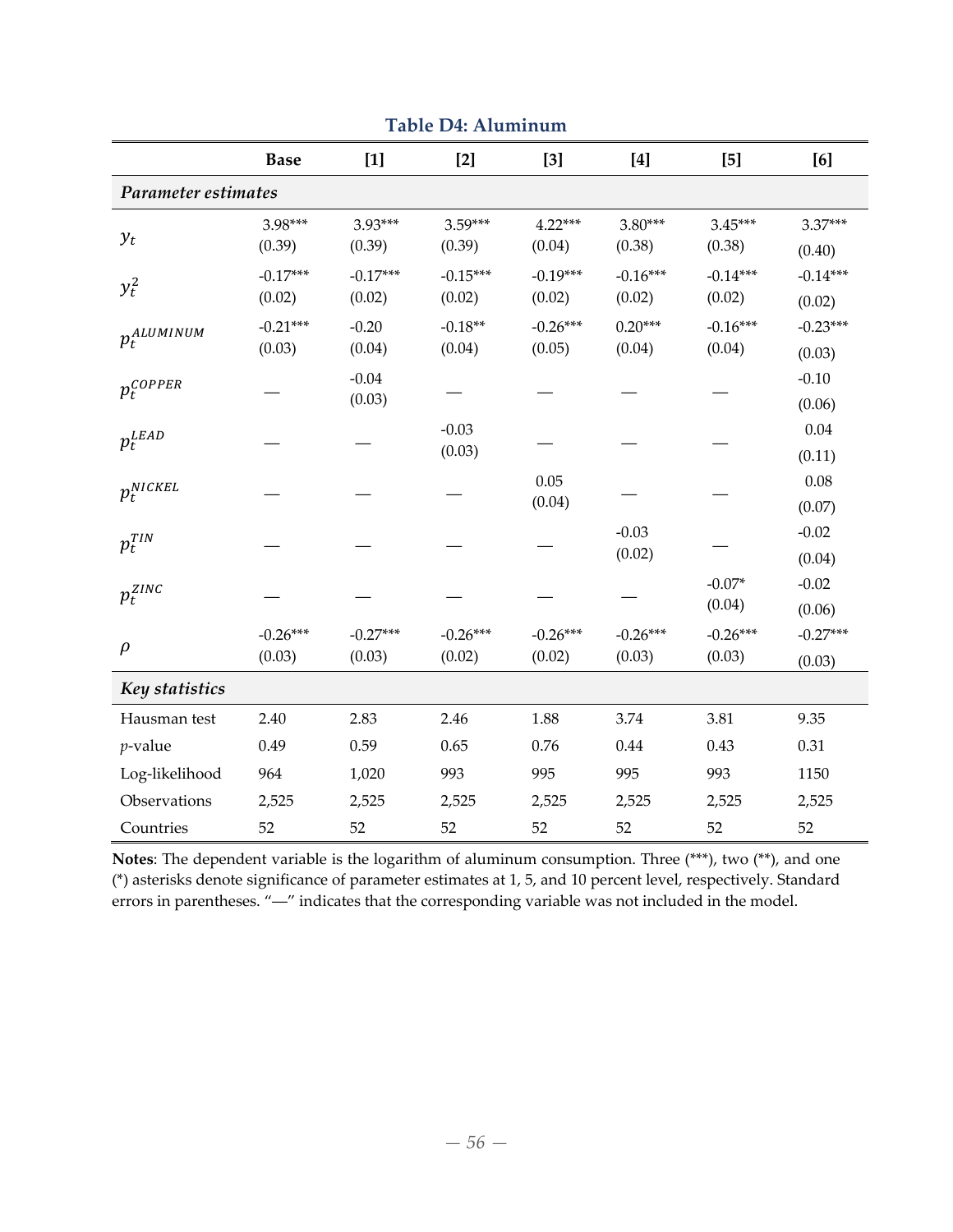|                         |             |            | racie Do. Copper |            |            |            |            |
|-------------------------|-------------|------------|------------------|------------|------------|------------|------------|
|                         | <b>Base</b> | $[1]$      | $[2]$            | $[3]$      | $[4]$      | $[5]$      | [6]        |
| Parameter estimates     |             |            |                  |            |            |            |            |
|                         | $3.67***$   | $3.07***$  | 9.77***          | 9.80***    | 10.29***   | 9.97***    | $3.41***$  |
| $y_t$                   | (0.67)      | (0.61)     | (0.58)           | (0.58)     | (0.52)     | (0.59)     | (0.61)     |
| $y_t^2$                 | $-0.18***$  | $-0.15***$ | $-0.48***$       | $-0.48***$ | $-0.51***$ | $-0.49***$ | $-0.17***$ |
|                         | (0.03)      | (0.03)     | (0.03)           | (0.03)     | (0.03)     | (0.03)     | (0.03)     |
| $p_t^{ALUMINUM}$        |             | $0.26***$  |                  |            |            |            | 0.28       |
|                         |             | (0.06)     |                  |            |            |            | (0.21)     |
| $p_t^{\mathit{COPPER}}$ | $-0.27***$  | $-0.29***$ | $-0.23***$       | $-0.30***$ | $-0.17***$ | $-0.22***$ | $-0.23***$ |
|                         | (0.04)      | (0.04)     | (0.07)           | (0.05)     | (0.04)     | (0.05)     | (0.06)     |
| $p_t^{LEAD}$            |             |            | $-0.03$          |            |            |            | 0.33       |
|                         |             |            | (0.07)           |            |            |            | (0.36)     |
| $p_t^{NICKEL}$          |             |            |                  | $0.10*$    |            |            | $0.10\,$   |
|                         |             |            |                  | (0.06)     |            |            | (0.14)     |
| $p_t^{TIN}$             |             |            |                  |            | $-0.12***$ |            | $-0.13*$   |
|                         |             |            |                  |            | (0.03)     |            | (0.07)     |
| $p_t^{\mathit{ZINC}}$   |             |            |                  |            |            | $-0.04$    | $-0.05$    |
|                         |             |            |                  |            |            | (0.07)     | (0.15)     |
| $\rho$                  | $-0.13***$  | $-0.14***$ | $-0.14***$       | $-0.14***$ | $-0.15***$ | $-0.14***$ | $-0.14***$ |
|                         | (0.02)      | (0.02)     | (0.02)           | (0.02)     | (0.02)     | (0.02)     | (0.02)     |
| Key statistics          |             |            |                  |            |            |            |            |
| Hausman test            | 1.25        | 1.16       | 3.19             | 2.29       | 3.97       | 0.89       | 4.37       |
| $p$ -value              | 0.74        | 0.89       | 0.53             | 0.18       | 0.41       | 0.93       | 0.82       |
| Log-likelihood          | 472         | 512        | 513              | 511        | 507        | 508        | 630        |
| Observations            | 2,300       | 2,300      | 2,300            | 2,300      | 2,300      | 2,300      | 2,300      |
| Countries               | 49          | 49         | 49               | 49         | 49         | 49         | 49         |

**Table D5: Copper**

**Notes**: The dependent variable is the logarithm of copper consumption. Three (\*\*\*), two (\*\*), and one (\*) asterisks denote significance of parameter estimates at 1, 5, and 10 percent level, respectively. Standard errors in parentheses. "―" indicates that the corresponding variable was not included in the model.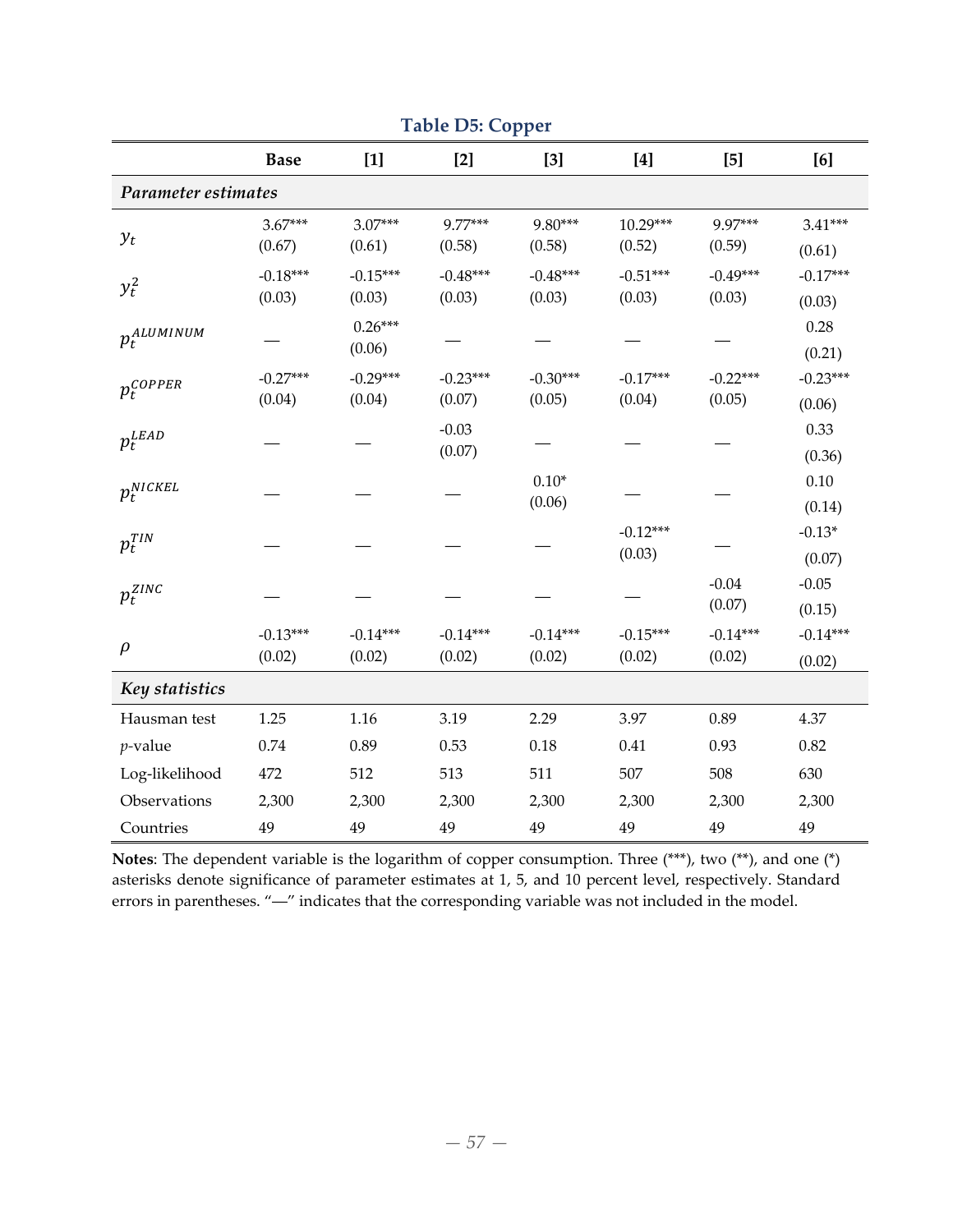|                     | Tabit Du. Ltau |            |            |            |                                                                                                                                                                                                                                                                                                                                                                                                                                                                                                                   |            |            |  |  |  |
|---------------------|----------------|------------|------------|------------|-------------------------------------------------------------------------------------------------------------------------------------------------------------------------------------------------------------------------------------------------------------------------------------------------------------------------------------------------------------------------------------------------------------------------------------------------------------------------------------------------------------------|------------|------------|--|--|--|
|                     | <b>Base</b>    | $[1]$      | $[2]$      | $[3]$      | $[4] \centering% \includegraphics[width=1\textwidth]{images/TransY.pdf} \caption{The first two different values of $d=3$ and $d=4$ (left) and the second term (right) of $d=4$ (right) and $d=4$ (right) and $d=4$ (right) and $d=4$ (right) and $d=4$ (right) and $d=4$ (right) and $d=4$ (right) and $d=4$ (right) and $d=4$ (right) and $d=4$ (right) and $d=4$ (right) and $d=4$ (right) and $d=4$ (right) and $d=4$ (right) and $d=4$ (right) and $d=4$ (right) and $d=4$ (right) and $d=4$ (right) and $d=$ | $[5]$      | [6]        |  |  |  |
| Parameter estimates |                |            |            |            |                                                                                                                                                                                                                                                                                                                                                                                                                                                                                                                   |            |            |  |  |  |
|                     | $1.40*$        | 0.60       | 0.85       | $1.43*$    | $1.49*$                                                                                                                                                                                                                                                                                                                                                                                                                                                                                                           | 0.94       | 0.56       |  |  |  |
| $y_t$               | (0.76)         | (0.78)     | (0.73)     | (0.76)     | (0.77)                                                                                                                                                                                                                                                                                                                                                                                                                                                                                                            | (0.74)     | (0.73)     |  |  |  |
| $y_t^2$             | $-0.07*$       | $-0.02$    | $-0.04$    | $-0.07*$   | $-0.07*$                                                                                                                                                                                                                                                                                                                                                                                                                                                                                                          | $-0.05$    | $-0.03$    |  |  |  |
|                     | (0.04)         | (0.04)     | (0.04)     | (0.04)     | (0.04)                                                                                                                                                                                                                                                                                                                                                                                                                                                                                                            | (0.04)     | (0.04)     |  |  |  |
| $p_t^{ALUMINUM}$    |                | 0.09       |            |            |                                                                                                                                                                                                                                                                                                                                                                                                                                                                                                                   |            | 0.16       |  |  |  |
|                     |                | (0.06)     |            |            |                                                                                                                                                                                                                                                                                                                                                                                                                                                                                                                   |            | (0.13)     |  |  |  |
| $p_t^{COPPER}$      |                |            | $-0.10$    |            |                                                                                                                                                                                                                                                                                                                                                                                                                                                                                                                   |            | $-0.06$    |  |  |  |
|                     |                |            | (0.07)     |            |                                                                                                                                                                                                                                                                                                                                                                                                                                                                                                                   |            | (0.14)     |  |  |  |
| $p_t^{LEAD}$        | $-0.07**$      | $-0.09***$ | 0.01       | $-0.06$    | $-0.13**$                                                                                                                                                                                                                                                                                                                                                                                                                                                                                                         | $-0.06$    | $-0.05$    |  |  |  |
|                     | (0.03)         | (0.03)     | (0.06)     | (0.04)     | (0.06)                                                                                                                                                                                                                                                                                                                                                                                                                                                                                                            | (0.04)     | (0.05)     |  |  |  |
| $p_t^{NICKEL}$      |                |            |            | $-0.02$    |                                                                                                                                                                                                                                                                                                                                                                                                                                                                                                                   |            | $-0.10$    |  |  |  |
|                     |                |            |            | (0.05)     |                                                                                                                                                                                                                                                                                                                                                                                                                                                                                                                   |            | (0.08)     |  |  |  |
| $p_t^{TIN}$         |                |            |            |            | 0.03                                                                                                                                                                                                                                                                                                                                                                                                                                                                                                              |            | $-0.01$    |  |  |  |
|                     |                |            |            |            | (0.05)                                                                                                                                                                                                                                                                                                                                                                                                                                                                                                            |            | (0.06)     |  |  |  |
| $p_t^{ZINC}$        |                |            |            |            |                                                                                                                                                                                                                                                                                                                                                                                                                                                                                                                   | $-0.04$    | 0.01       |  |  |  |
|                     |                |            |            |            |                                                                                                                                                                                                                                                                                                                                                                                                                                                                                                                   | (0.05)     | (0.07)     |  |  |  |
| $\rho$              | $-0.18***$     | $-0.18***$ | $-0.18***$ | $-0.18***$ | $-0.18***$                                                                                                                                                                                                                                                                                                                                                                                                                                                                                                        | $-0.18***$ | $-0.18***$ |  |  |  |
|                     | (0.02)         | (0.02)     | (0.02)     | (0.02)     | (0.02)                                                                                                                                                                                                                                                                                                                                                                                                                                                                                                            | (0.02)     | (0.02)     |  |  |  |
| Key statistics      |                |            |            |            |                                                                                                                                                                                                                                                                                                                                                                                                                                                                                                                   |            |            |  |  |  |
| Hausman test        | 2.12           | 3.71       | 3.44       | 4.51       | 3.11                                                                                                                                                                                                                                                                                                                                                                                                                                                                                                              | 4.45       | 6.49       |  |  |  |
| $p$ -value          | 0.55           | 0.45       | 0.49       | 0.34       | 0.54                                                                                                                                                                                                                                                                                                                                                                                                                                                                                                              | 0.35       | 0.59       |  |  |  |
| Log-likelihood      | 516            | 548        | 544        | 548        | 547                                                                                                                                                                                                                                                                                                                                                                                                                                                                                                               | 542        | 663        |  |  |  |
| Observations        | 2,335          | 2,335      | 2,335      | 2,335      | 2,335                                                                                                                                                                                                                                                                                                                                                                                                                                                                                                             | 2,335      | 2,335      |  |  |  |
| Countries           | 52             | 52         | 52         | 52         | 52                                                                                                                                                                                                                                                                                                                                                                                                                                                                                                                | 52         | 52         |  |  |  |

**Table D6: Lead**

Notes: The dependent variable is the logarithm of lead consumption. Three (\*\*\*), two (\*\*), and one (\*) asterisks denote significance of parameter estimates at 1, 5, and 10 percent level, respectively. Standard errors in parentheses. "―" indicates that the corresponding variable was not included in the model.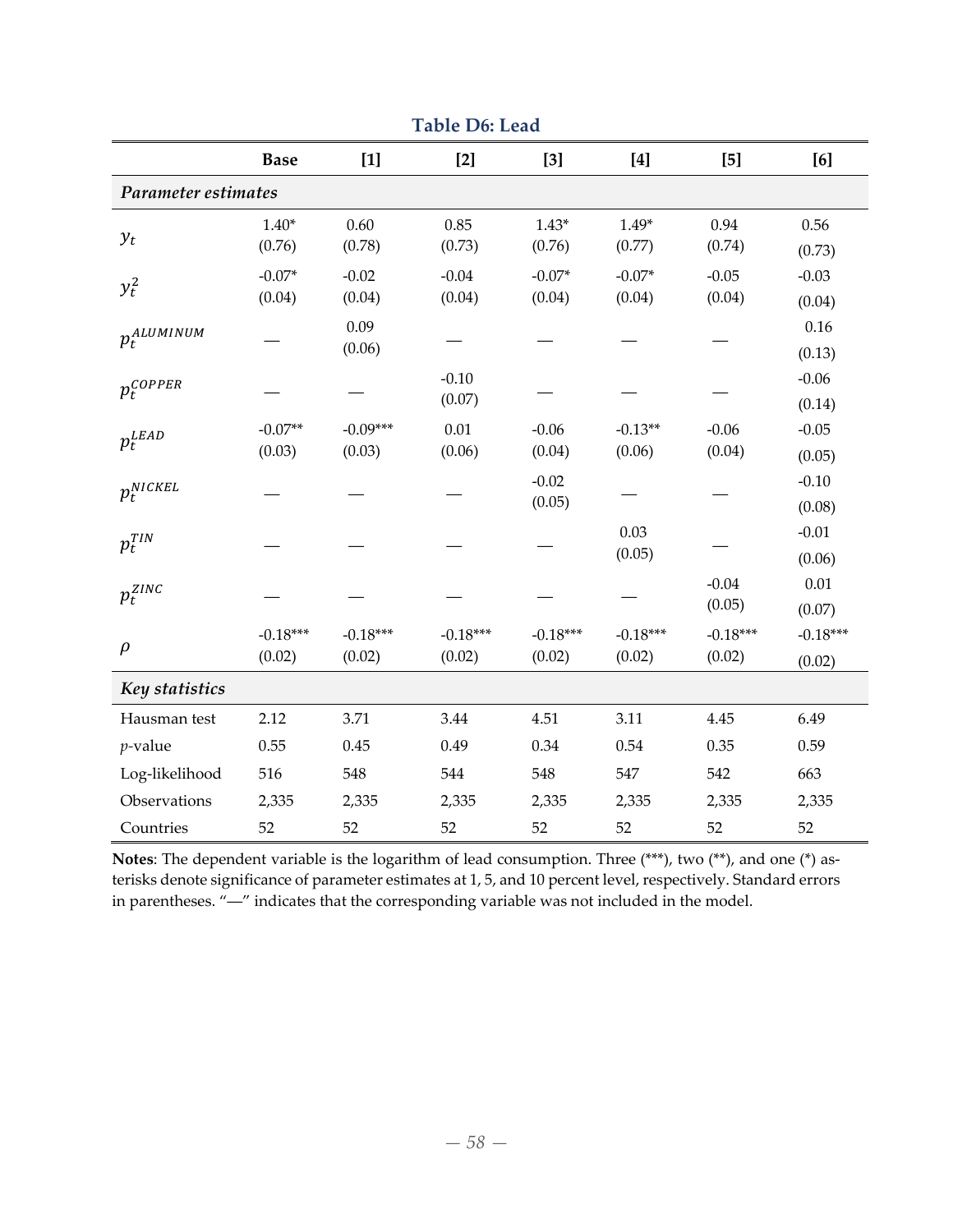|                         |             |            | $1001C$ D $1.11$ CKC |            |            |            |            |
|-------------------------|-------------|------------|----------------------|------------|------------|------------|------------|
|                         | <b>Base</b> | $[1]$      | $[2]$                | $[3]$      | $[4]$      | $[5]$      | [6]        |
| Parameter estimates     |             |            |                      |            |            |            |            |
|                         | $1.88*$     | $0.87*$    | 3.35***              | $2.06**$   | 1.72       | $2.58**$   | 3.37***    |
| $y_t$                   | (1.03)      | (1.02)     | (1.16)               | (1.02)     | (1.06)     | (1.10)     | (0.40)     |
| $y_t^2$                 | $-0.07$     | $-0.07$    | $-0.17***$           | $-0.08*$   | $-0.07$    | $-0.12**$  | $-0.14***$ |
|                         | (0.05)      | (0.05)     | (0.06)               | (0.05)     | (0.05)     | (0.06)     | (0.02)     |
| $p_t^{ALUMINUM}$        |             | 0.02       |                      |            |            |            | $0.83***$  |
|                         |             | (0.10)     |                      |            |            |            | (0.25)     |
| $p_t^{COPPER}$          |             |            | $-0.03$              |            |            |            | $0.50***$  |
|                         |             |            | (0.08)               |            |            |            | (0.16)     |
| $p_t^{\text{\it LEAD}}$ |             |            |                      | $-0.12***$ |            |            | $0.70***$  |
|                         |             |            |                      | (0.04)     |            |            | (0.28)     |
| $p_t^{NICKEL}$          | $-0.11**$   | $-0.09$    | $-0.27***$           | 0.01       | 0.00       | $-0.20***$ | 0.06       |
|                         | (0.04)      | (0.06)     | (0.09)               | (0.05)     | (0.04)     | (0.07)     | (0.05)     |
| $p_t^{TIN}$             |             |            |                      |            | $-0.11**$  |            | $0.05\,$   |
|                         |             |            |                      |            | (0.02)     |            | (0.06)     |
| $p_t^{\mathit{ZINC}}$   |             |            |                      |            |            | $-0.05$    | $0.34***$  |
|                         |             |            |                      |            |            | (0.08)     | (0.12)     |
| $\rho$                  | $-0.30***$  | $-0.29***$ | $-0.28***$           | $-0.30***$ | $-0.31***$ | $-0.29***$ | $-0.30***$ |
|                         | (0.03)      | (0.03)     | (0.03)               | (0.03)     | (0.04)     | (0.03)     | (0.04)     |
| Key statistics          |             |            |                      |            |            |            |            |
| Hausman test            | 2.28        | 6.60       | 1.79                 | 3.97       | 4.04       | 2.27       | 26.06      |
| $p$ -value              | 0.52        | 0.16       | 0.77                 | 0.41       | 0.40       | 0.59       | 0.00       |
| Log-likelihood          | $-140$      | $-106$     | $-77$                | $-113$     | $-103$     | $-103$     | 36         |
| Observations            | 1,550       | 1,550      | 1,550                | 1,550      | 1,550      | 1,550      | 1.550      |
| Countries               | 36          | 36         | 36                   | 36         | 36         | 36         | 36         |

**Table D7: Nickel**

**Notes**: The dependent variable is the logarithm of nickel consumption. Three (\*\*\*), two (\*\*), and one (\*) asterisks denote significance of parameter estimates at 1, 5, and 10 percent level, respectively. Standard errors in parentheses. "―" indicates that the corresponding variable was not included in the model.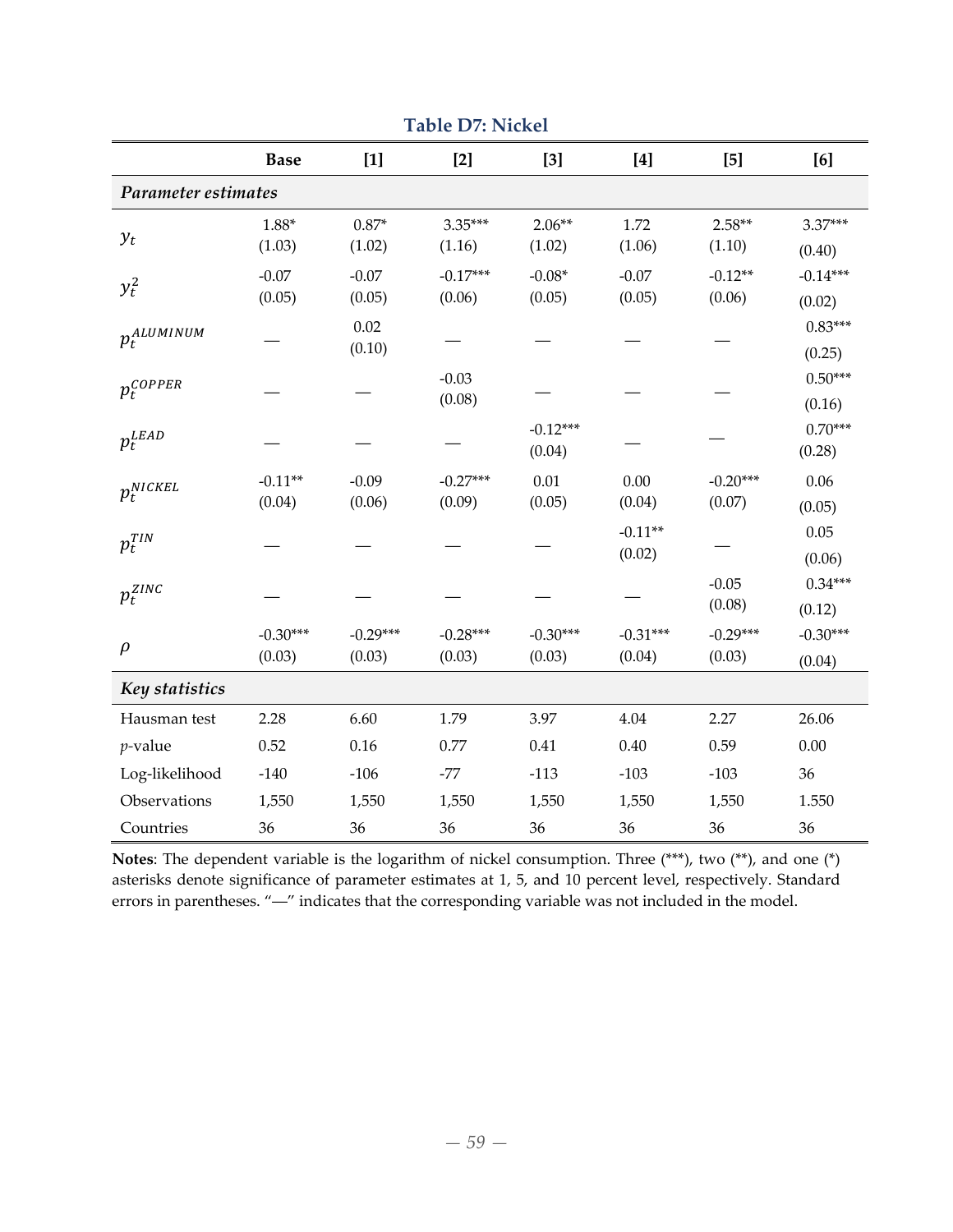|                         | <b>Base</b> | $[1]$      | $[2]$      | $[3]$      | $[4]$      | $[5]$      | [6]        |
|-------------------------|-------------|------------|------------|------------|------------|------------|------------|
| Parameter estimates     |             |            |            |            |            |            |            |
|                         | 0.72        | 0.34       | $0.45\,$   | 0.61       | 0.81       | $0.07\,$   | 0.37       |
| $y_t$                   | (0.79)      | (0.75)     | (0.76)     | (0.82)     | (0.79)     | (0.73)     | (0.66)     |
| $y_t^2$                 | $-0.04$     | $-0.01$    | $-0.04$    | $-0.04$    | $-0.05$    | $-0.01$    | $-0.03$    |
|                         | (0.04)      | (0.04)     | (0.04)     | (0.04)     | (0.04)     | (0.04)     | (0.03)     |
| $p_t^{ALUMINUM}$        |             | $0.25**$   |            |            |            |            | $0.83***$  |
|                         |             | (0.05)     |            |            |            |            | (0.26)     |
| $p_t^{\mathit{COPPER}}$ |             |            | $-0.17***$ |            |            |            | $0.46***$  |
|                         |             |            | (0.04)     |            |            |            | (0.17)     |
| $p_t^{\text{\it LEAD}}$ |             |            |            | $-0.13***$ |            |            | $1.32***$  |
|                         |             |            |            | (0.06)     |            |            | (0.37)     |
| $p_t^{NICKEL}$          |             |            |            |            | $0.13***$  |            | $0.40***$  |
|                         |             |            |            |            | (0.04)     |            | (0.10)     |
| $p_t^{TIN}$             | 0.00        | $-0.10***$ | $-0.09**$  | $-0.09*$   | $-0.04$    | $-0.05*$   | $0.13***$  |
|                         | (0.02)      | (0.02)     | (0.03)     | (0.05)     | (0.03)     | (0.03)     | (0.04)     |
| $p_t^{\mathit{ZINC}}$   |             |            |            |            |            | $-0.17***$ | $0.67***$  |
|                         |             |            |            |            |            | (0.04)     | (0.14)     |
| $\rho$                  | $-0.21***$  | $-0.22***$ | $-0.21***$ | $-0.21***$ | $-0.21***$ | $-0.21***$ | $-0.21***$ |
|                         | (0.03)      | (0.03)     | (0.03)     | (0.03)     | (0.03)     | (0.03)     | (0.03)     |
| Key statistics          |             |            |            |            |            |            |            |
| Hausman test            | 2.21        | 4.41       | 4.11       | 5.74       | 2.07       | 3.37       | 14.57      |
| $p$ -value              | 0.55        | 0.35       | 0.39       | 0.22       | 0.72       | 0.50       | $0.07\,$   |
| Log-likelihood          | $-204$      | $-165$     | $-159$     | $-173$     | $-161$     | $-171$     | $-23$      |
| Observations            | 2,165       | 2,165      | 2,165      | 2,165      | 2,165      | 2,165      | 2,165      |
| Countries               | 49          | 49         | 49         | 49         | 49         | 49         | 49         |

**Table D8: Tin**

**Notes**: The dependent variable is the logarithm of tin consumption. Three (\*\*\*), two (\*\*), and one (\*) aster‐ isks denote significance of parameter estimates at 1, 5, and 10 percent level, respectively. Standard errors in parentheses. "―" indicates that the corresponding variable was not included in the model.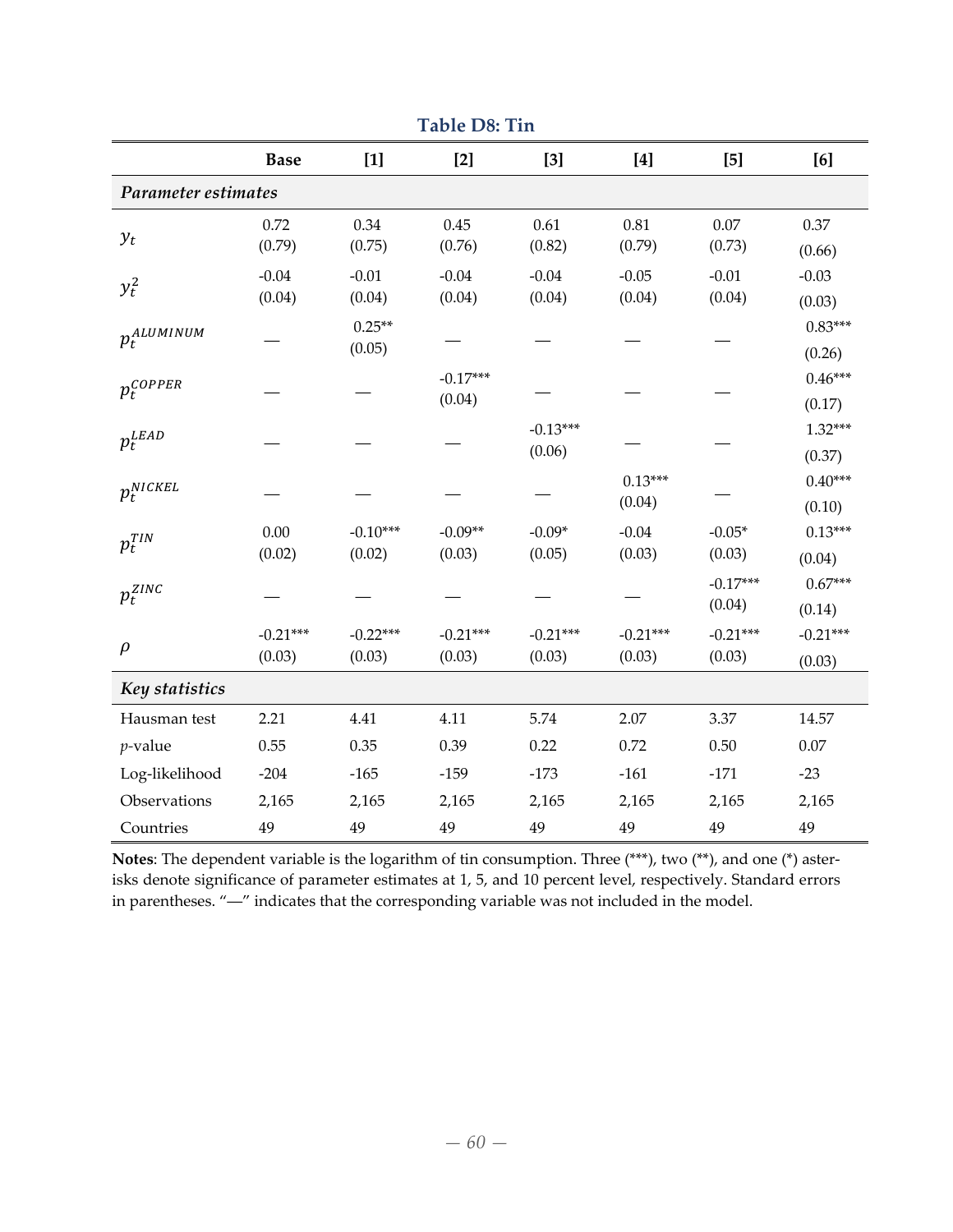|                         | <b>Base</b> | $[1]$      | $[2]$      | $[3]$      | $[4]$      | $[5]$      | [6]        |
|-------------------------|-------------|------------|------------|------------|------------|------------|------------|
| Parameter estimates     |             |            |            |            |            |            |            |
|                         | 2.89***     | $2.70***$  | $3.02***$  | $2.80***$  | 2.92***    | 2.99***    | $2.60***$  |
| $y_t$                   | (0.24)      | (0.24)     | (0.27)     | (0.24)     | (0.23)     | (0.23)     | (0.40)     |
| $y_t^2$                 | $-0.14***$  | $-0.13***$ | $-0.15***$ | $-0.14***$ | $-0.15***$ | $-0.15***$ | $-0.12***$ |
|                         | (0.01)      | (0.01)     | (0.02)     | (0.01)     | (0.01)     | (0.01)     | (0.02)     |
| $p_t^{ALUMINUM}$        |             | $0.06\,$   |            |            |            |            | 0.15       |
|                         |             | (0.04)     |            |            |            |            | (0.11)     |
| $p_t^{COPPER}$          |             |            | $-0.12***$ |            |            |            | 0.01       |
|                         |             |            | (0.03)     |            |            |            | (0.07)     |
| $p_t^{\text{\it LEAD}}$ |             |            |            | $-0.09***$ |            |            | $-0.21$    |
|                         |             |            |            | (0.03)     |            |            | (0.13)     |
| $p_t^{NICKEL}$          |             |            |            |            | 0.01       |            | $-0.05$    |
|                         |             |            |            |            | (0.03)     |            | (0.06)     |
| $p_t^{TIN}$             |             |            |            |            |            | $-0.06***$ | 0.00       |
|                         |             |            |            |            |            | (0.02)     | (0.04)     |
| $p_t^{\mathit{ZINC}}$   | $-0.22***$  | $-0.23***$ | $-0.11**$  | $-0.15**$  | $-0.23**$  | $-0.20***$ | $-0.18***$ |
|                         | (0.03)      | (0.03)     | (0.04)     | (0.04)     | (0.04)     | (0.03)     | (0.04)     |
| $\rho$                  | $-0.25***$  | $-0.25***$ | $-0.26***$ | $-0.26***$ | $-0.25***$ | $-0.25***$ | $-0.26***$ |
|                         | (0.03)      | (0.02)     | (0.03)     | (0.02)     | (0.02)     | (0.03)     | (0.03)     |
| Key statistics          |             |            |            |            |            |            |            |
| Hausman test            | 10.35       | 8.68       | 14.56      | 5.43       | 12.49      | 11.26      | 21.30      |
| $p$ -value              | 0.02        | 0.07       | 0.01       | 0.25       | 0.01       | 0.02       | 0.01       |
| Log-likelihood          | 844         | 879        | 888        | 893        | 874        | 890        | 1026       |
| Observations            | 2,637       | 2,637      | 2,637      | 2,637      | 2,637      | 2,637      | 2,637      |
| Countries               | 55          | 55         | 55         | 55         | 55         | 55         | 55         |

**Table D9: Zinc**

Notes: The dependent variable is the logarithm of zinc consumption. Three (\*\*\*), two (\*\*), and one (\*) asterisks denote significance of parameter estimates at 1, 5, and 10 percent level, respectively. Standard errors in parentheses. "―" indicates that the corresponding variable was not included in the model.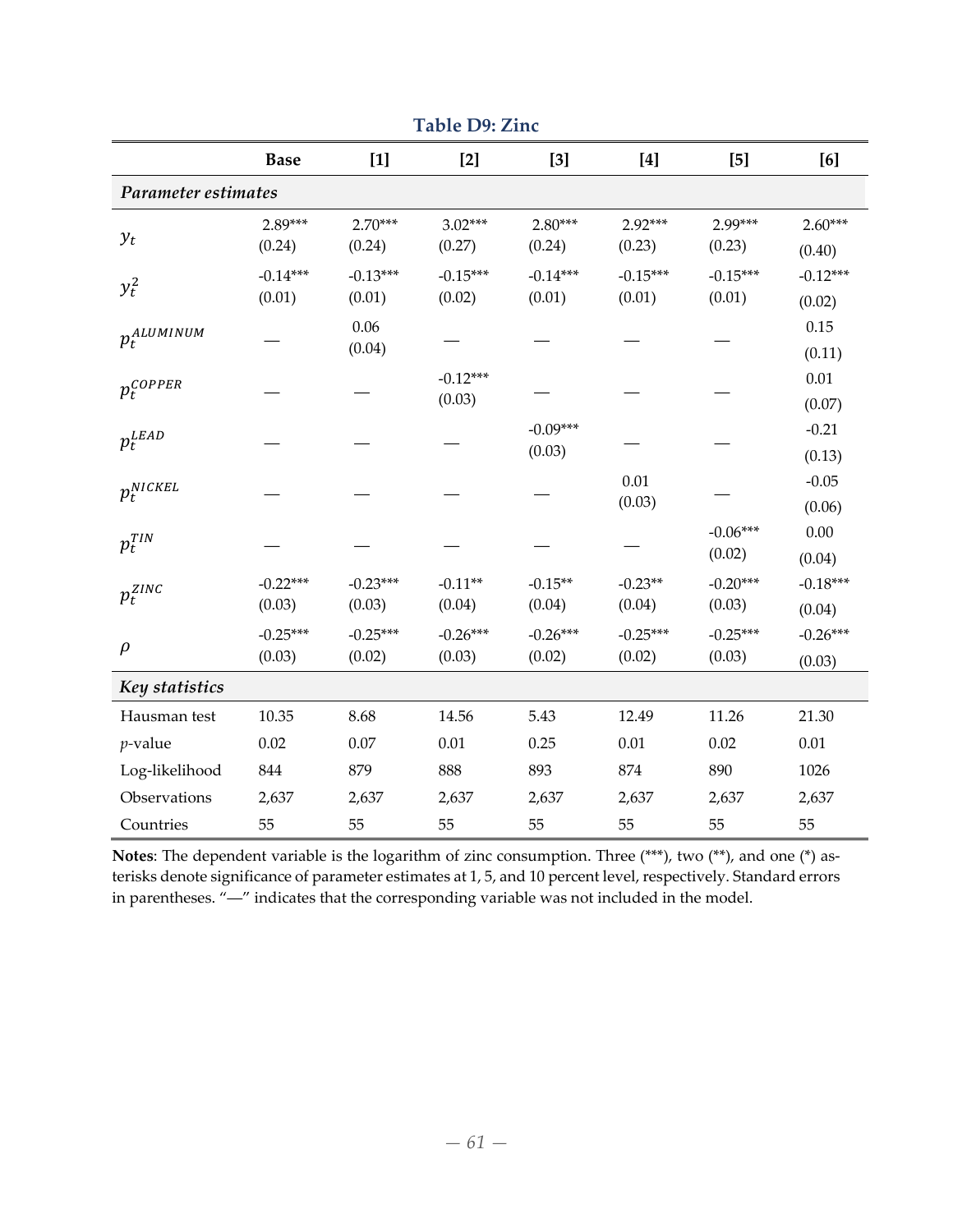|                     |                      |                      | <b>Table E1: Coal</b> |                      |                                                                                                                                                                                                                                                                                                                                                                                                                                                                                                                                                                                                                                                                                                                                                                      |                      |
|---------------------|----------------------|----------------------|-----------------------|----------------------|----------------------------------------------------------------------------------------------------------------------------------------------------------------------------------------------------------------------------------------------------------------------------------------------------------------------------------------------------------------------------------------------------------------------------------------------------------------------------------------------------------------------------------------------------------------------------------------------------------------------------------------------------------------------------------------------------------------------------------------------------------------------|----------------------|
|                     | <b>Base</b>          | $[1]$                | $[2]$                 | $[3]$                | $[4] \centering% \includegraphics[width=1\textwidth]{images/TransY.pdf} \caption{The first two different values of $d$ and $d$ are the same as in Figure \ref{fig:map}(a) and the second two different values of $d$ are the same as in Figure \ref{fig:map}(b) and the third two different values of $d$ are the same as in Figure \ref{fig:map}(c) and the third two different values of $d$ are the same as in Figure \ref{fig:map}(d) and the third two different values of $d$ are the same as in Figure \ref{fig:map}(e) and the third two different values of $d$ are the same as inFigure \ref{fig:map}(d) and the third two different values of $d$ are the same as inFigure \ref{fig:map}(e) and the third two different values of $d$ are the same as in$ | $[5]$                |
| Parameter estimates |                      |                      |                       |                      |                                                                                                                                                                                                                                                                                                                                                                                                                                                                                                                                                                                                                                                                                                                                                                      |                      |
| $y_t$               | $-0.87$<br>(0.64)    | $-5.31***$<br>(0.98) | 2.98***<br>(0.43)     | $6.04***$<br>(0.69)  | $1.07*$<br>(0.64)                                                                                                                                                                                                                                                                                                                                                                                                                                                                                                                                                                                                                                                                                                                                                    | 6.39***<br>(0.78)    |
| $y_t^2$             | $0.08**$<br>(0.03)   | $0.30***$<br>(0.05)  | $-0.18***$<br>(0.02)  | $-0.32***$<br>(0.04) | $-0.02$<br>(0.04)                                                                                                                                                                                                                                                                                                                                                                                                                                                                                                                                                                                                                                                                                                                                                    | $-0.38***$<br>(0.04) |
| $p_t$               | $-0.01$<br>(0.06)    | 0.03<br>(0.05)       | $0.09**$<br>(0.03)    | $-0.04$<br>(0.04)    | $0.15***$<br>(0.03)                                                                                                                                                                                                                                                                                                                                                                                                                                                                                                                                                                                                                                                                                                                                                  |                      |
| Inv. share          |                      | 0.06<br>(0.09)       |                       |                      |                                                                                                                                                                                                                                                                                                                                                                                                                                                                                                                                                                                                                                                                                                                                                                      |                      |
| Urbanization        |                      |                      | $0.87**$<br>(0.33)    |                      |                                                                                                                                                                                                                                                                                                                                                                                                                                                                                                                                                                                                                                                                                                                                                                      |                      |
| Pop. density        |                      |                      |                       | $-0.46**$<br>(0.23)  |                                                                                                                                                                                                                                                                                                                                                                                                                                                                                                                                                                                                                                                                                                                                                                      |                      |
| <b>Trend</b>        |                      |                      |                       |                      | $-0.04***$<br>(0.00)                                                                                                                                                                                                                                                                                                                                                                                                                                                                                                                                                                                                                                                                                                                                                 |                      |
| Nom. price          |                      |                      |                       |                      |                                                                                                                                                                                                                                                                                                                                                                                                                                                                                                                                                                                                                                                                                                                                                                      | $0.22***$<br>(0.04)  |
| <b>RER</b>          |                      |                      |                       |                      |                                                                                                                                                                                                                                                                                                                                                                                                                                                                                                                                                                                                                                                                                                                                                                      | $-0.08***$<br>(0.01) |
| $\rho$              | $-0.09***$<br>(0.02) | $-0.09***$<br>(0.02) | $-0.14***$<br>(0.02)  | $-0.16***$<br>(0.02) | $-0.10***$<br>(0.02)                                                                                                                                                                                                                                                                                                                                                                                                                                                                                                                                                                                                                                                                                                                                                 | $-0.10***$<br>(0.02) |
| Key statistics      |                      |                      |                       |                      |                                                                                                                                                                                                                                                                                                                                                                                                                                                                                                                                                                                                                                                                                                                                                                      |                      |
| Hausman test        | 4.81                 | 5.24                 | 5.62                  | 5.17                 | 7.88                                                                                                                                                                                                                                                                                                                                                                                                                                                                                                                                                                                                                                                                                                                                                                 | 3.34                 |
| $p$ -value          | 0.19                 | 0.26                 | 0.23                  | 0.27                 | $0.10\,$                                                                                                                                                                                                                                                                                                                                                                                                                                                                                                                                                                                                                                                                                                                                                             | 0.51                 |
| Log-likelihood      | 1,930                | 2,013                | 1,950                 | 1,851                | 1,957                                                                                                                                                                                                                                                                                                                                                                                                                                                                                                                                                                                                                                                                                                                                                                | 1,963                |
| Observations        | 2,898                | 2,853                | 2,846                 | 2,633                | 2,898                                                                                                                                                                                                                                                                                                                                                                                                                                                                                                                                                                                                                                                                                                                                                                | 2,898                |
| Countries           | 57                   | 57                   | 56                    | 57                   | 57                                                                                                                                                                                                                                                                                                                                                                                                                                                                                                                                                                                                                                                                                                                                                                   | 57                   |

# **Appendix E Commodity‐specific parameter estimates including control variables**

Notes: The dependent variable is the logarithm of coal consumption. Three (\*\*\*), two (\*\*), and one (\*) asterisks denote significance of parameter estimates at 1, 5, and 10 percent level, respectively. Standard errors in parentheses. "―" indicates that the corresponding variable was not included in the model.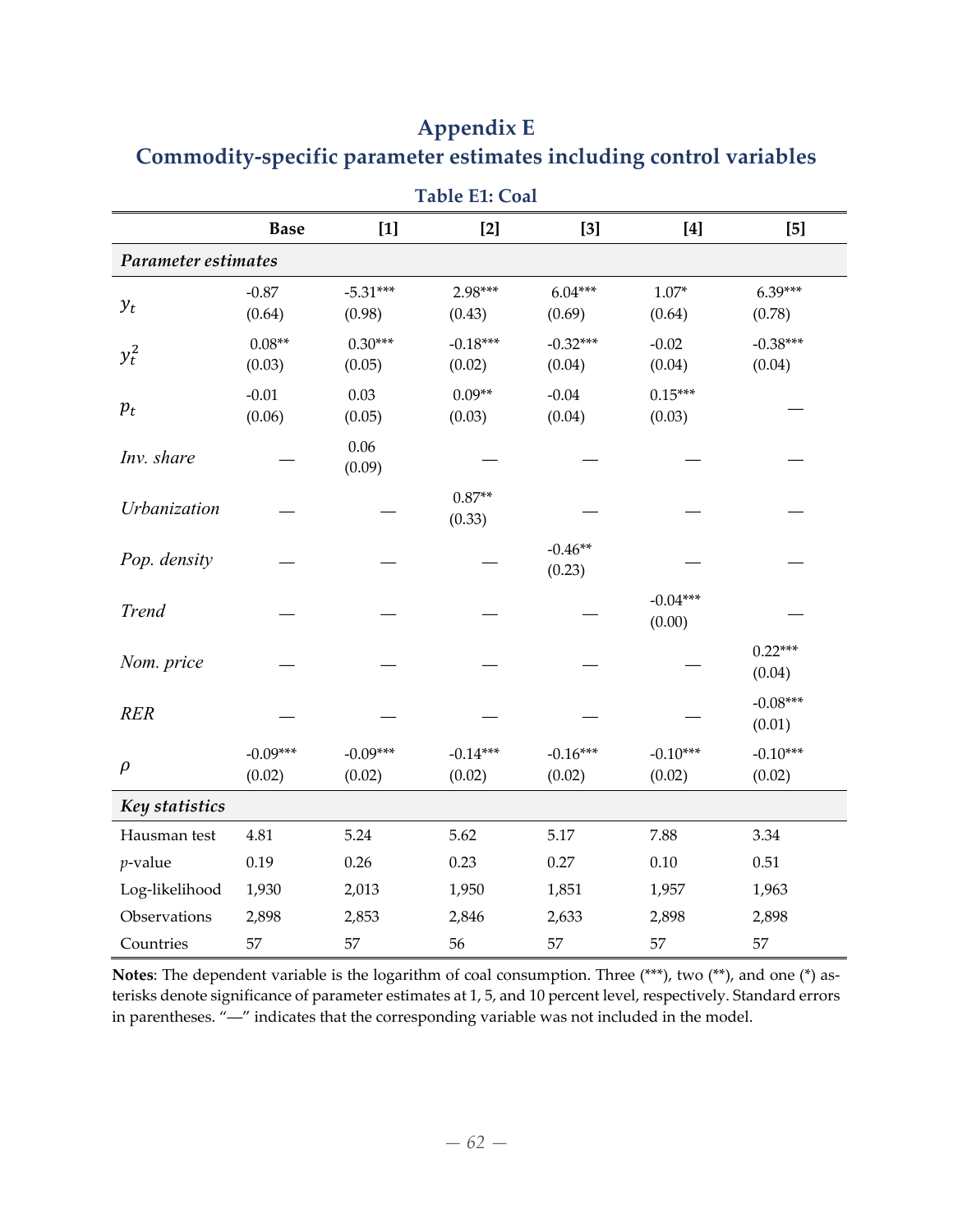|                     |                      |                      |                      | O                    |                      |                      |
|---------------------|----------------------|----------------------|----------------------|----------------------|----------------------|----------------------|
|                     | <b>Base</b>          | $[1]$                | $[2]$                | $[3]$                | $[4]$                | [5]                  |
| Parameter estimates |                      |                      |                      |                      |                      |                      |
| $y_t$               | $1.49*$<br>(0.80)    | $2.41***$<br>(0.77)  | 3.93***<br>(0.64)    | $7.06***$<br>(1.00)  | 1.12<br>(0.84)       | $2.07**$<br>(0.78)   |
| $y_t^2$             | $-0.04$<br>(0.04)    | $0.09**$<br>(0.04)   | $-0.16***$<br>(0.03) | $-0.31***$<br>(0.05) | $-0.02$<br>(0.04)    | $-0.06*$<br>(0.04)   |
| $p_t$               | $-0.20***$<br>(0.02) | $-0.22***$<br>(0.02) | $-0.13***$<br>(0.02) | $-0.13***$<br>(0.01) | $-0.21***$<br>(0.02) |                      |
| Inv. share          |                      | $0.21**$<br>(0.09)   |                      |                      |                      |                      |
| Urbanization        |                      |                      | $0.45*$<br>(0.25)    |                      |                      |                      |
| Pop. density        |                      |                      |                      | $-0.16**$<br>(0.07)  |                      |                      |
| <b>Trend</b>        |                      |                      |                      |                      | $-0.01**$<br>(0.00)  |                      |
| Nom. price          |                      |                      |                      |                      |                      | $-0.17***$<br>(0.03) |
| <b>RER</b>          |                      |                      |                      |                      |                      | $-0.02$<br>(0.01)    |
| $\rho$              | $-0.16***$<br>(0.02) | $-0.16***$<br>(0.02) | $-0.19***$<br>(0.03) | $-0.19***$<br>(0.03) | $-0.15***$<br>(0.02) | $-0.16***$<br>(0.02) |
| Key statistics      |                      |                      |                      |                      |                      |                      |
| Hausman test        | 3.21                 | 0.76                 | 1.71                 | 1.76                 | 2.56                 | 1.14                 |
| $p$ -value          | 0.36                 | 0.94                 | 0.79                 | 0.78                 | 0.63                 | 0.89                 |
| Log-likelihood      | 1,917                | 1,986                | 1,988                | 2,178                | 1,918                | 1,920                |
| Observations        | 2,779                | 2,714                | 2,727                | 2,596                | 2,779                | 2,779                |
| Countries           | 60                   | 60                   | 59                   | 60                   | 60                   | 60                   |

**Table E2: Natural gas**

**Notes**: The dependent variable is the logarithm of natural gas consumption. Three (\*\*\*), two (\*\*), and one (\*) asterisks denote significance of parameter estimates at 1, 5, and 10 percent level, respectively. Standard errors in parentheses. "―" indicates that the corresponding variable was not included in the model.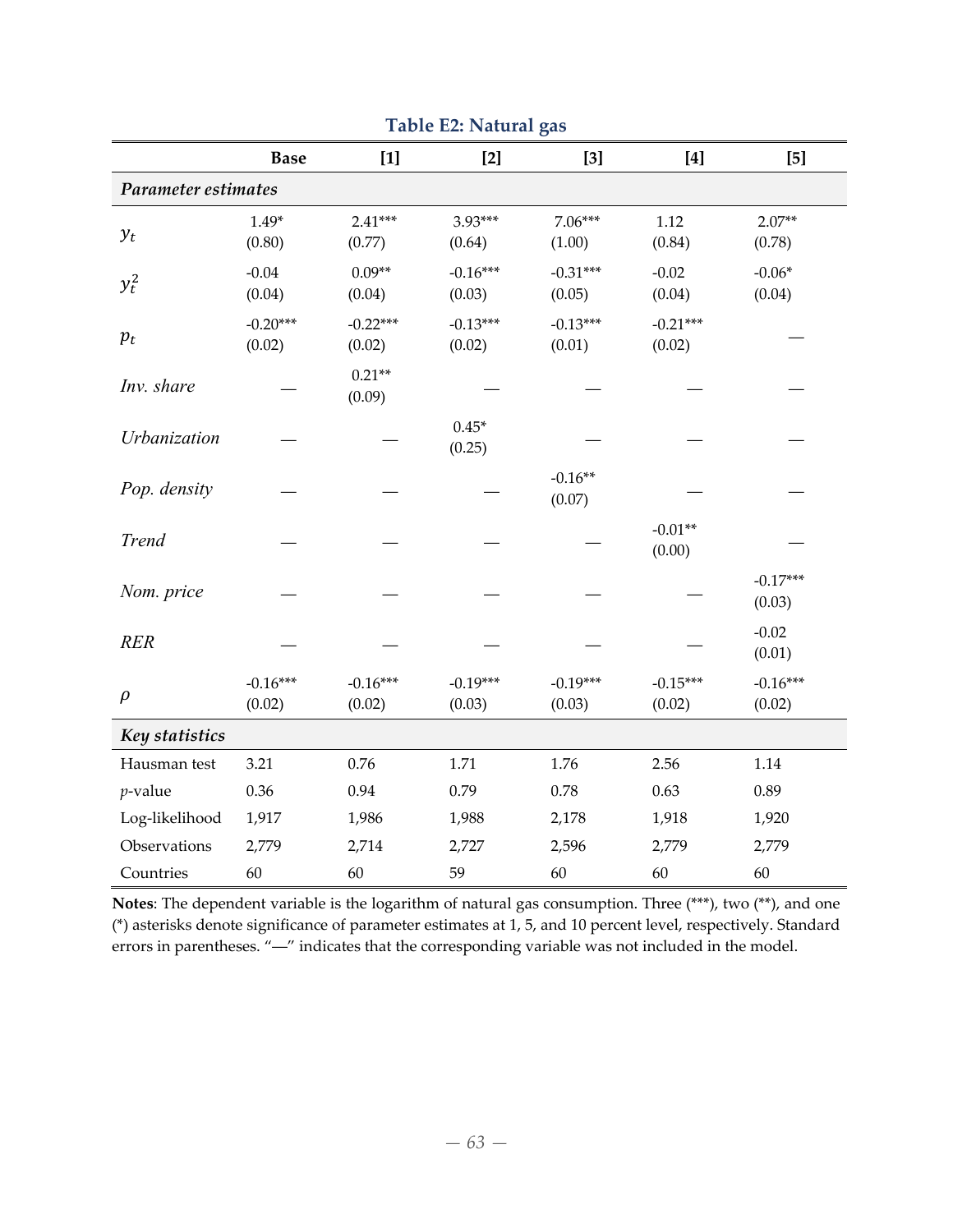|                     | <b>Base</b>          | $[1]$                | $[2]$                | $[3]$                | $[4]$                | $[5]$                |
|---------------------|----------------------|----------------------|----------------------|----------------------|----------------------|----------------------|
| Parameter estimates |                      |                      |                      |                      |                      |                      |
| $y_t$               | $1.81***$<br>(0.37)  | $1.90***$<br>(0.33)  | $3.19***$<br>(0.38)  | 0.32<br>(0.31)       | $1.21***$<br>(0.35)  | $1.38***$<br>(0.39)  |
| $y_t^2$             | $-0.07***$<br>(0.02) | $-0.07***$<br>(0.02) | $-0.14***$<br>(0.02) | $0.01\,$<br>(0.02)   | $-0.01$<br>(0.02)    | $-0.02$<br>(0.02)    |
| $p_t$               | $-0.41***$<br>(0.03) | $-0.37***$<br>(0.03) | $-0.29***$<br>(0.02) | $-0.26***$<br>(0.02) | $-0.31***$<br>(0.03) |                      |
| Inv. share          |                      | $0.40***$<br>(0.07)  |                      |                      |                      |                      |
| Urbanization        |                      |                      | $-0.31$<br>(0.21)    |                      |                      |                      |
| Pop. density        |                      |                      |                      | $-0.14$<br>(0.09)    |                      |                      |
| <b>Trend</b>        |                      |                      |                      |                      | $-0.02***$<br>(0.00) |                      |
| Nom. price          |                      |                      |                      |                      |                      | $-0.37**$<br>(0.03)  |
| <b>RER</b>          |                      |                      |                      |                      |                      | $-0.05***$<br>(0.01) |
| $\rho$              | $-0.07***$<br>(0.01) | $-0.09***$<br>(0.01) | $-0.09***$<br>(0.01) | $-0.10***$<br>(0.01) | $-0.08***$<br>(0.01) | $-0.07***$<br>(0.01) |
| Key statistics      |                      |                      |                      |                      |                      |                      |
| Hausman test        | 4.15                 | 14.28                | 7.01                 | 37.23                | 16.44                | 4.16                 |
| $p$ -value          | 0.25                 | $0.01\,$             | 0.14                 | 0.00                 | 0.00                 | 0.39                 |
| Log-likelihood      | 5,195                | 5,190                | 5,237                | 4,945                | 5,214                | 5,205                |
| Observations        | 3,235                | 3,170                | 3,183                | 2,940                | 3,235                | 3,235                |
| Countries           | 63                   | 63                   | 62                   | 63                   | 63                   | 63                   |

**Table E3: Oil**

**Notes**: The dependent variable is the logarithm of crude oil consumption. Three (\*\*\*), two (\*\*), and one (\*) asterisks denote significance of parameter estimates at 1, 5, and 10 percent level, respectively. Standard errors in parentheses. "―" indicates that the corresponding variable was not included in the model.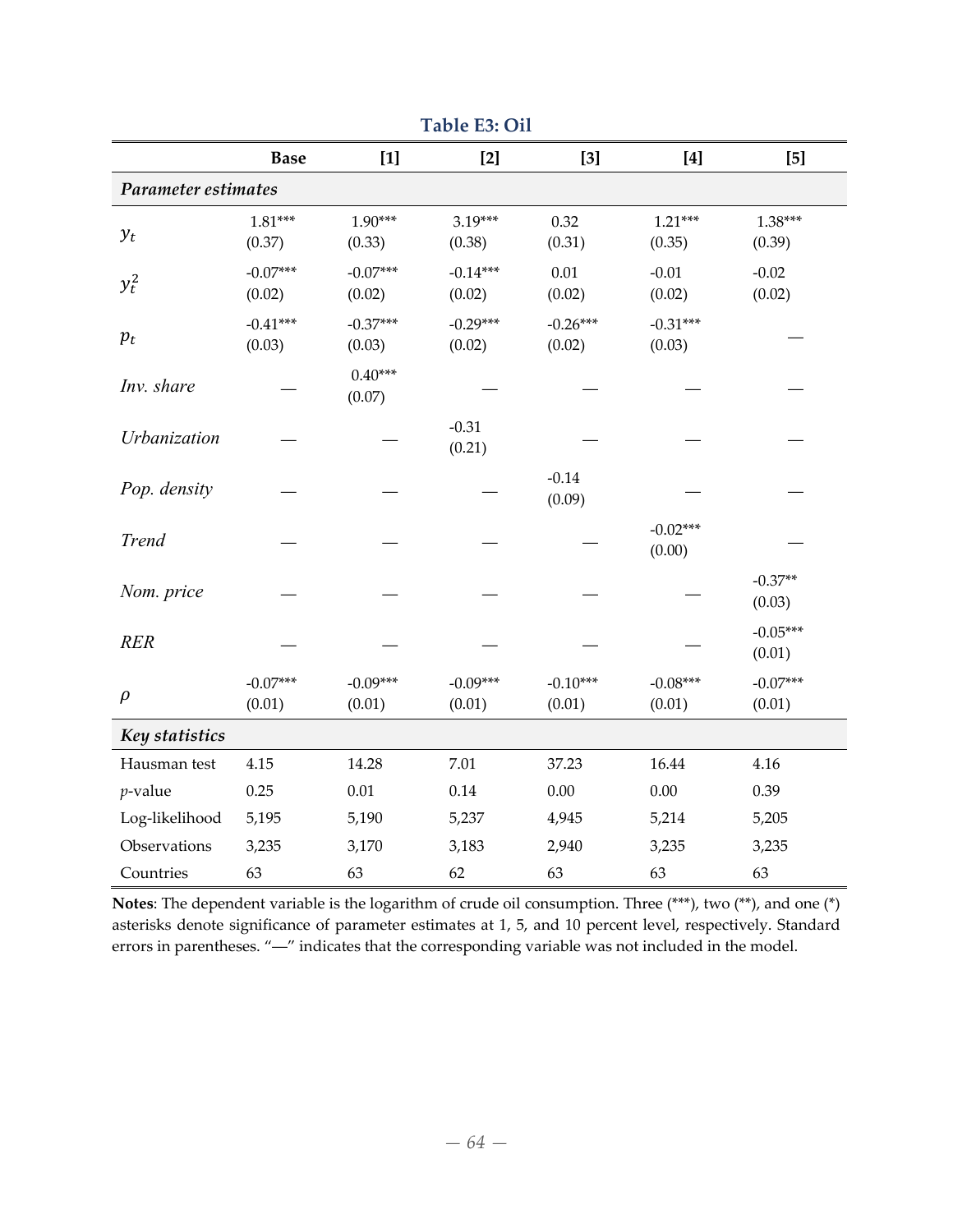|                | <b>Base</b>          | $[1]$                | $[2]$                | $[3]$                | [4]                  | [5]                  |  |  |  |
|----------------|----------------------|----------------------|----------------------|----------------------|----------------------|----------------------|--|--|--|
|                | Parameter estimates  |                      |                      |                      |                      |                      |  |  |  |
| $y_t$          | 3.98***<br>(0.39)    | $4.22***$<br>(0.46)  | $2.27***$<br>(0.44)  | 4.71***<br>(0.51)    | $4.21***$<br>(0.41)  | $1.21***$<br>(0.41)  |  |  |  |
| $y_t^2$        | $-0.17***$<br>(0.02) | $-0.19***$<br>(0.02) | $-0.08***$<br>(0.02) | $-0.20***$<br>(0.03) | $-0.19***$<br>(0.02) | $-0.05***$<br>(0.02) |  |  |  |
| $p_t$          | $-0.21***$<br>(0.03) | $-0.24***$<br>(0.03) | $-0.07*$<br>(0.03)   | $-0.14***$<br>(0.03) | $-0.16***$<br>(0.04) |                      |  |  |  |
| Inv. share     |                      | $-0.30***$<br>(0.09) |                      |                      |                      |                      |  |  |  |
| Urbanization   |                      |                      | $-0.27$<br>(0.20)    |                      |                      |                      |  |  |  |
| Pop. density   |                      |                      |                      | $1.05***$<br>(0.16)  |                      |                      |  |  |  |
| <b>Trend</b>   |                      |                      |                      |                      | $0.01***$<br>(0.00)  |                      |  |  |  |
| Nom. price     |                      |                      |                      |                      |                      | $-0.08*$<br>(0.04)   |  |  |  |
| <b>RER</b>     |                      |                      |                      |                      |                      | $0.01***$<br>(0.00)  |  |  |  |
| $\rho$         | $-0.26***$<br>(0.03) | $-0.25***$<br>(0.03) | $-0.29***$<br>(0.03) | $-0.33***$<br>(0.03) | $-0.26***$<br>(0.02) | $-0.26***$<br>(0.03) |  |  |  |
| Key statistics |                      |                      |                      |                      |                      |                      |  |  |  |
| Hausman test   | 2.40                 | 1.45                 | 3.79                 | 4.82                 | 4.65                 | 4.17                 |  |  |  |
| $p$ -value     | 0.49                 | $0.84\,$             | 0.44                 | 0.31                 | 0.32                 | 0.38                 |  |  |  |
| Log-likelihood | 964                  | 1,001                | 970                  | 978                  | 966                  | 950                  |  |  |  |
| Observations   | 2,525                | 2,479                | 2,428                | 2,370                | 2,525                | 2,525                |  |  |  |
| Countries      | 52                   | 52                   | 50                   | 52                   | 52                   | 52                   |  |  |  |

**Table E4: Aluminum**

Notes: The dependent variable is the logarithm of aluminum consumption. Three (\*\*\*), two (\*\*), and one (\*) asterisks denote significance of parameter estimates at 1, 5, and 10 percent level, respectively. Standard errors in parentheses. "―" indicates that the corresponding variable was not included in the model.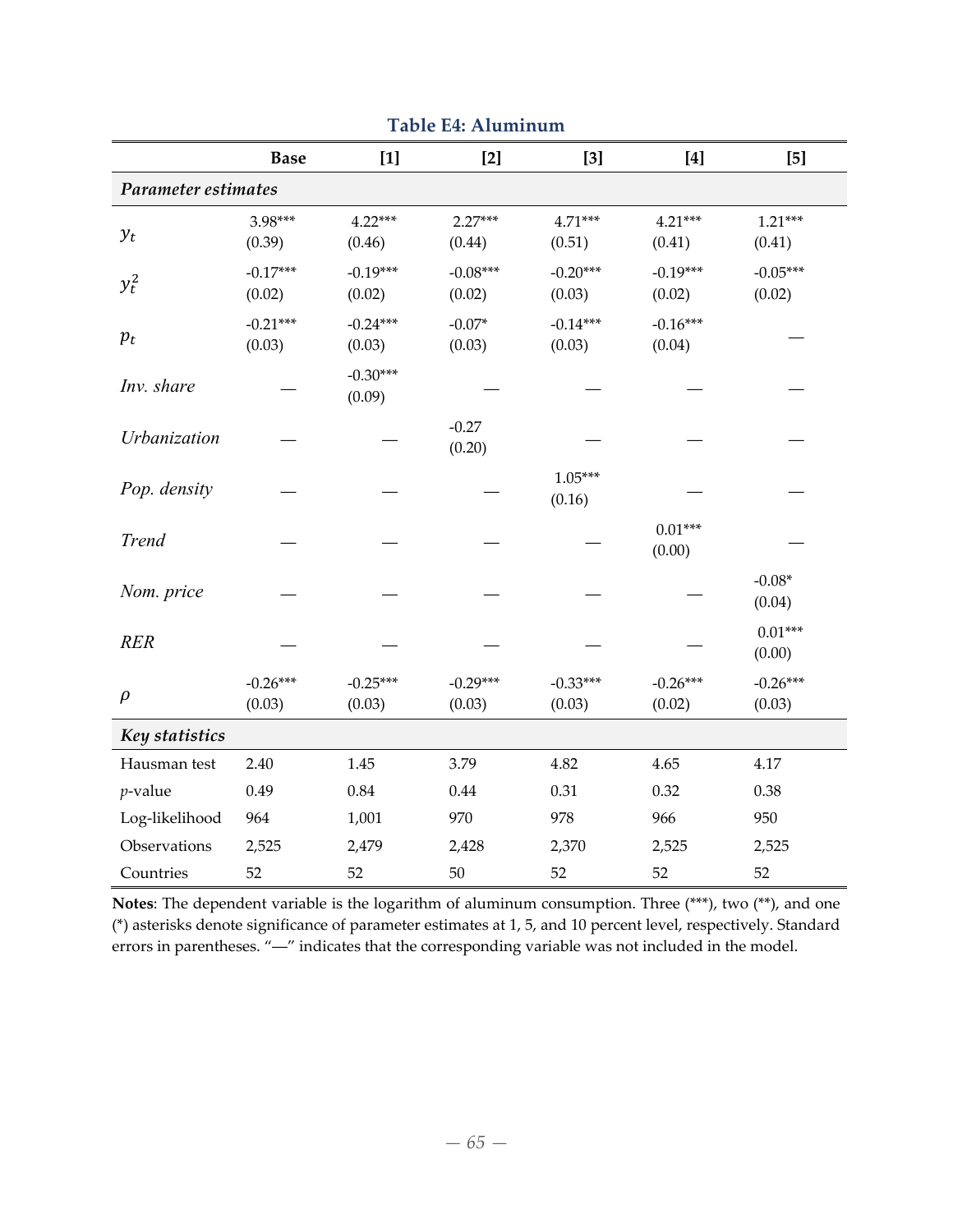|                     |                      |                      | rг                   |                      |                      |                      |  |  |
|---------------------|----------------------|----------------------|----------------------|----------------------|----------------------|----------------------|--|--|
|                     | <b>Base</b>          | $[1]$                | $[2]$                | $[3]$                | $[4]$                | $[5]$                |  |  |
| Parameter estimates |                      |                      |                      |                      |                      |                      |  |  |
| $y_t$               | $3.67***$<br>(0.67)  | $4.43***$<br>(0.75)  | 0.57<br>(0.82)       | $7.70***$<br>(0.99)  | 9.60***<br>(0.66)    | 9.29***<br>(0.70)    |  |  |
| $y_t^2$             | $-0.18***$<br>(0.03) | $-0.22***$<br>(0.04) | $-0.05$<br>(0.04)    | $-0.36***$<br>(0.05) | $-0.47***$<br>(0.04) | $-0.44***$<br>(0.04) |  |  |
| $p_t$               | $-0.27***$<br>(0.04) | $-0.28***$<br>(0.04) | $-0.31***$<br>(0.04) | $-0.22***$<br>(0.04) | $-0.24***$<br>(0.04) |                      |  |  |
| Inv. share          |                      | $-0.36**$<br>(0.16)  |                      |                      |                      |                      |  |  |
| Urbanization        |                      |                      | 3.89***<br>(0.35)    |                      |                      |                      |  |  |
| Pop. density        |                      |                      |                      | $-0.55**$<br>(0.26)  |                      |                      |  |  |
| <b>Trend</b>        |                      |                      |                      |                      | 0.00<br>(0.00)       |                      |  |  |
| Nom. price          |                      |                      |                      |                      |                      | $-0.21***$<br>(0.04) |  |  |
| <b>RER</b>          |                      |                      |                      |                      |                      | $0.00\,$<br>(0.00)   |  |  |
| $\rho$              | $-0.13***$<br>(0.02) | $-0.14***$<br>(0.02) | $-0.18***$<br>(0.02) | $-0.19***$<br>(0.02) | $-0.14***$<br>(0.02) | $-0.14***$<br>(0.02) |  |  |
| Key statistics      |                      |                      |                      |                      |                      |                      |  |  |
| Hausman test        | 1.25                 | 0.56                 | 14.06                | 4.38                 | 4.05                 | 3.52                 |  |  |
| $p$ -value          | 0.74                 | 0.97                 | 0.01                 | 0.36                 | 0.40                 | $0.47\,$             |  |  |
| Log-likelihood      | 472                  | 509                  | 580                  | 485                  | 482                  | 572                  |  |  |
| Observations        | 2,300                | 2,257                | 2,126                | 2,155                | 2,300                | 2,300                |  |  |
| Countries           | 49                   | 49                   | 45                   | 49                   | 49                   | 49                   |  |  |

**Table E5: Copper**

Notes: The dependent variable is the logarithm of copper consumption. Three (\*\*\*), two (\*\*), and one (\*) asterisks denote significance of parameter estimates at 1, 5, and 10 percent level, respectively. Standard errors in parentheses. "―" indicates that the corresponding variable was not included in the model.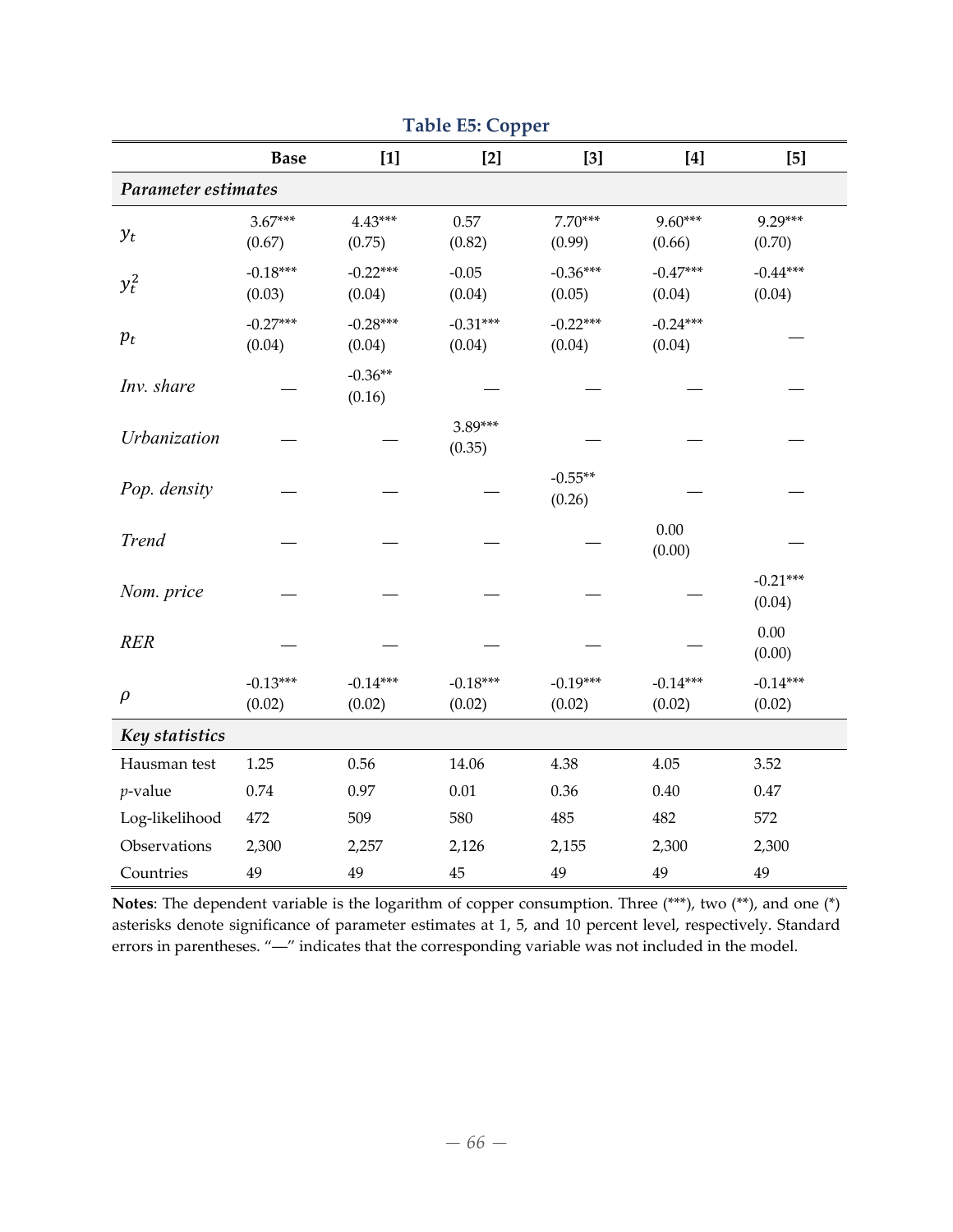|                     | <b>Base</b>          | $[1]$                | $[2]$                | $[3]$                | $[4]$                | $[5]$                |
|---------------------|----------------------|----------------------|----------------------|----------------------|----------------------|----------------------|
| Parameter estimates |                      |                      |                      |                      |                      |                      |
| $y_t$               | $1.40*$<br>(0.76)    | 4.93***<br>(0.64)    | $1.72**$<br>(0.75)   | $-1.94**$<br>(0.77)  | 1.03<br>(0.75)       | $1.61**$<br>(0.78)   |
| $y_t^2$             | $-0.07*$<br>(0.04)   | $-0.24***$<br>(0.03) | $-0.09**$<br>(0.04)  | $0.10**$<br>(0.04)   | $-0.04$<br>(0.04)    | $-0.07*$<br>(0.04)   |
| $p_t$               | $-0.07**$<br>(0.03)  | $-0.09**$<br>(0.03)  | $-0.06**$<br>(0.03)  | $-0.05**$<br>(0.02)  | $-0.06**$<br>(0.03)  |                      |
| Inv. share          |                      | $-0.45***$<br>(0.12) |                      |                      |                      |                      |
| Urbanization        |                      |                      | $-0.09$<br>(0.29)    |                      |                      |                      |
| Pop. density        |                      |                      |                      | $-0.32*$<br>(0.18)   |                      |                      |
| <b>Trend</b>        |                      |                      |                      |                      | $0.00*$<br>(0.00)    |                      |
| Nom. price          |                      |                      |                      |                      |                      | $-0.09***$<br>(0.03) |
| <b>RER</b>          |                      |                      |                      |                      |                      | $0.02**$<br>(0.01)   |
| $\rho$              | $-0.18***$<br>(0.02) | $-0.18***$<br>(0.02) | $-0.23***$<br>(0.02) | $-0.24***$<br>(0.02) | $-0.18***$<br>(0.02) | $-0.18***$<br>(0.02) |
| Key statistics      |                      |                      |                      |                      |                      |                      |
| Hausman test        | 2.12                 | 16.23                | 4.34                 | 5.86                 | 3.20                 | 1.88                 |
| $p$ -value          | 0.55                 | 0.00                 | 0.36                 | 0.21                 | 0.52                 | 0.76                 |
| Log-likelihood      | 516                  | 537                  | 555                  | 591                  | 517                  | 547                  |
| Observations        | 2,335                | 2,299                | 2,205                | 2,335                | 2,335                | 2,335                |
| Countries           | 52                   | 52                   | 49                   | 52                   | 52                   | 52                   |

**Table E6: Lead**

Notes: The dependent variable is the logarithm of lead consumption. Three (\*\*\*), two (\*\*), and one (\*) asterisks denote significance of parameter estimates at 1, 5, and 10 percent level, respectively. Standard errors in parentheses. "―" indicates that the corresponding variable was not included in the model.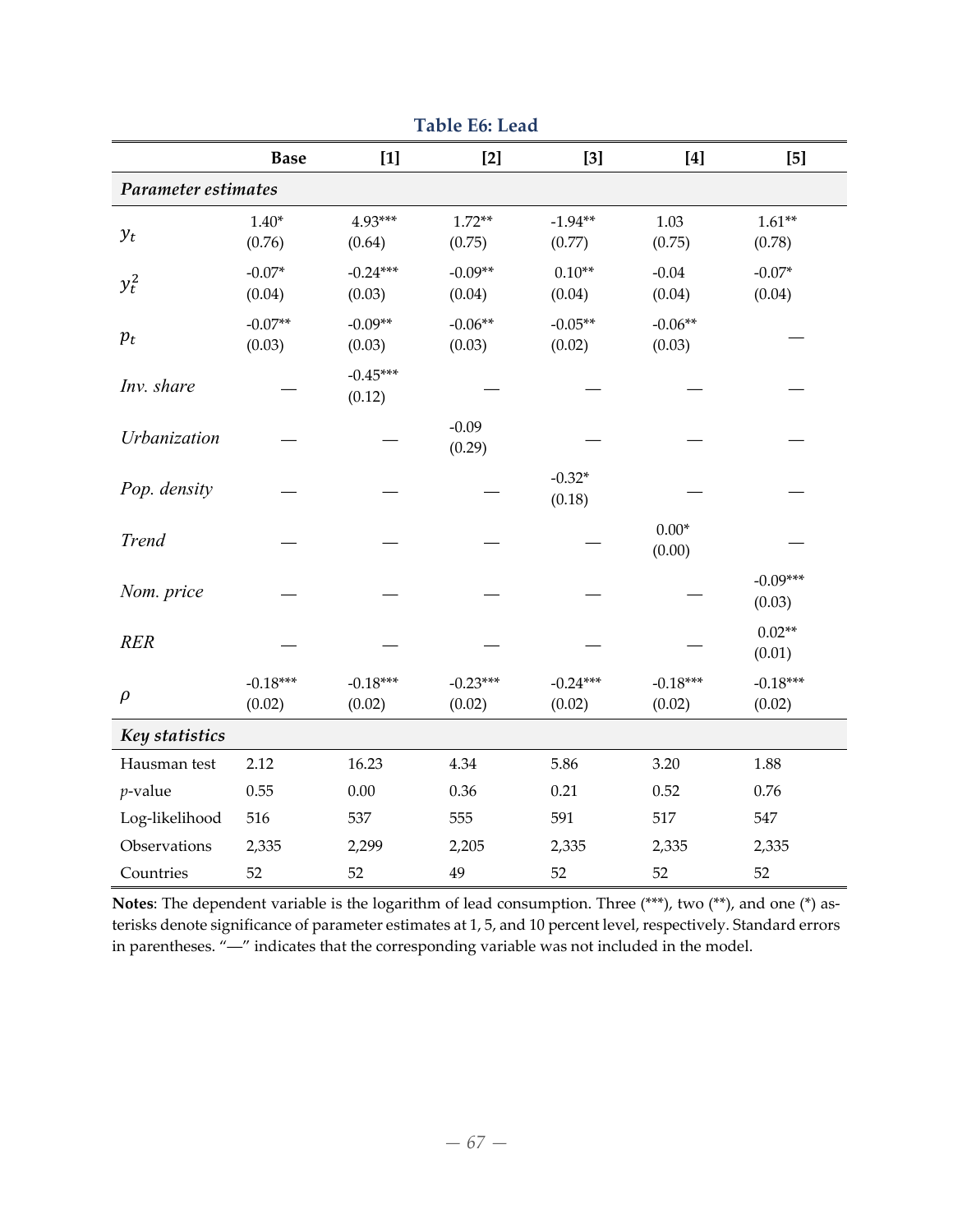|                     | <b>Base</b>          | $[1]$                | $[2]$                | $[3]$                | $[4]$                | $[5]$                |
|---------------------|----------------------|----------------------|----------------------|----------------------|----------------------|----------------------|
| Parameter estimates |                      |                      |                      |                      |                      |                      |
| $y_t$               | $1.88*$<br>(1.03)    | $3.12***$<br>(1.01)  | $1.94*$<br>(1.12)    | 9.73***<br>(1.96)    | 1.22<br>(1.03)       | 1.59<br>(1.08)       |
| $y_t^2$             | $-0.07$<br>(0.05)    | $-0.14***$<br>(0.05) | $-0.08$<br>(0.05)    | $-0.46***$<br>(0.10) | $-0.02$<br>(0.05)    | $-0.05$<br>(0.05)    |
| $p_t$               | $-0.11***$<br>(0.04) | $-0.11***$<br>(0.04) | $-0.12***$<br>(0.04) | $-0.11**$<br>(0.04)  | $-0.05$<br>(0.04)    |                      |
| Inv. share          |                      | $-0.13$<br>(0.13)    |                      |                      |                      |                      |
| Urbanization        |                      |                      | $-0.39$<br>(0.35)    |                      |                      |                      |
| Pop. density        |                      |                      |                      | $-0.76$<br>(0.48)    |                      |                      |
| <b>Trend</b>        |                      |                      |                      |                      | $-0.01**$<br>(0.00)  |                      |
| Nom. price          |                      |                      |                      |                      |                      | $-0.15***$<br>(0.05) |
| <b>RER</b>          |                      |                      |                      |                      |                      | $0.02***$<br>(0.00)  |
| $\rho$              | $-0.30***$<br>(0.03) | $-0.31***$<br>(0.03) | $-0.36***$<br>(0.03) | $-0.35***$<br>(0.03) | $-0.30***$<br>(0.03) | $-0.31***$<br>(0.03) |
| Key statistics      |                      |                      |                      |                      |                      |                      |
| Hausman test        | 2.28                 | 1.32                 | 4.55                 | 2.18                 | 3.23                 | 6.11                 |
| $p$ -value          | 0.52                 | 0.86                 | 0.34                 | 0.70                 | 0.52                 | 0.19                 |
| Log-likelihood      | $-140$               | $-90$                | $-81$                | $-105$               | $-139$               | $-133$               |
| Observations        | 1,550                | 1,532                | 1,505                | 1,550                | 1,550                | 1,550                |
| Countries           | 36                   | 36                   | 35                   | 36                   | 36                   | 36                   |

**Table E7: Nickel**

**Notes**: The dependent variable is the logarithm of nickel consumption. Three (\*\*\*), two (\*\*), and one (\*) asterisks denote significance of parameter estimates at 1, 5, and 10 percent level, respectively. Standard errors in parentheses. "―" indicates that the corresponding variable was not included in the model.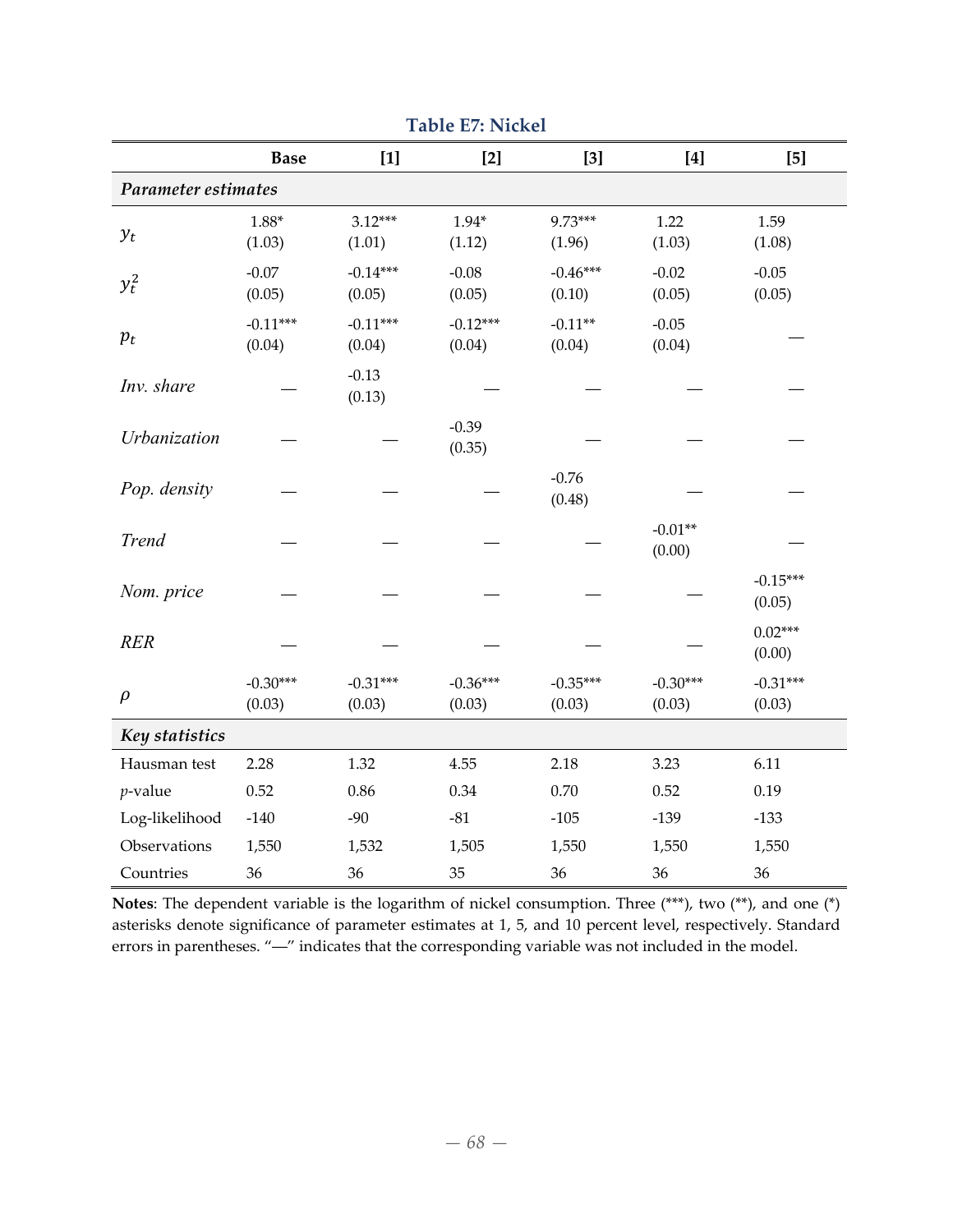|                     | <b>Base</b>          | $[1]$                | $[2]$                | $[3]$                | $[4]$                | $[5]$                |
|---------------------|----------------------|----------------------|----------------------|----------------------|----------------------|----------------------|
| Parameter estimates |                      |                      |                      |                      |                      |                      |
| $y_t$               | 0.72<br>(0.79)       | 0.01<br>(0.89)       | $1.78**$<br>(0.82)   | $1.91***$<br>(0.64)  | $-0.88$<br>(0.63)    | $1.50*$<br>(0.81)    |
| $y_t^2$             | $-0.04$<br>(0.04)    | 0.00<br>(0.04)       | $-0.09**$<br>(0.04)  | $-0.07**$<br>(0.03)  | $0.11**$<br>(0.04)   | $-0.07*$<br>(0.04)   |
| $p_t$               | $-0.00$<br>(0.02)    | 0.01<br>(0.02)       | $-0.04*$<br>(0.03)   | $-0.01$<br>(0.02)    | $-0.02$<br>(0.02)    |                      |
| Inv. share          |                      | $-0.17$<br>(0.12)    |                      |                      |                      |                      |
| Urbanization        |                      |                      | $-0.16$<br>(0.30)    |                      |                      |                      |
| Pop. density        |                      |                      |                      | $-2.58***$<br>(0.21) |                      |                      |
| <b>Trend</b>        |                      |                      |                      |                      | $-0.02***$<br>(0.00) |                      |
| Nom. price          |                      |                      |                      |                      |                      | $-0.11***$<br>(0.02) |
| <b>RER</b>          |                      |                      |                      |                      |                      | $-0.04***$<br>(0.01) |
| $\rho$              | $-0.21***$<br>(0.03) | $-0.22***$<br>(0.03) | $-0.27***$<br>(0.03) | $-0.29***$<br>(0.03) | $-0.23***$<br>(0.03) | $-0.22***$<br>(0.03) |
| Key statistics      |                      |                      |                      |                      |                      |                      |
| Hausman test        | 2.21                 | 2.65                 | 4.53                 | 0.46                 | 3.85                 | 2.44                 |
| $p$ -value          | 0.53                 | 0.62                 | 0.34                 | 0.98                 | 0.43                 | 0.66                 |
| Log-likelihood      | $-204$               | $-165$               | $-99$                | $-129$               | $-194$               | $-194$               |
| Observations        | 2,165                | 2,129                | 2,031                | 2,165                | 2,165                | 2,165                |
| Countries           | 49                   | 49                   | 46                   | 49                   | 49                   | 49                   |

**Table E8: Tin**

**Notes**: The dependent variable is the logarithm of tin consumption. Three (\*\*\*), two (\*\*), and one (\*) aster‐ isks denote significance of parameter estimates at 1, 5, and 10 percent level, respectively. Standard errors in parentheses. "―" indicates that the corresponding variable was not included in the model.